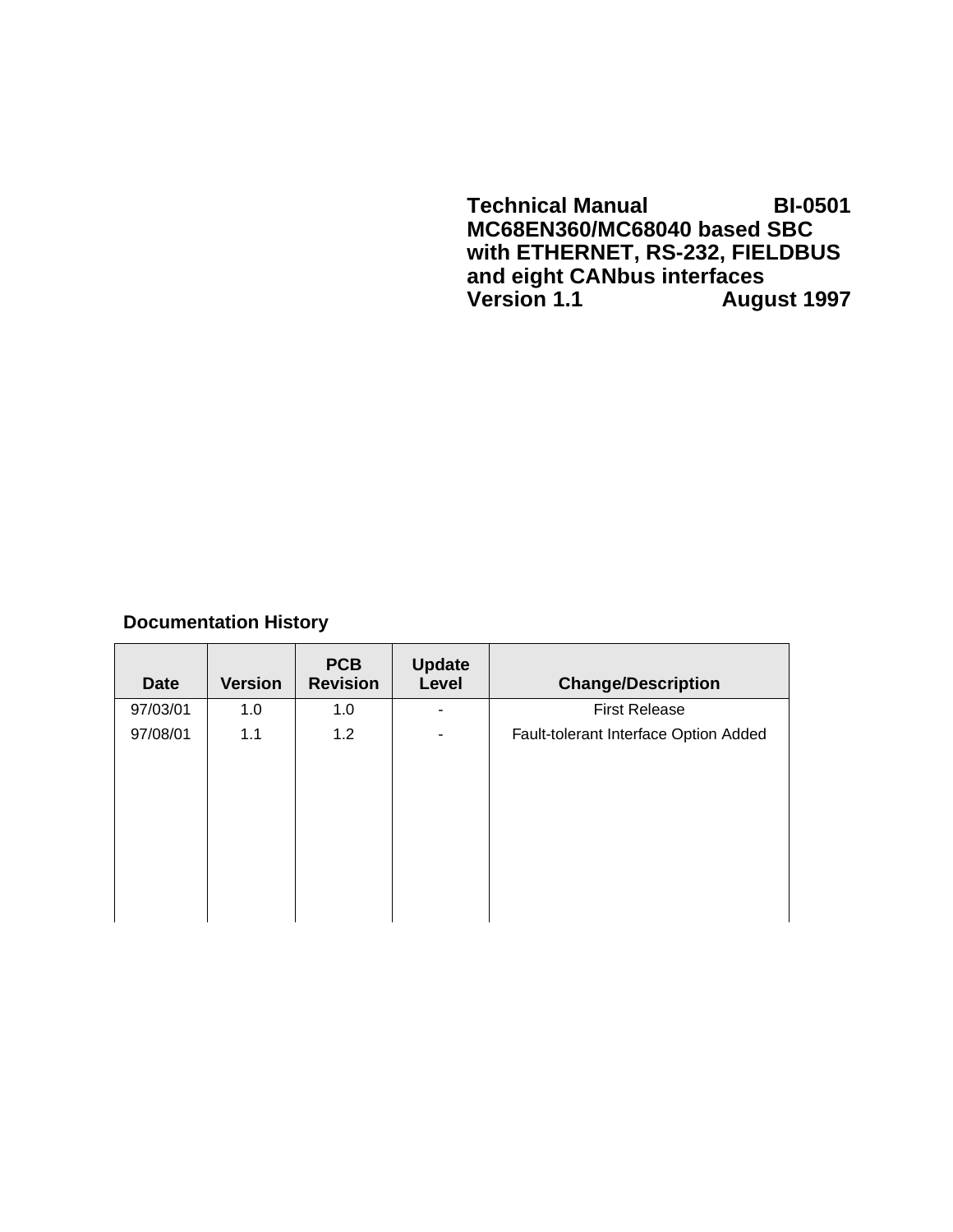## **Copyright**

Copyright (c) 1997 by Brand Innovators of Digital Products bv. All rights reserved. No part of this publication may be reproduced, transmitted, transcribed, stored in a retrieval system, or translated into any language or computer language, in any form or by any means, electronic, mechanical, magnetic, optical, chemical, manual or otherwise, without the prior written permission of Brand Innovators of Digital Products bv, Post Office Box 1377, 5602 BJ Eindhoven - The Netherlands.

## **Disclaimer**

The information in this document has been carefully checked and is believed to be entirely reliable. However, no responsibility is assumed for inaccuracies. Brand Innovators of Digital Products bv makes no representations or warranties with respect to the contents hereof and specifically disclaims any implied warranties of merchant ability or fitness for any particular purpose. Furthermore, Brand Innovators of Digital Products bv reserves the right to make changes to any product herein to improve reliability, function or design, without obligation of Brand Innovators of Digital Products bv to notify any person of such revision or changes. Brand Innovators of Digital Products bv does not assume any liability arising out of applications or use of any product or circuit described herein; neither does it convey any license under its patent rights nor the rights of others.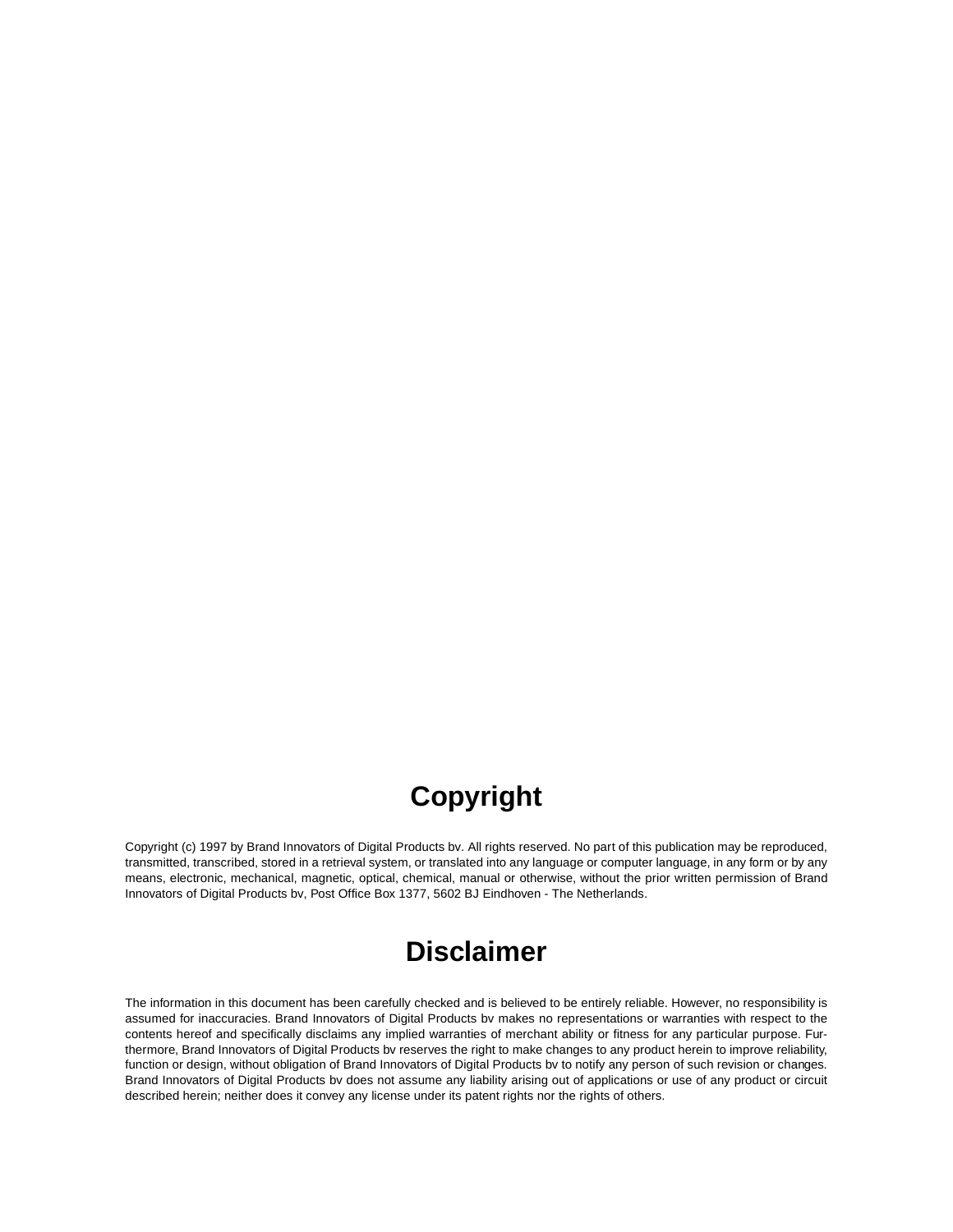# Table of Contents

| Chapter 1        |                             |
|------------------|-----------------------------|
| 1.1              |                             |
| 1.2              |                             |
| 1.3              |                             |
| 1.4              |                             |
| 1.5              |                             |
| 1.6              |                             |
| <b>Chapter 2</b> | Specifications2-1           |
| 2.1              |                             |
| 2.2              |                             |
|                  | 2.2.1                       |
|                  | 2.2.2                       |
|                  | 2.2.3                       |
|                  | 2.2.4                       |
|                  | 2.2.5                       |
| 2.3              |                             |
| 2.4              |                             |
| Chapter 3        | Installation Procedures 3-1 |
| 3.1              |                             |
| 3.2              |                             |
| 3.3              |                             |
|                  |                             |
|                  |                             |
|                  | 3.3.1                       |
|                  | 3.3.2<br>3.3.3              |
|                  |                             |
| 3.4<br>3.5       |                             |
| 3.6              |                             |
| 3.7              |                             |
| 3.8              |                             |
| 3.9              |                             |
| 3.10             |                             |
| 3.11             |                             |
| 3.12             |                             |

 $\left\langle \text{III} \right\rangle$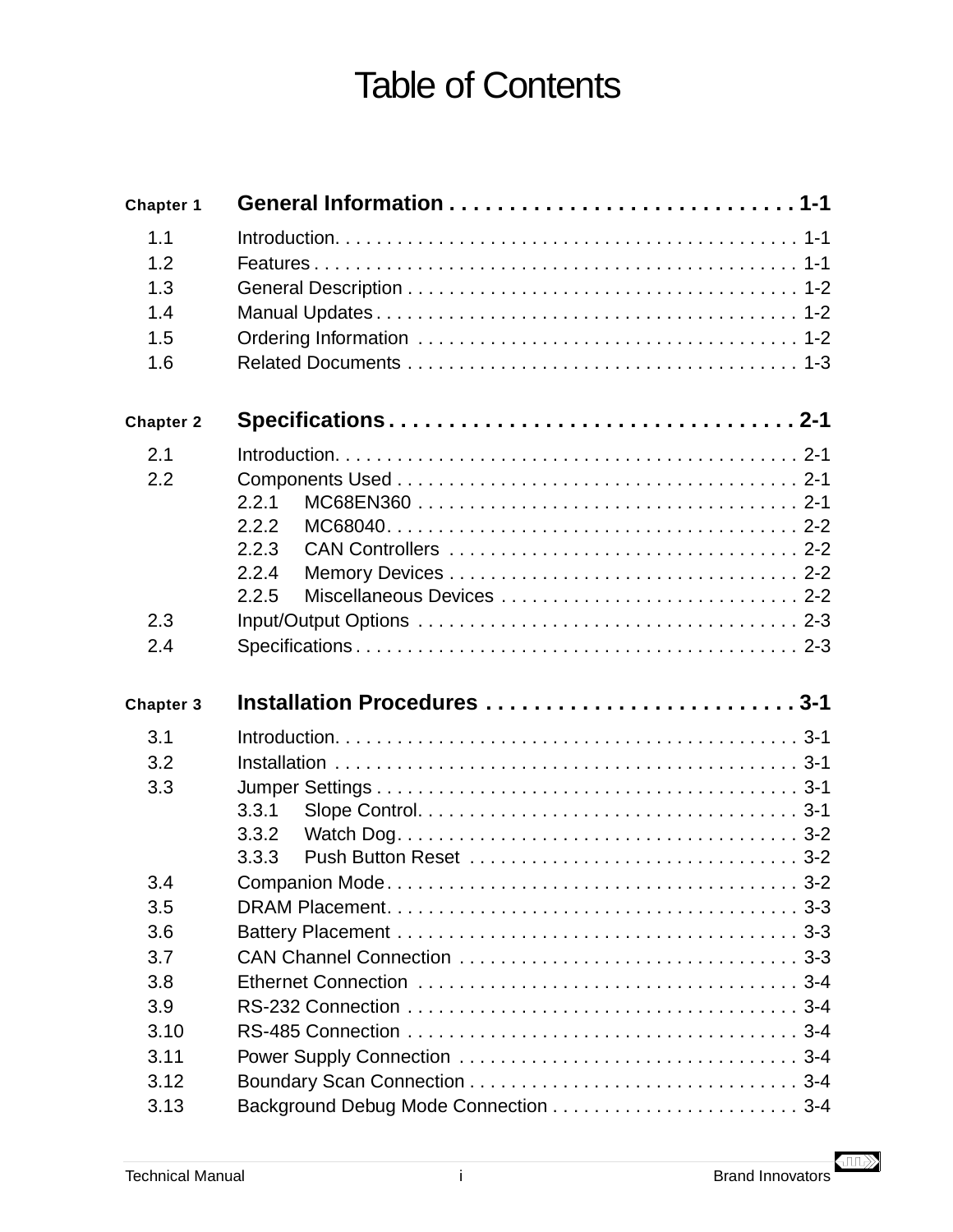| <b>Chapter 4</b> | Functional Description4-1                                                                       |  |  |
|------------------|-------------------------------------------------------------------------------------------------|--|--|
| 4.1              |                                                                                                 |  |  |
| 4.2              |                                                                                                 |  |  |
| 4.3              |                                                                                                 |  |  |
|                  | Differences in the Companion Mode 4-1<br>4.3.1                                                  |  |  |
| 4.4              |                                                                                                 |  |  |
| 4.5              |                                                                                                 |  |  |
|                  | 4.5.1                                                                                           |  |  |
|                  | 4.5.2                                                                                           |  |  |
|                  | 4.5.3                                                                                           |  |  |
| 4.6              |                                                                                                 |  |  |
| 4.7              |                                                                                                 |  |  |
|                  | 4.7.1                                                                                           |  |  |
|                  | 4.7.2                                                                                           |  |  |
| 4.8              |                                                                                                 |  |  |
| 4.9              |                                                                                                 |  |  |
|                  | 4.9.1                                                                                           |  |  |
|                  | 4.9.2                                                                                           |  |  |
| <b>Chapter 5</b> | Programming Considerations 5-1                                                                  |  |  |
| 5.1              |                                                                                                 |  |  |
| 5.2              |                                                                                                 |  |  |
|                  | 5.2.1                                                                                           |  |  |
|                  | 5.2.2                                                                                           |  |  |
|                  | 5.2.3                                                                                           |  |  |
|                  | 5.2.4                                                                                           |  |  |
|                  | 5.2.5                                                                                           |  |  |
|                  | 5.2.6                                                                                           |  |  |
|                  | 5.2.7                                                                                           |  |  |
|                  | 5.2.8<br>System Protection Control5-2                                                           |  |  |
|                  | 5.2.9<br>Global Memory Register 5-2                                                             |  |  |
|                  | Base Register 0 and Option Register 0 5-3<br>5.2.10                                             |  |  |
|                  | 5.2.11<br>Base Register 1 and Option Register 15-3                                              |  |  |
|                  | Base Register 2 and Option Register 25-3<br>5.2.12                                              |  |  |
|                  | Base Register 3 and Option Register 3 5-3<br>5.2.13                                             |  |  |
|                  | Base Register 4 and Option Register 45-3<br>5.2.14<br>5.2.15                                    |  |  |
|                  | Base Register 5 and Option Register 55-4<br>5.2.16<br>Base Register 6 and Option Register 6 5-4 |  |  |
|                  | Base Register 7 and Option Register 7 5-4<br>5.2.17                                             |  |  |
|                  | 5.2.18                                                                                          |  |  |
|                  | 5.2.19                                                                                          |  |  |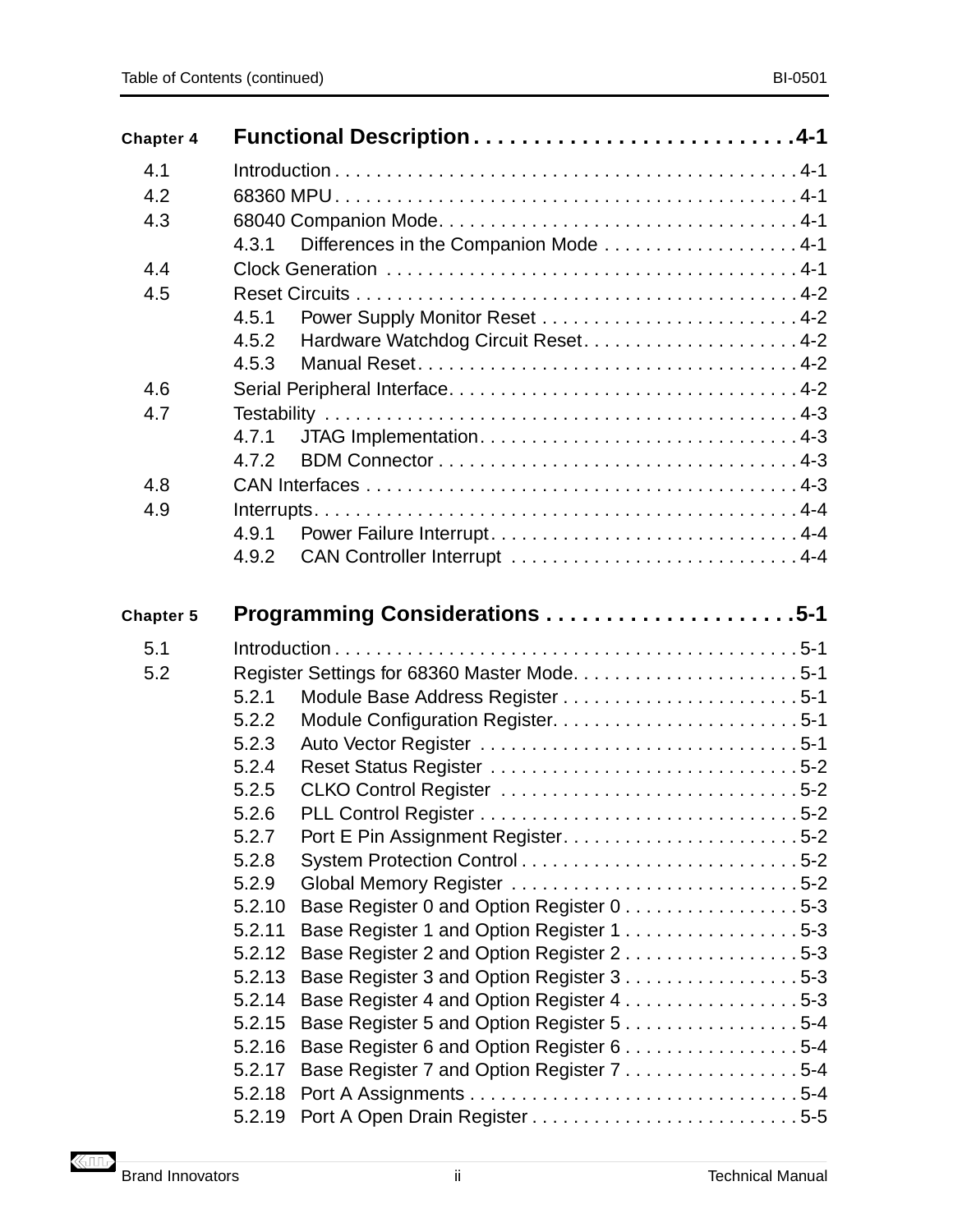|     | 5.2.20 |                                            |  |
|-----|--------|--------------------------------------------|--|
|     | 5.2.21 | Port A Data Direction Register  5-5        |  |
|     | 5.2.22 |                                            |  |
|     | 5.2.23 |                                            |  |
|     | 5.2.24 |                                            |  |
|     | 5.2.25 |                                            |  |
|     | 5.2.26 | Port B Data Direction Register  5-6        |  |
|     | 5.2.27 |                                            |  |
|     | 5.2.28 |                                            |  |
|     | 5.2.29 |                                            |  |
|     | 5.2.30 |                                            |  |
|     | 5.2.31 |                                            |  |
|     | 5.2.32 |                                            |  |
| 5.3 |        |                                            |  |
|     | 5.3.1  | Module Base Address Register 5-7           |  |
|     | 5.3.2  |                                            |  |
|     | 5.3.3  |                                            |  |
|     | 5.3.4  |                                            |  |
|     | 5.3.5  |                                            |  |
|     | 5.3.6  |                                            |  |
|     | 5.3.7  |                                            |  |
|     | 5.3.8  | Base Register 0 and Option Register 0. 5-8 |  |
|     | 5.3.9  | Base Register 1 and Option Register 1. 5-8 |  |
|     | 5.3.10 | Base Register 2 and Option Register 2. 5-8 |  |
|     | 5.3.11 | Base Register 3 and Option Register 3. 5-8 |  |
|     | 5.3.12 | Base Register 4 and Option Register 4. 5-8 |  |
|     | 5.3.13 | Base Register 5 and Option Register 5. 5-8 |  |
|     | 5.3.14 | Base Register 6 and Option Register 6. 5-9 |  |
|     | 5.3.15 | Base Register 7 and Option Register 7. 5-9 |  |
|     | 5.3.16 |                                            |  |
| 5.4 |        |                                            |  |
|     | 5.4.1  |                                            |  |
|     | 5.4.2  |                                            |  |
|     | 5.4.3  |                                            |  |
|     | 5.4.4  |                                            |  |
|     | 5.4.5  |                                            |  |
|     | 5.4.6  |                                            |  |
|     | 5.4.7  |                                            |  |
|     | 5.4.8  |                                            |  |
|     | 5.4.9  |                                            |  |
|     | 5.4.10 |                                            |  |
|     | 5.4.11 |                                            |  |
|     | 5.4.12 |                                            |  |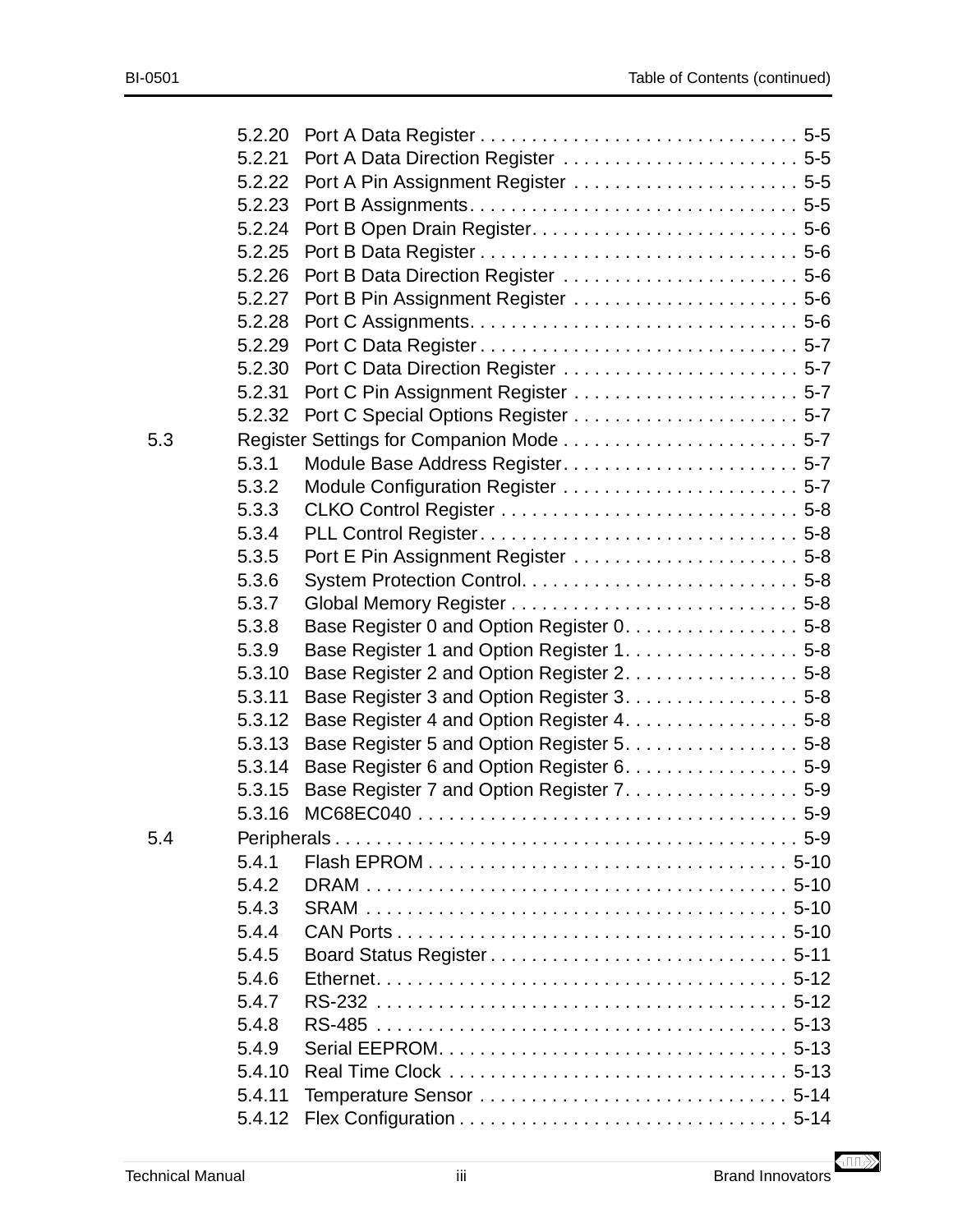| 5.5               | 5.5.1<br>5.5.2<br>5.5.3<br>5.5.4 |                                |  |  |
|-------------------|----------------------------------|--------------------------------|--|--|
| Appendix A        |                                  |                                |  |  |
| <b>Appendix B</b> |                                  |                                |  |  |
| Appendix C        |                                  |                                |  |  |
| Appendix D        |                                  |                                |  |  |
| <b>Appendix E</b> |                                  |                                |  |  |
| <b>Appendix F</b> |                                  |                                |  |  |
| Appendix G        |                                  | Mechanical Specifications  G-1 |  |  |
| Appendix H        |                                  |                                |  |  |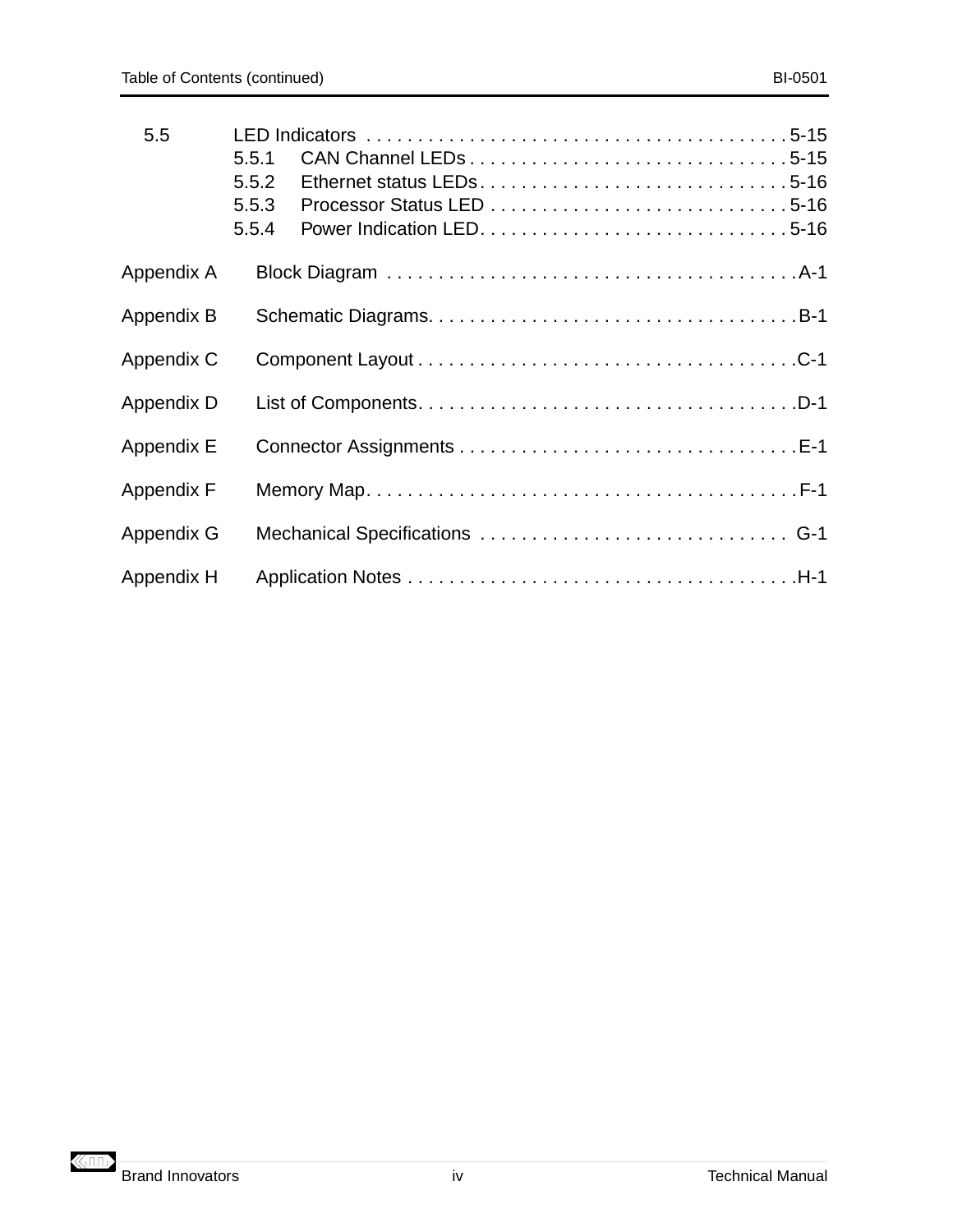# List of Figures

 $\left\langle \text{III} \right\rangle$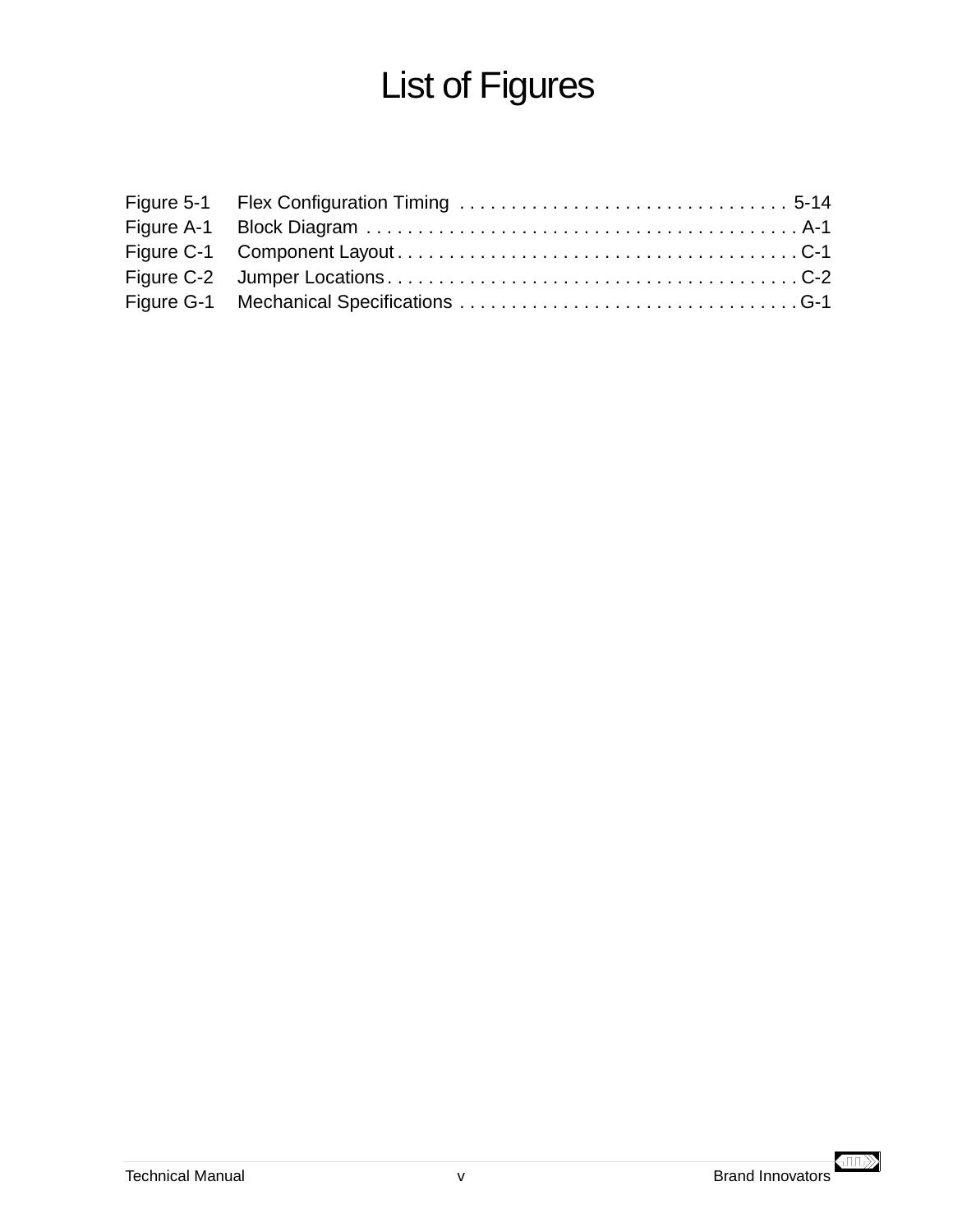# List of Tables

| Table 1-1         |  |
|-------------------|--|
| Table 1-2         |  |
| Table 1-3         |  |
| Table 2-1         |  |
| Table 3-1         |  |
| Table 3-2         |  |
| Table 3-3         |  |
| Table 3-4         |  |
| Table 3-5         |  |
| Table 3-6         |  |
| Table 4-1         |  |
| Table 4-2         |  |
| Table 4-3         |  |
| Table 5-1         |  |
| Table 5-2         |  |
| Table 5-3         |  |
| Table 5-4         |  |
| Table 5-5         |  |
| Table 5-6         |  |
| Table 5-7         |  |
| Table 5-8         |  |
| Table 5-9         |  |
| Table 5-10        |  |
| <b>Table 5-11</b> |  |
| Table 5-12        |  |
| <b>Table 5-13</b> |  |
| Table 5-14        |  |
| <b>Table 5-15</b> |  |
| Table 5-16        |  |
| Table 5-17        |  |
| Table 5-18        |  |
| Table D-1         |  |
| Table D-2         |  |
| Table D-3         |  |
| Table D-4         |  |
| Table D-5         |  |
| Table D-6         |  |
| Table D-7         |  |

 $\left\langle \mathbb{H} \right\rangle$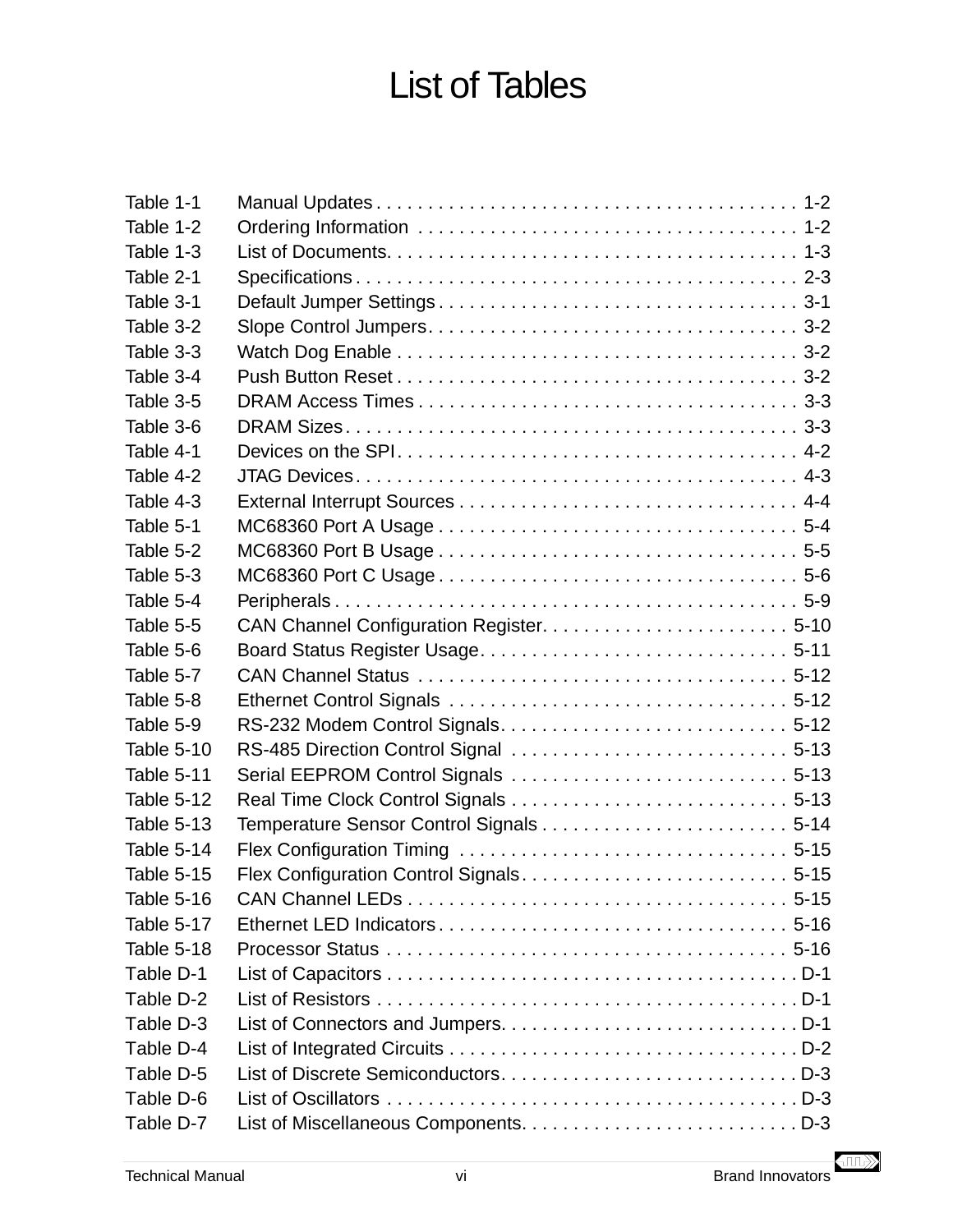| Background Debug Mode Connector E-3 |
|-------------------------------------|
|                                     |
|                                     |
|                                     |
|                                     |
| Memory Map of Each CAN Channel  F-2 |
|                                     |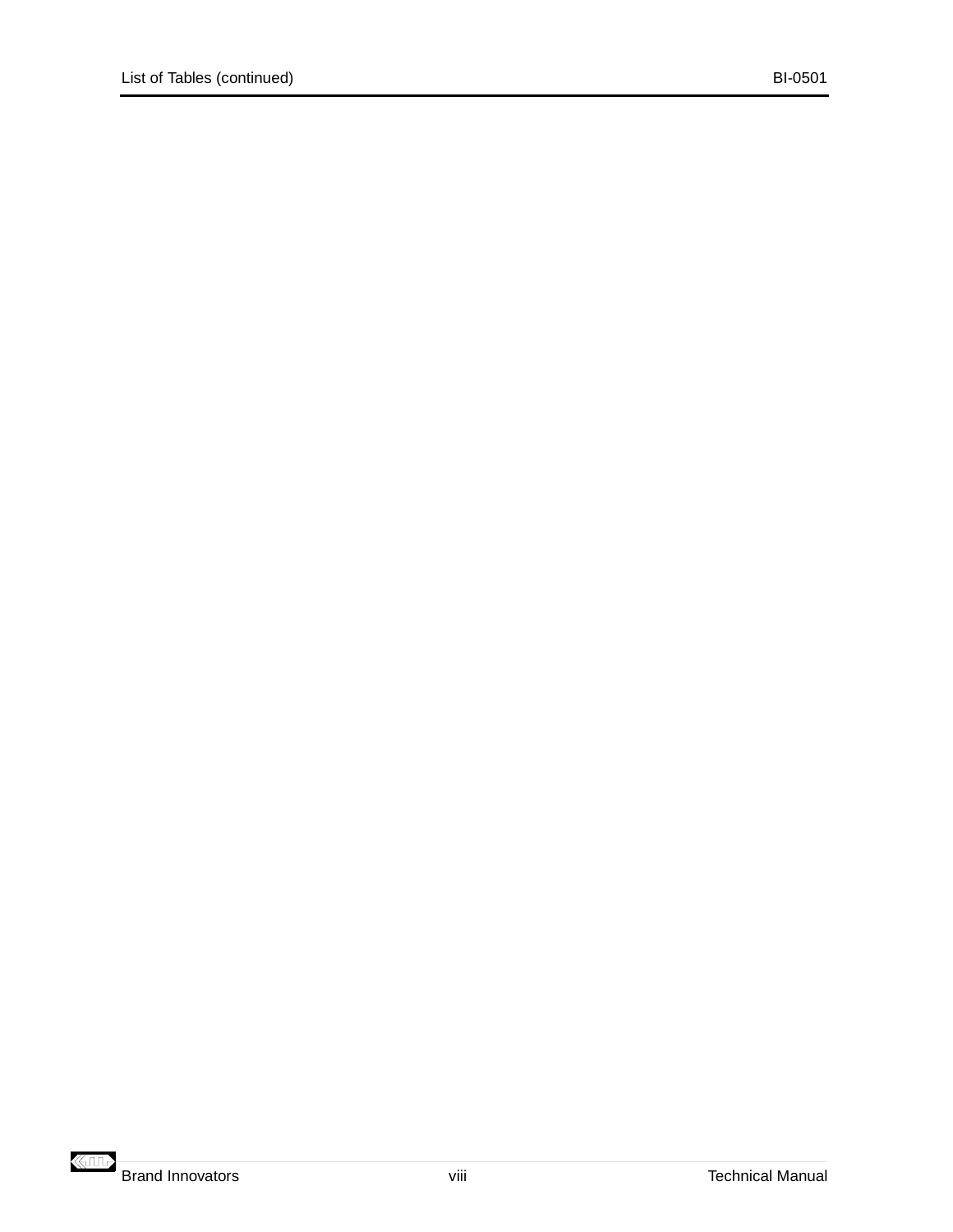# <span id="page-10-0"></span>**Chapter 1** General Information

## 1.1 Introduction

This manual provides general information, preparation for use and installation instructions, operating instructions, functional description, and support information for the BI-0501. The manual also includes basic information needed by software engineers to design and implement software for the module.

## 1.2 Features

The features of the BI-0501 module include:

#### **Local Processor**

- **•** MC68360 microprocessor with 32 bit address, 32 bit data, master or slave, 33 MHz
- **•** MC68040 microprocessor with 32 bit address, 32 bit data, master, 33 MHz

#### **Ethernet Compatible**

**•** 10Base-T full duplex operation or Thin Coax using MC68160

#### **CAN Compatible**

- **•** Eight independent CAN interface channels using Philips SJA1000 CAN controllers
- **•** ISO/DIS 11898 high speed physical interface with optical isolation
- **•** Fault-tolerant physical interface option

#### **Local Memory**

- **•** 2 MByte Flash Memory, 32 bit wide
- **•** 512 kByte SRAM with battery backup, 32 bit wide
- **•** 32 Mbyte DRAM, 36 bit wide (data and parity) SIMM socket
- **•** 512 byte Serial EEPROM

#### **I/O Ports**

- **•** RS-232 asynchronous serial port
- **•** RS-485 FieldBus port

#### **Miscellaneous Functions**

- **•** Power monitor and watchdog
- **•** Digital thermometer
- **•** Alarm real time clock

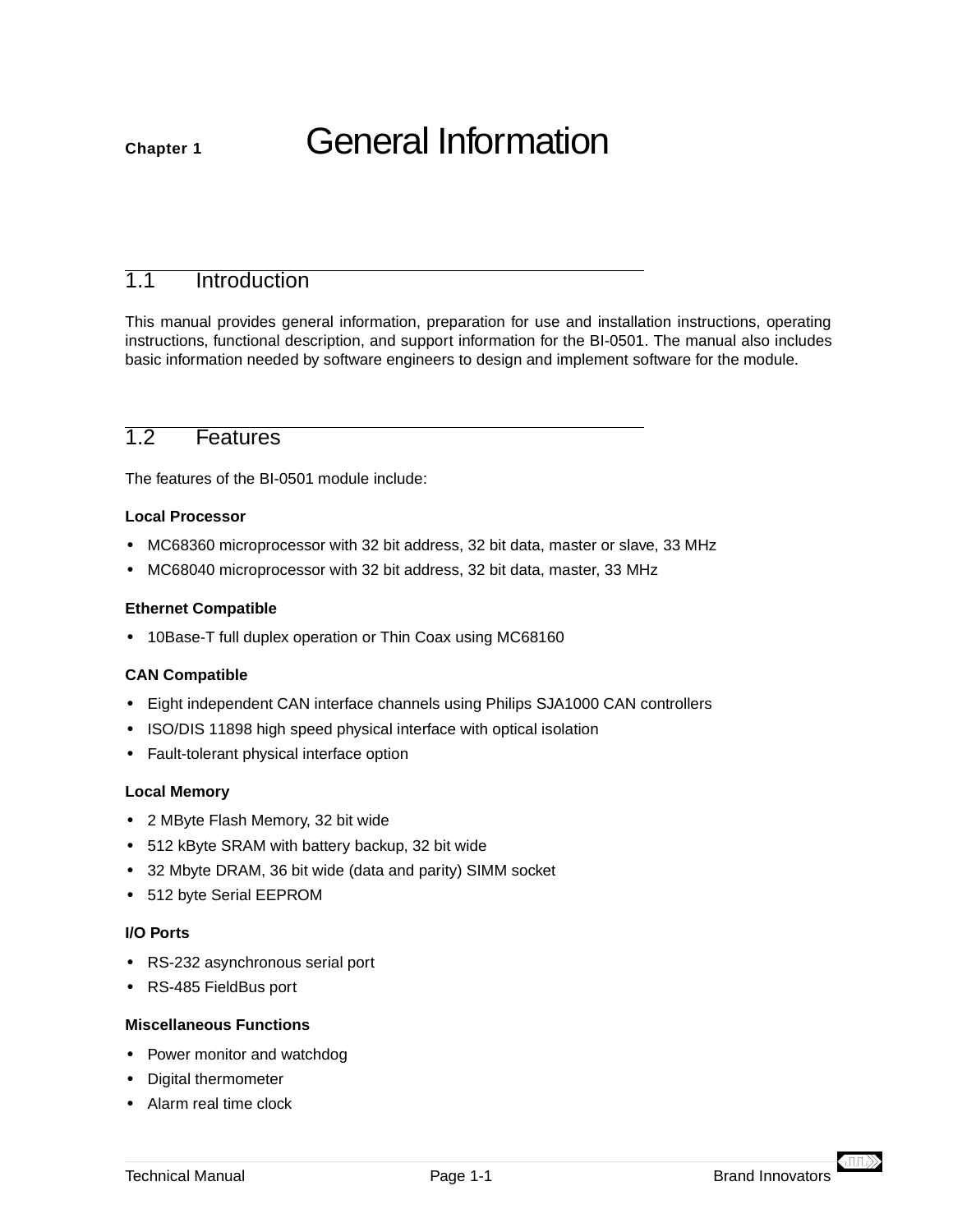## <span id="page-11-0"></span>1.3 General Description

The BI-0501 provides flexible and powerful connections to multiple CAN buses. The module contains eight separate CAN network interface connections, each having its own controller and accompanying physical network interface.

The CAN controllers are capable of handling all CAN functions on-chip. The physical interface is conform the ISO/DIS 11898 standard using the PCA82C251 CAN transceiver. A fault-tolerant physical interface is available using the PCA82C252 CAN transceiver. To provide additional protection, the interface is optically isolated using on-board optocouplers and DC/DC converters.

The BI-0501 supports an extensive set of software options. These include both driver-level CAN functions as well as standard higher protocol software layers.

## 1.4 Manual Updates

#### **Table 1-1 Manual Updates**

| <b>Revision</b> | <b>Changes</b> | <b>Additions</b>                                                                                     | <b>Deletions</b> |
|-----------------|----------------|------------------------------------------------------------------------------------------------------|------------------|
| 1.0             |                |                                                                                                      |                  |
| 1.1             |                | The fault-tolerant CAN<br>interface option was<br>added, using the<br>PCA82C252 CAN trans-<br>ceiver |                  |

## 1.5 Ordering Information

The next table gives an overview of the different options that are available for the BI-0501.

#### **Table 1-2 Ordering Information**

| <b>Function</b>                   | <b>Options</b>          |                |
|-----------------------------------|-------------------------|----------------|
| Microprocessor Option             | MC68360                 | MC68040        |
| Amount of Flash Memory            | 512 kByte               | 2 MByte        |
| Amount of DRAM Memory             | 16                      | 32             |
| Number of CAN Channels            | 4                       | 8              |
| <b>CAN Physical Interface</b>     | Standard                | Fault-tolerant |
| <b>CAN Interface Power Source</b> | <b>DC/DC Converters</b> | CAN Bus power  |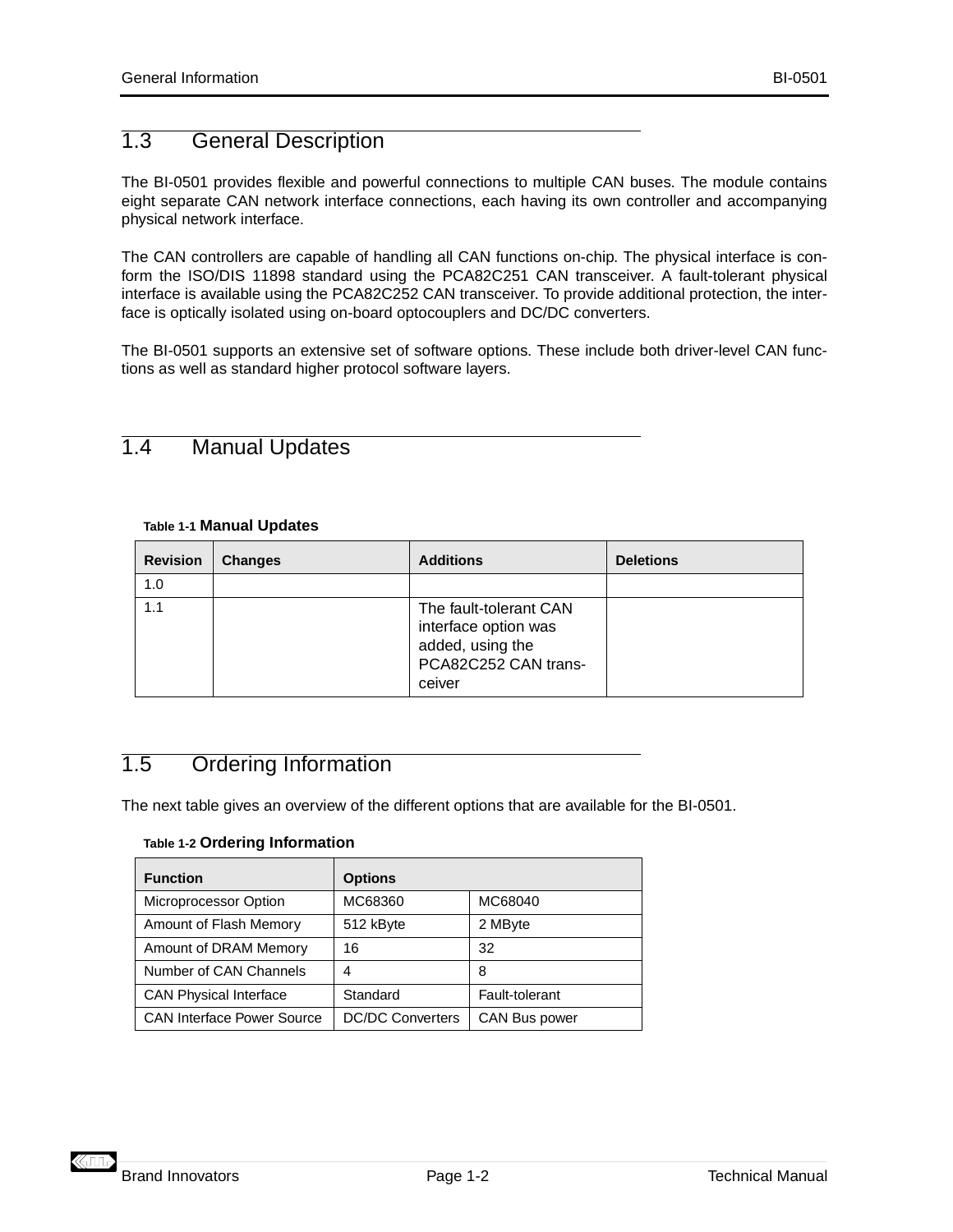## <span id="page-12-0"></span>1.6 Related Documents

The following documentation can be referred to for detailed information about related items not described in this manual.

#### **Table 1-3 List of Documents**

| <b>Document Title</b>                                    | <b>Published by</b>           | <b>PDF File</b>              |
|----------------------------------------------------------|-------------------------------|------------------------------|
| MC68360 32-Bit Microprocessor Data Sheet                 | Motorola                      |                              |
| MC68040 32-Bit Microprocessor Data Sheet                 | Motorola                      |                              |
| MC68160 Enhanced Ethernet Transceiver                    | Motorola                      | mc68160rev1.pd<br>f          |
| SJA1000 Stand-alone CAN Controller Data Sheet            | <b>Philips Semiconductors</b> |                              |
| PCA82C251 24V CAN Transceiver Data Sheet                 | <b>Philips Semiconductors</b> |                              |
| PCA82C252 Fault-tolerant CAN Transceiver Data Sheet      | <b>Philips Semiconductors</b> | PCA82C252.pdf                |
| Am29F040 Sector Erase Flash Memory Data Sheet            | Advanced Micro Devices        | am29f040.pdf                 |
| Am7204 High Density First-In First-Out Memory Data Sheet | <b>Advanced Micro Devices</b> | idt7206.pdf                  |
| DS1210 Nonvolatile Controller Chip Data Sheet            | Dallas Semiconductors         | ds1210.pdf                   |
| DS1232 Micromonitor Chip Data Sheet                      | <b>Dallas Semiconductors</b>  | ds1232.pdf                   |
| DS1305 Serial Alarm Real Time Clock Data Sheet           | Dallas Semiconductors         | ds1305.pdf                   |
| DS1620 Digital Thermometer Data Sheet                    | Dallas Semiconductors         | 1620.pdf                     |
| AT25040 SPI Serial CMOS EEPROM Data Sheet                | Atmel                         | at25040.pdf                  |
| TL7702 Supply Voltage Supervisor Data Sheet              | <b>Texas Instruments</b>      | tl7702b.pdf                  |
| FLEX 8000 Programmable Logic Device Family Data Sheet    | Altera                        |                              |
| MAX 7000 Programmable Logic Device Family Data Sheet     | Altera                        |                              |
| MT24D836 8M x 36 DRAM Module                             | Micron                        | dram module<br>Micron 36.pdf |

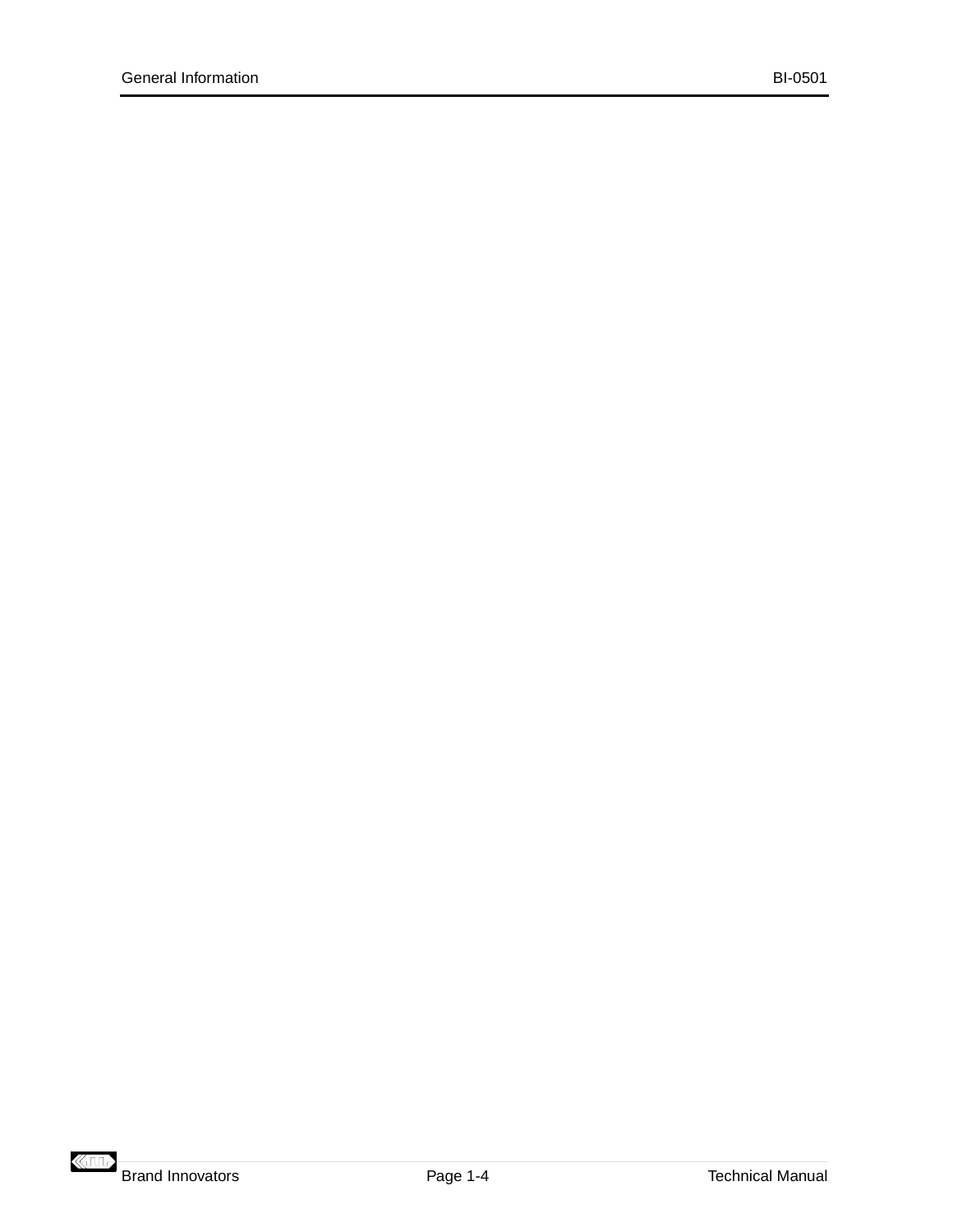## <span id="page-14-0"></span>**Chapter 2** Specifications

## 2.1 Introduction

The BI-0501 is equipped with the SJA1000 CAN Controllers from Philips. The optical isolated physical interfaces are based on the PCA82C251 and the PCA82C252 CAN transceivers.

## 2.2 Components Used

The following section gives an overview of the main parts that are used.

## **2.2.1 MC68EN360**

The MC68EN360 QUad Integrated Communication Controller (QUICC™) is a versatile one chip integrated microprocessor and peripheral combination that can be used in a variety of controller applications. It particularly excels in communications activities. The QUICC (pronounced "quick") can be described as a next-generation MC68302 with higher performance in all areas of device operation, increased flexibility, major extensions in capability, and higher integration. The term "quad" comes from the fact there are four serial communication controllers (SCCs) on the device; however, there are actually seven serial channels: four SCCs, two serial management controllers (SMCs), and one serial peripheral interface (SPI).

The QUICC key features are:

- **•** CPU32+ Processor
- **•** 32-Bit Data Bus
- **•** 32-Bit Address Bus
- **•** Memory Controller supports DRAM, SRAM, EPROM, Flash EPROM.
- **•** Four general purpose timers
- **•** Two independent DMAs
- **•** Software Watchdog
- **•** RISC Communications Processor Module
- **•** Baud rate generators
- **•** Ethernet controller
- **•** UARTs
- **•** SPI controller

The QUICC supports a slave mode to disable the internal CPU32+ which allows use with an external processor. The MC68040 Companion Mode allows the QUICC to be an MC68040 Companion Chip and intelligent peripheral. All the QUICC features are usable in the slave mode.

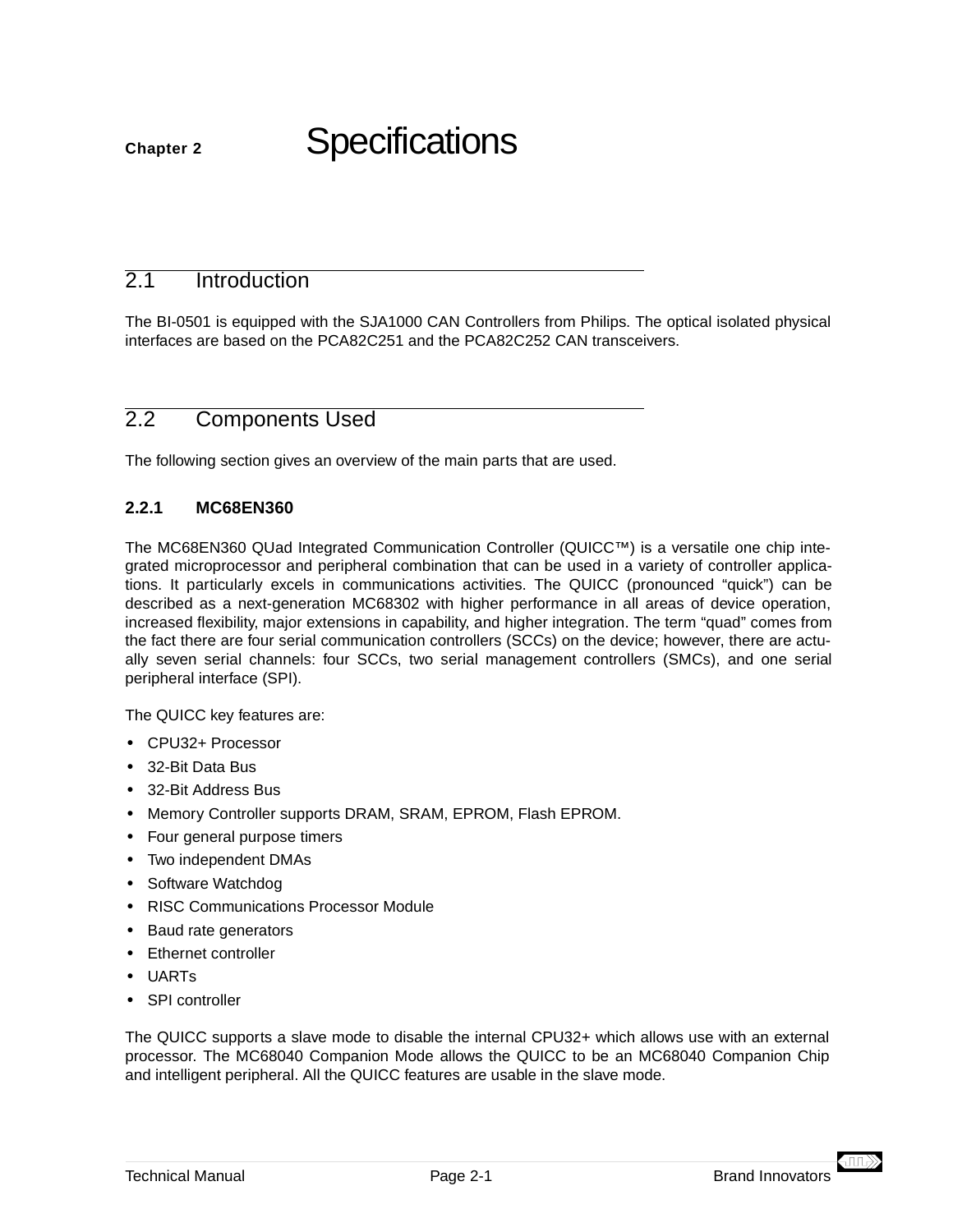## <span id="page-15-0"></span>**2.2.2 MC68040**

The MC68040 is Motorola's third generation of M68000-compatible, high performance, 32-bit microprocessors. The MC68040 is a virtual memory microprocessor employing multiple concurrent execution units and a highly integrated architecture that provides very high performance in a monolithic HCMOS device. The processor integrates an MC68030-compatible integer unit and two independent caches. It also contains dual, independent, demand-page memory management units (MMUs) for instruction and data stream accesses and independent, 4-KByte instruction and data caches. The MC68040 contains an MC68882-compatible floating-point unit (FPU). The use of multiple independent execution pipelines, multiple internal buses, and a full internal Harvard architecture, including separate physical caches for both instruction and data accesses, achieves a high degree of instruction execution parallelism.

## **2.2.3 CAN Controllers**

The SJA1000 is a highly integrated stand-alone controller for the Controller Area Network (CAN) used within automotive and general industrial environments. It contains all the necessary features required to implement a high performance communication protocol. The programmable transfer rate of the SJA1000 goes up to 1 MBaud. The SJA1000 can operate in the BasicCAN (PCA82C200 compatible) and the PeliCAN (CAN 2.0B compatible) mode.

The PCA82C251 is the standard interface between the CAN protocol controller and the physical bus. It is intended for high speed applications up to 1 MBaud and is fully compatible with the ISO/DIS 11898 standard. The fault-tolerant option using the PCA82C252 transceiver is intended for low-speed applications with baud rates up to 125 kBaud. This option supports one-wire transmission in the event of bus failure.

## **2.2.4 Memory Devices**

The Flash memory consists of four 1-MBit or 4-MBit Flash type EPROMs, giving a 32-bit wide, 512 kByte or 2 MByte non-volatile execution memory. The Am29F040 is a 4 Mbit, 5.0 Volt-only Flash memory organized as 512 Kbyte of 8 bits each. This device can be programmed in-system with the standard system 5.0 V  $V_{cc}$  supply. This device also features a sector erase architecture. the sector mode allows for 64K byte blocks of memory to be erased and reprogrammed without effecting other blocks.

The SRAM memory consists of four 1-MBit type SRAMs, giving a 32-bit wide, 512 kByte data memory. The added DS1210 Nonvolatile Controller Chip converts the CMOS SRAM into nonvolatile memory.

The DRAM memory is located in a industry standard 72-pin SIMM socket giving 32-bit wide, 32 MByte of general purpose memory.

The 512 bytes serial E<sup>2</sup>PROM AT25040 is Serial Peripheral Interface (SPI) compatible and features a Write Disable instruction for software data protection.

## **2.2.5 Miscellaneous Devices**

The DS1620 Digital Thermometer provides 9-bit temperature readings which indicate the temperature of the device. User defined temperature settings are stored in nonvolatile memory. Temperature settings and readings are all communicated to and from the DS1620 over a 3-wire interface.

The DS1305 Serial Alarm Real Time Clock provides a full BCD clock calendar which is accessible via the SPI compatible serial interface. Two programmable time of day alarms are provided by the DS1305.

**KHIL**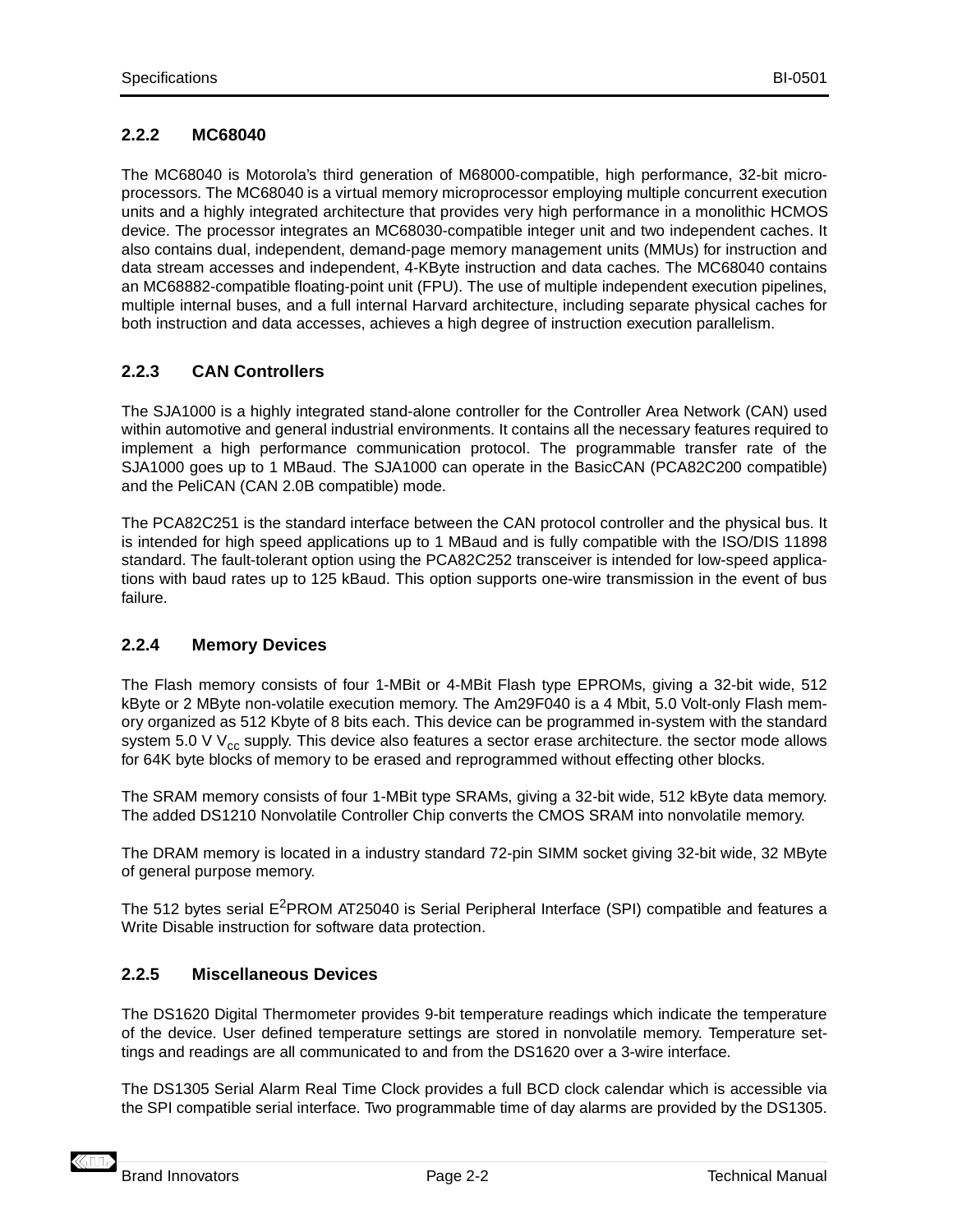<span id="page-16-0"></span>Each alarm can generate an interrupt on a programmable combination of seconds, minutes, hours, and day.

## 2.3 Input/Output Options

#### **CAN Options**

- **•** Eight independent CAN channels
- **•** ISO/DIS 11898 compatible isolated physical interface
- **•** Fault-tolerant option
- **•** Front panel LED for each channel

#### **Ethernet Options**

- **•** 10Base-T
- **•** Thin Coax
- **•** Selects automatically the active interface
- **•** Isolated physical interfaces

#### **Serial Interface Options**

- **•** Asynchronous RS-232 with isolated physical interface
- **•** Fieldbus port RS-485 with isolated physical interface

#### **Miscellaneous**

- **•** Front panel LED for MPU Status and Power Status
- **•** Power connector accepts from 9 to 36 Vdc @ 36 W Maximum

## 2.4 Specifications

The BI-0501 specifications are given in the next table.

#### **Table 2-1 Specifications**

| <b>Characteristics</b> | <b>Specifications</b>                     |  |
|------------------------|-------------------------------------------|--|
| Power requirements     | 9 to 36 Vdc @ 36 W (maximum)              |  |
| Operating temperature  | 0 to 70 degrees C ambient air temperature |  |
| Storage temperature    | -25 to 85 degrees C                       |  |
| Relative humidity      | 5% to 90% (non-condensing)                |  |
| Dimensions             |                                           |  |
| Width                  | 366.7 mm (14.437 inches)                  |  |
| Depth                  | 160 mm (6.299 inches)                     |  |
| <b>Thickness</b>       | 35.6 mm (1.402 inches)                    |  |

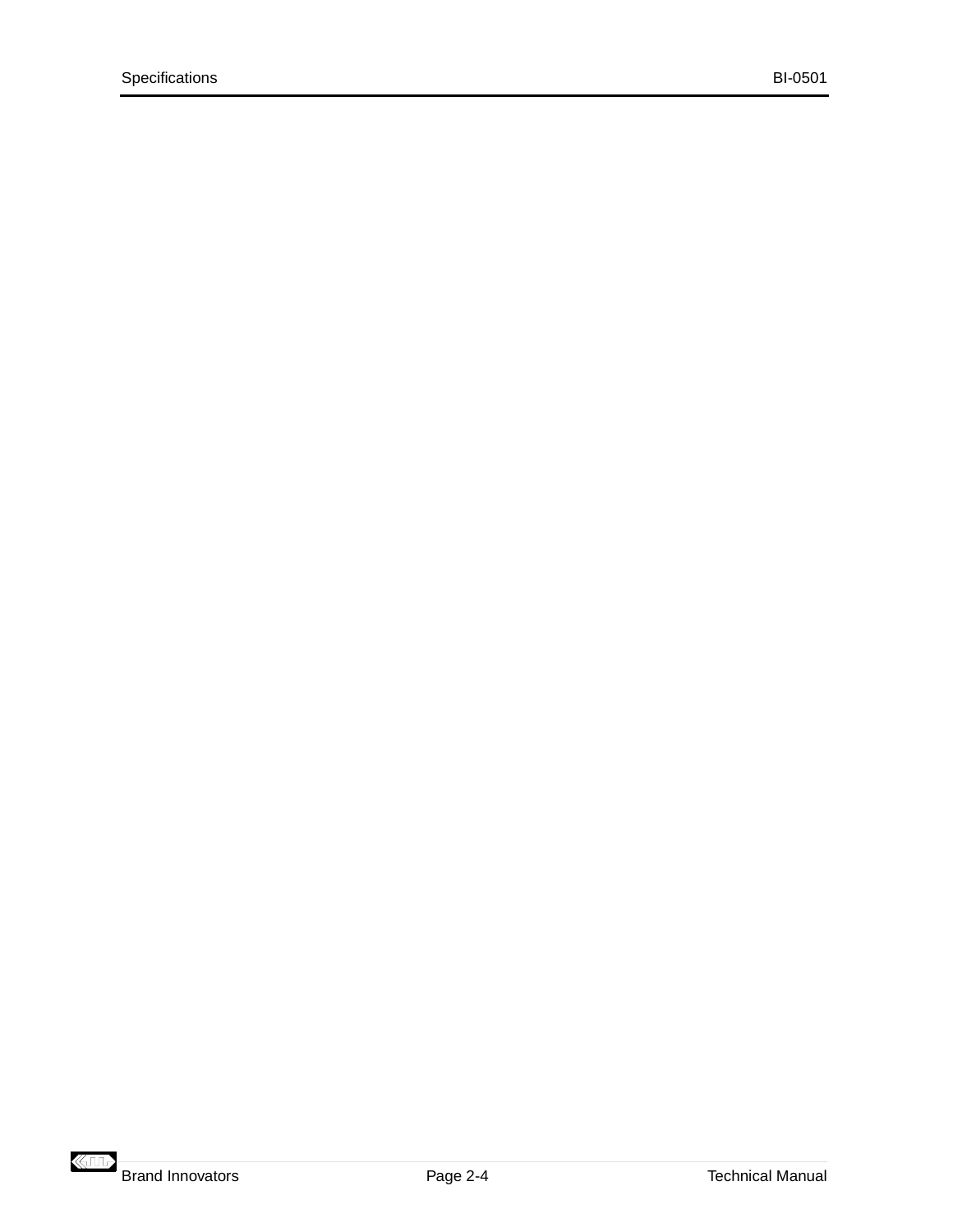<span id="page-18-0"></span>**Chapter 3** Installation Procedures

## 3.1 Introduction

This chapter provides the preparation and installation instructions for the BI-0501.

## 3.2 Installation

The module is shipped in an antistatic container to protect the module against static electricity. When the module is unpacked, avoid touching areas of integrated circuitry to prevent static discharge from damaging the circuits.

Jumpers are used to select hardware specific options. The jumper block positioning and default jumper settings are illustrated in Appendix C.

## 3.3 Jumper Settings

The next table gives a summary of the available jumpers, their default settings and their functions.

| <b>Description</b>       | Jumper<br><b>Block</b> | <b>Default Setting</b> | <b>Status</b>       | <b>Section</b> |
|--------------------------|------------------------|------------------------|---------------------|----------------|
| Slope Control            | <b>JBxx</b>            | 2-3 Connected          | Normal mode         | 3.3.1          |
| Watch Dog                | <b>JB17</b>            | 1-2 Connected          | Watchdog is enabled | 3.3.2          |
| <b>Push Button Reset</b> | JB52.                  | 1-2 Not Connected      | Reset is not active | 3.3.3          |

#### **Table 3-1 Default Jumper Settings**

## **3.3.1 Slope Control**

When using the standard CAN physical interface, the slope control mode allows the use of an unshielded twisted pair as bus lines. To reduce RFI, the rise and fall slope should be limited. The rise and fall slope is programmed using a 47 kOhm resistor when the jumper is in Slope Control mode. When the jumper is in Normal Mode, no slope control is active and the interface can be operated using its highest speeds.

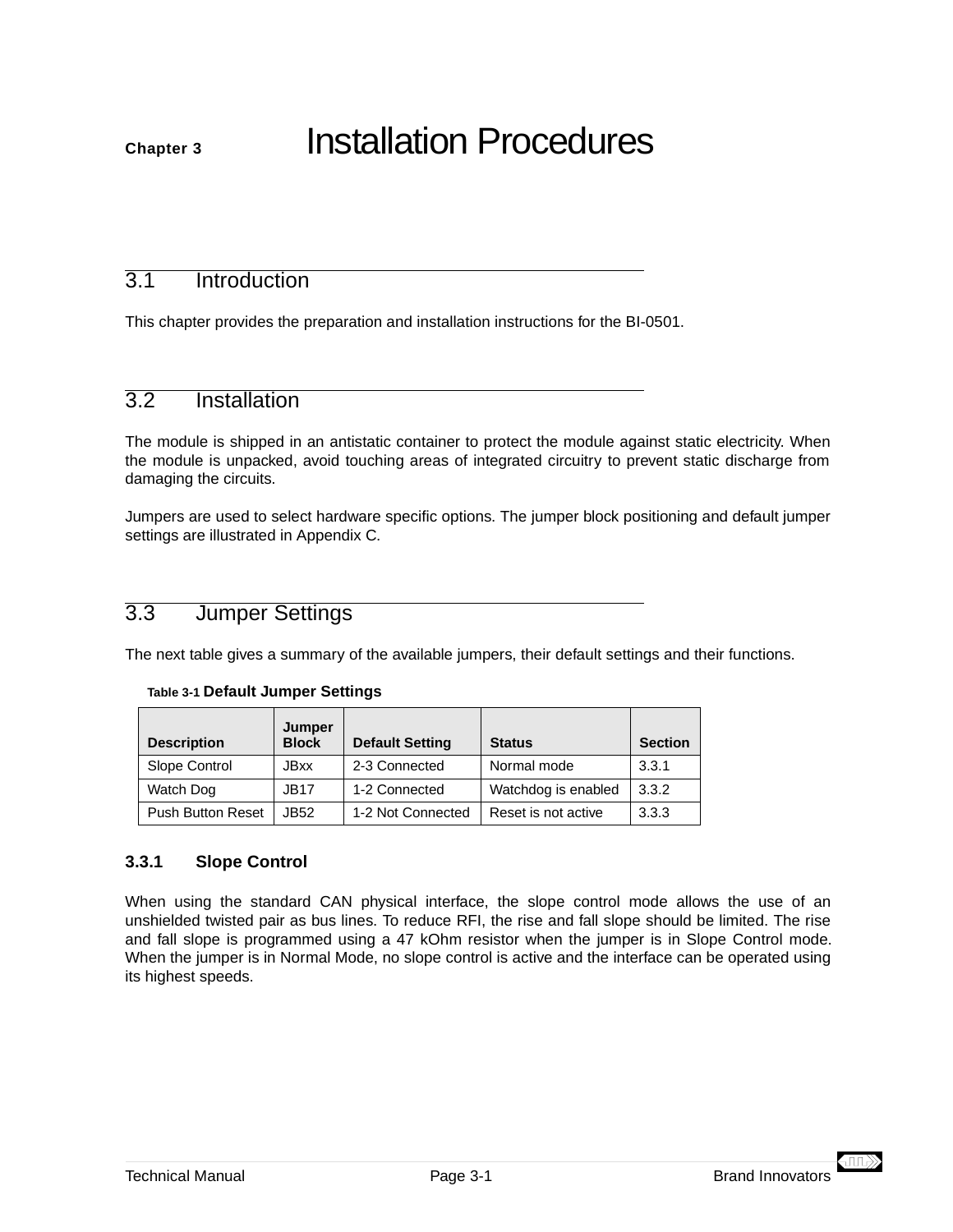<span id="page-19-0"></span>A seperate jumper is available to select the operation mode of each standard CAN transceiver. Note that, when using the fault-tolerant transceivers, the slope control jumpers are not available.

| <b>CAN</b><br><b>Channel</b> | Jumper      | <b>Slope Control</b> | <b>Normal Mode</b><br>(default) |
|------------------------------|-------------|----------------------|---------------------------------|
| 1                            | <b>JB21</b> | $1 - 2$              | $2 - 3$                         |
| 2                            | <b>JB22</b> | $1 - 2$              | $2 - 3$                         |
| 3                            | <b>JB14</b> | $1 - 2$              | $2 - 3$                         |
| 4                            | <b>JB15</b> | $1 - 2$              | $2 - 3$                         |
| 5                            | <b>JB19</b> | $1 - 2$              | $2 - 3$                         |
| 6                            | <b>JB20</b> | $1 - 2$              | $2 - 3$                         |
| 7                            | <b>JB18</b> | $1 - 2$              | $2 - 3$                         |
| 8                            | <b>JB16</b> | $1 - 2$              | $2 - 3$                         |

#### **Table 3-2 Slope Control Jumpers**

## **3.3.2 Watch Dog**

The watchdog timer is default set to reset the microprocessor when the watchdog strobe input is not driven low prior to the 1.2 second time-out. The watchdog can be disabled by connecting the strobe input to a continuously active clock.

#### **Table 3-3 Watch Dog Enable**

| Jumper      | <b>Position</b> | <b>Description</b>                                                                |
|-------------|-----------------|-----------------------------------------------------------------------------------|
| <b>JB17</b> | $1 - 2$         | Strobe input is connected to<br>Red Status LED output of the 68360 (default)      |
|             | $2 - 3$         | Strobe input is connected to<br>continuously running clock (watchdog is disabled) |

## **3.3.3 Push Button Reset**

The push-button jumper can be connected to a external switch to reset the microprocessor. The processor will be reset when the switch is closed. The push-button input is debounced and an active reset pulse of 250 ms minimum is guaranteed.

#### **Table 3-4 Push Button Reset**

| Jumper |         | <b>Position   Description</b>           |
|--------|---------|-----------------------------------------|
| JB52   | $1 - 2$ | Reset the microprocessor of the BI-0501 |

## 3.4 Companion Mode

The BI-0501 can be operated in the companion mode when a MC68040 is inserted into the provided socket. No further changes to the hardware are necessary.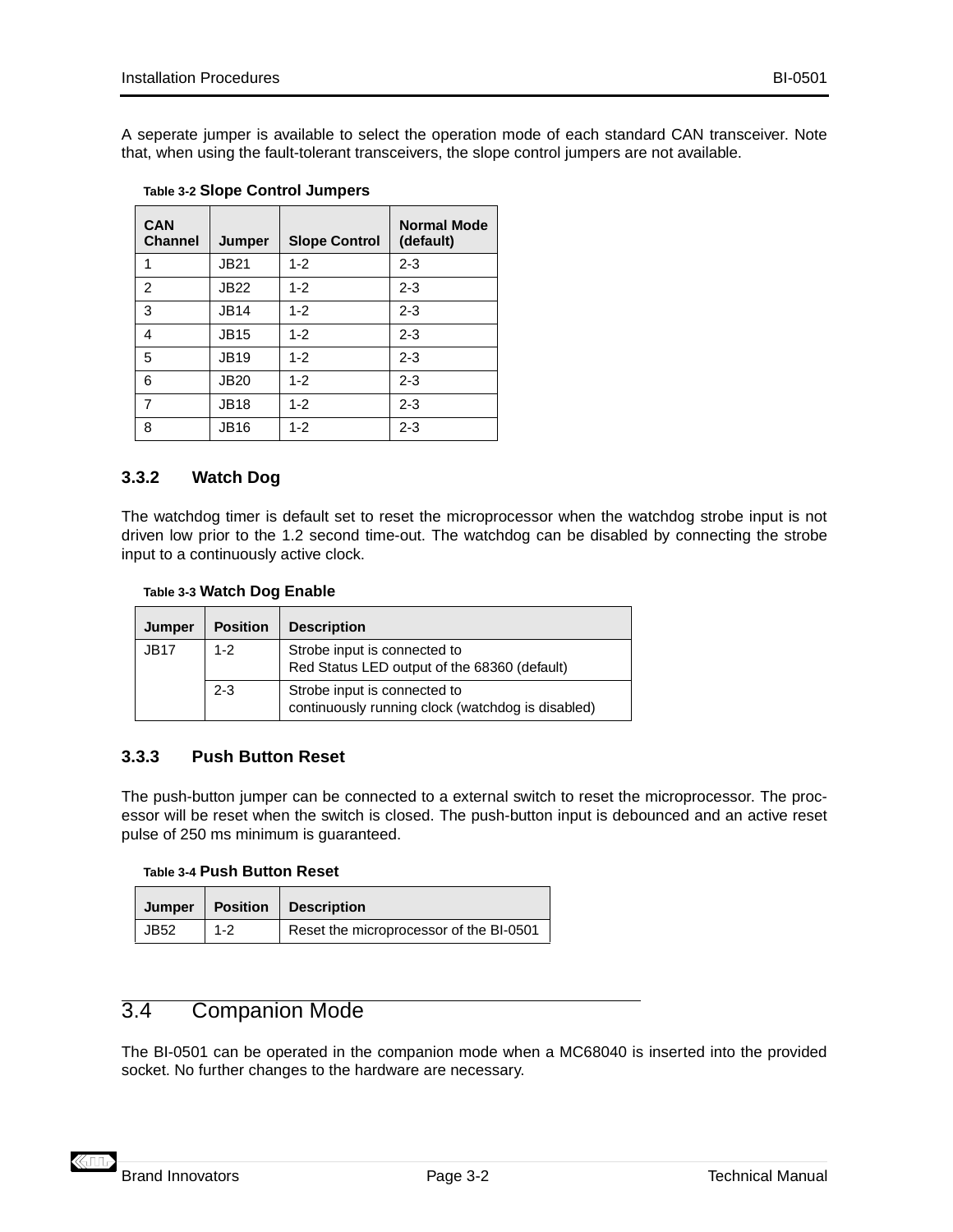## <span id="page-20-0"></span>3.5 DRAM Placement

The status of the four Presence Detect signals PRD[3:0] from the SIMM are available in the [Board Sta](#page-38-0)[tus Register.](#page-38-0) The DRAM controller parameters of the QUICC must be set according to the DRAM module's size and access time. The available combinations of the presence detect signals are described in the next tables.

#### **Table 3-5 DRAM Access Times**

| <b>Presence Detect Code PRD[3:0]</b> | <b>Access Time in ns</b> |
|--------------------------------------|--------------------------|
| 00xx                                 | 100                      |
| 01xx                                 | 80                       |
| 10xx                                 | 70                       |
| 11xx                                 | 60                       |

The sizes in MByte given in between the () are for smaller SIMMs which were using the same size codes.

#### **Table 3-6 DRAM Sizes**

| <b>Presence Detect Code PRD[3:0]</b> | <b>Size in MByte</b> | <b>Control Signals</b> |
|--------------------------------------|----------------------|------------------------|
| xx00                                 | 4                    | RAS <sub>1</sub>       |
| xx01                                 | 32(2)                | RAS1, RAS2             |
| $x \times 10$                        | 16(1)                | RAS <sub>1</sub>       |
| xx11                                 | 8                    | RAS1, RAS2             |

## 3.6 Battery Placement

There should always be a battery inserted in the battery holder of the BI-0501. The real time clock depends on it to keep its time valid and the SRAM to keep its data valid during power down periods.

When replacing the battery special care must be taken to use the proper orientation of the plus and the minus of the battery. Use only Lithium 3.6 Volts, Size AA batteries which will give a battery backup time of at least 15 years. To preserve battery power, when inserting a battery in a power down period, the real time clock and SRAM devices will not receive power from the battery until a power up and power down has been detected.

## 3.7 CAN Channel Connection

The CAN physical interface can either take its power from the Bus Power as supplied from the CAN connector or it can use the power from the DC/DC converter. When using the Bus Power option, be aware that proper behaviour of the physical interface can only be achieved when this Bus Power is actually present. For signal pin assignment, signal direction and connector type, see [Table E-1, "CAN Con](#page-54-0)[nector" on page E-1](#page-54-0).

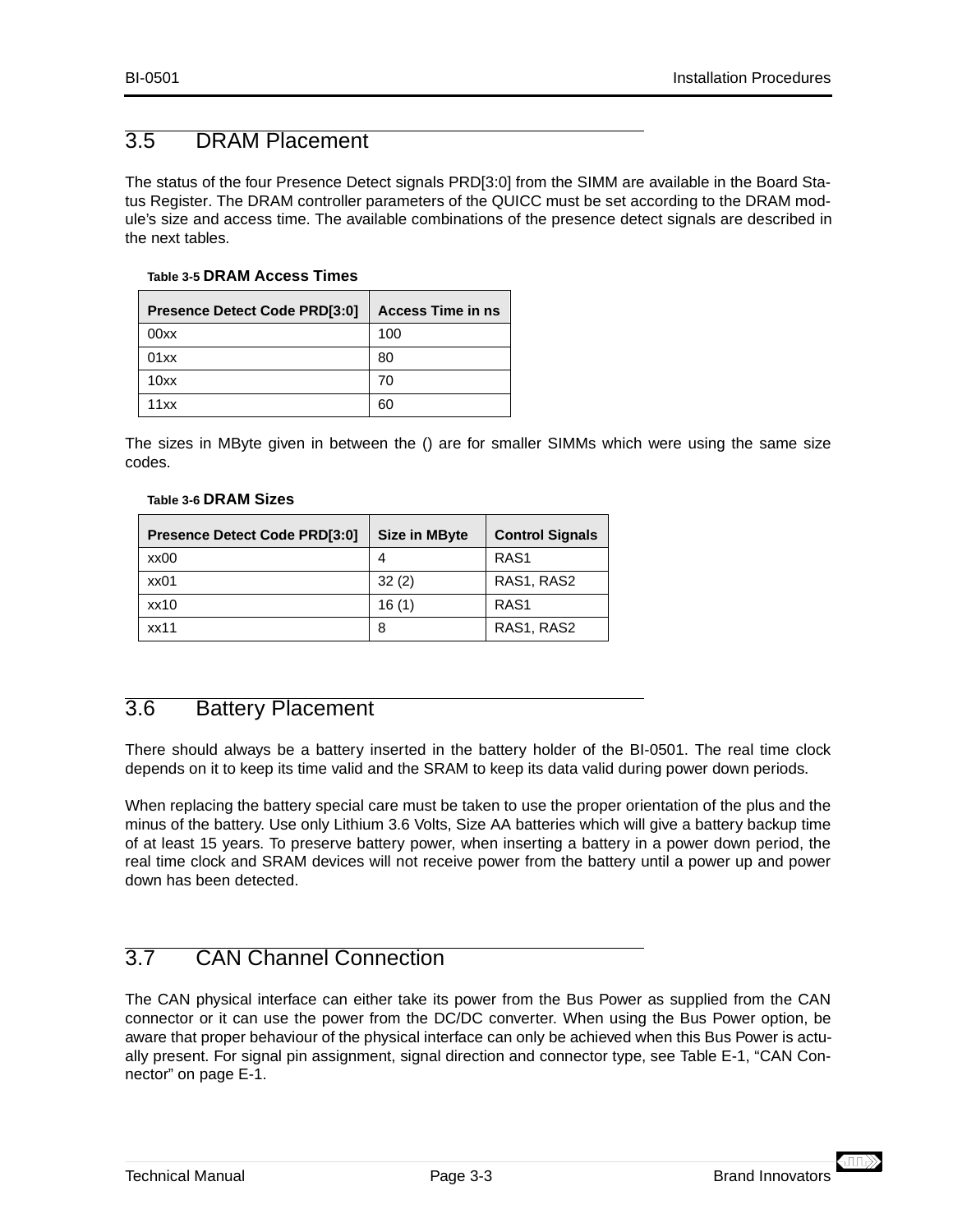## <span id="page-21-0"></span>3.8 Ethernet Connection

The ethernet controller can either use the Twisted Pair or the Thin Coax connection. In the Auto Port Selection mode, the controller selects the Twisted Pair or Coax port depending on the presence of valid link beats or frames at the Twisted Pair receive pins. This means that when both Twisted Pair and Coax is available to the BI-0501, it will give a higher priority to the Twisted Pair port. When the controller is not in the Auto Port Selection mode, then the Twisted Pair Port Enable signal from the QUICC determines which port will be selected.

## 3.9 RS-232 Connection

The BI-0501 provides, in addition to the send and transmit data signals, the control and handshake signals needed to operate standard external modems. For signal pin assignment, signal direction and connector type, see [Table E-4, "RS-232 Connector" on page E-2](#page-55-0).

## 3.10 RS-485 Connection

The RS-485 data signals are implemented as bidirectional transceivers. Therefore, a RS-485 direction signal is available from the QUICC to the RS-485 drivers. For signal pin assignment, signal direction and connector type, see [Table E-5, "RS-485 Connector" on page E-2](#page-55-0).

## 3.11 Power Supply Connection

The BI-0501 requires a single, 9 to 36 Vdc @ 36 W maximum, power supply for operation. The BI-0501 has a 4 A electronic fuse on the power supply, and it is protected against reverse connection of the power supply. For signal pin assignment, signal direction and connector type, see [Table E-6, "Power](#page-55-0) [Supply Connector" on page E-2](#page-55-0).

## 3.12 Boundary Scan Connection

All Boundary Scan Test (BST) signals have pull-up resistors connected. For signal pin assignment, signal direction and connector type, see [Table E-7, "Boundary Scan Connector" on page E-2](#page-55-0).

## 3.13 Background Debug Mode Connection

When the BI-0501 is used in the 68360 mode, the Background Debug Mode (BDM) interface can be used to manage the 68360. A standard Personal Computer (PC) may be connected to the BI-0501's BDM port using a BDM interface box which is attached to the PC's standard parallel port. This setup makes it possible to down load and debug software on the BI-0501.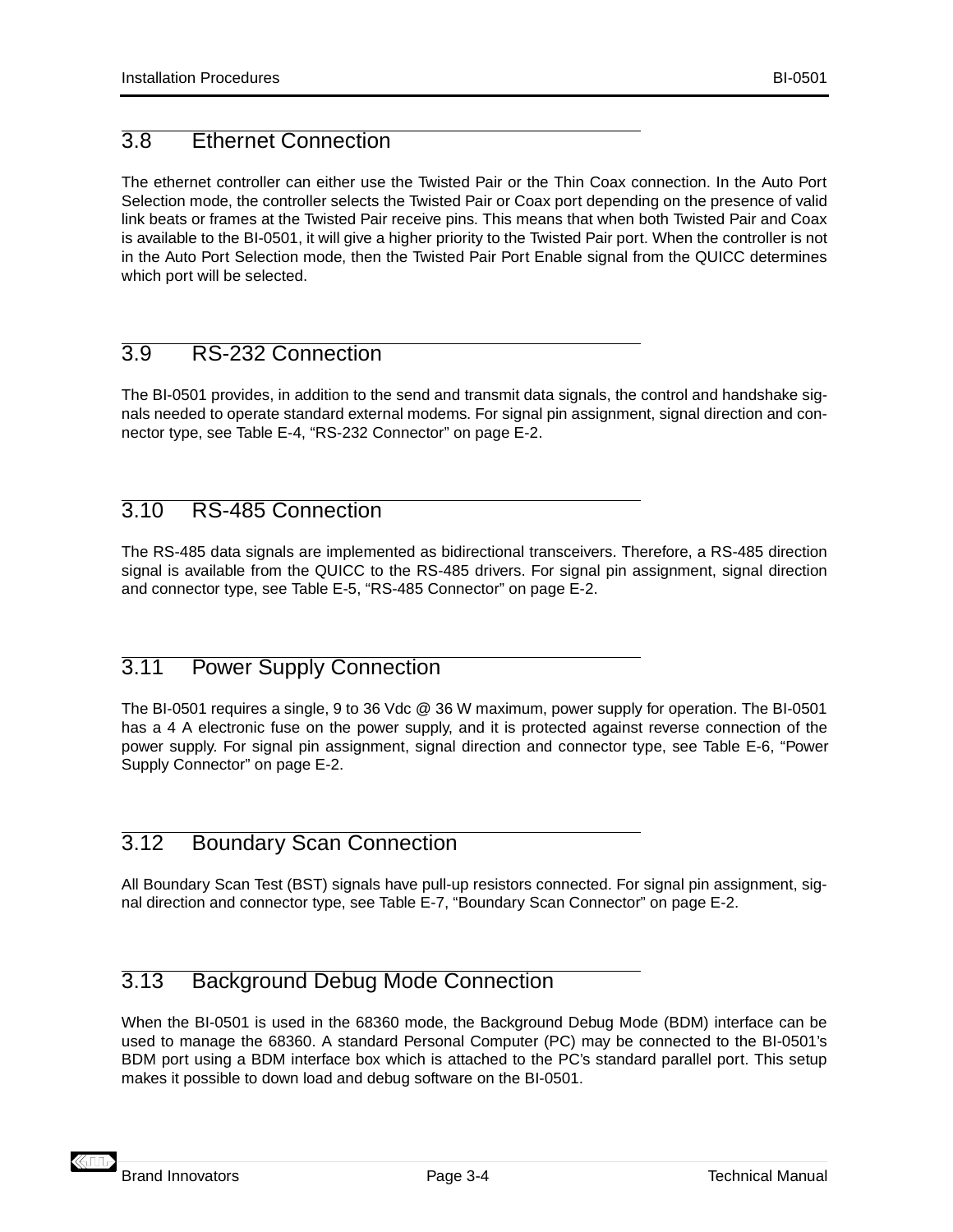Note that the BDM port is not available when the BI-0501 is used in the 68040 Companion mode. For signal pin assignment, signal direction and connector type, see [Table E-8, "Background Debug Mode](#page-56-0) [Connector" on page E-3](#page-56-0).

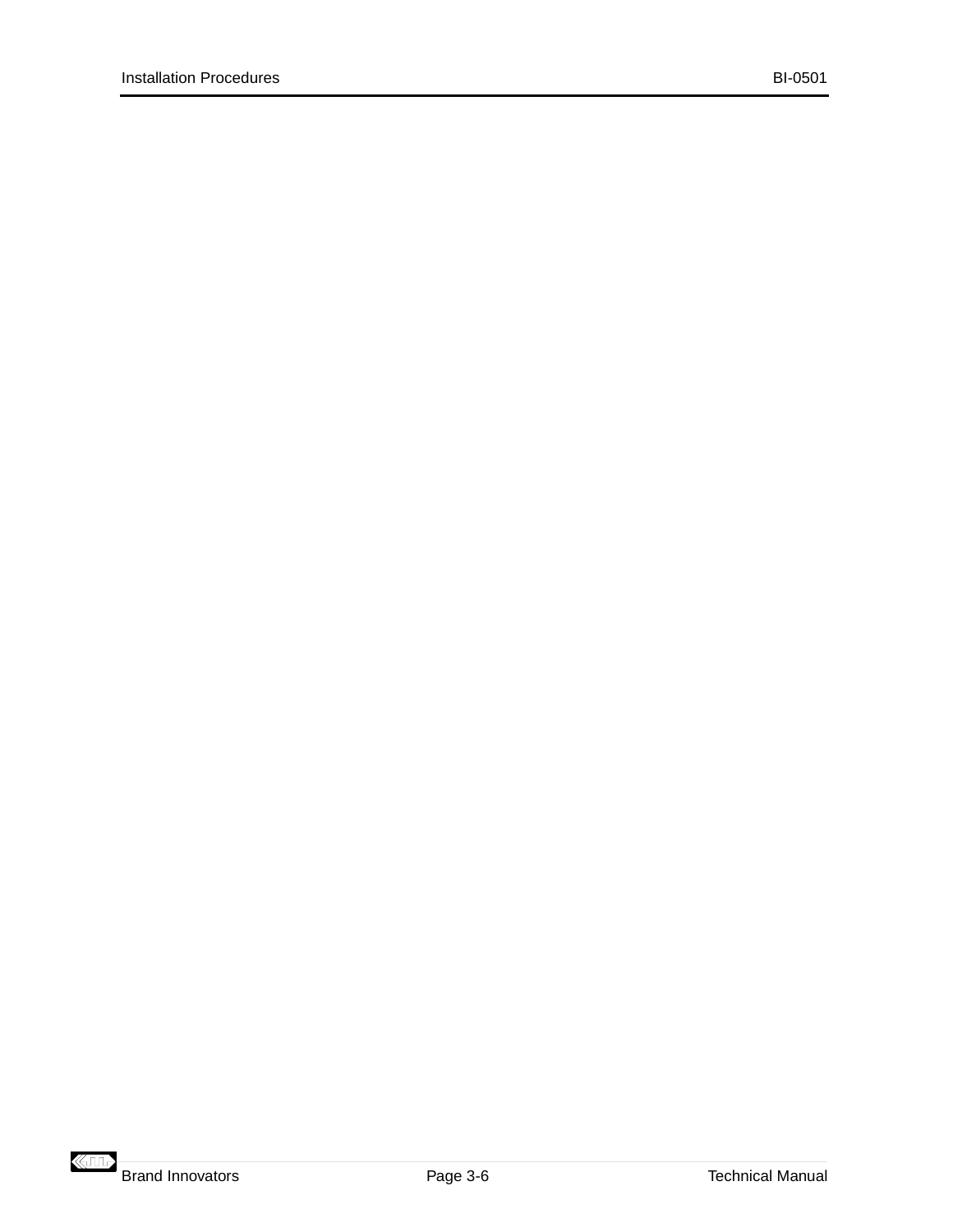# <span id="page-24-0"></span>**Chapter 4** Functional Description

## 4.1 Introduction

This chapter gives an overview of the BI-0501 module and a detailed description of the functional sections. The block diagram of the module is given in Appendix A and the schematic diagrams are given in Appendix B.

## 4.2 68360 MPU

The 68360 is the main processor on the BI-0501.

## 4.3 68040 Companion Mode

The BI-0501 can be used with or without the 68040 installed. The BI-0501 detects that an 68040 is plugged into the socket and makes all necessary changes to the hardware automatically. Therefore there are no jumpers to be replaced when switching from 68360 to 68040 mode.

## **4.3.1 Differences in the Companion Mode**

- **•** The Boundary Scan path are rerouted to include the 68040 device.
- **•** The 68030 is notified during power up reset that the companion mode is entered and that the internal CPU of the 68360 must be disabled.
- **•** Burst memory accesses are enabled to the memory devices.
- **•** The BDM functionality is not longer available.

## 4.4 Clock Generation

In the BI-0501's design all devices that need clock signals are provided with their own clock source. This approach makes it easier to change certain clock frequencies in a later stadium of the BI-0501 product life, without affecting other, non related, parts of the design.

In the 68360 master mode and the 68040 companion mode, a single 32 MHz clock oscillator is used. This implies that low power modes can not be achieved by turning down the clock frequency. A single 16 MHz clock oscillator is used for all eight CAN channels and the accompanying FLEX device. The Real Time Clock uses a 32.768 crystal. The Ethernet physical interface uses a 20 MHz oscillator.

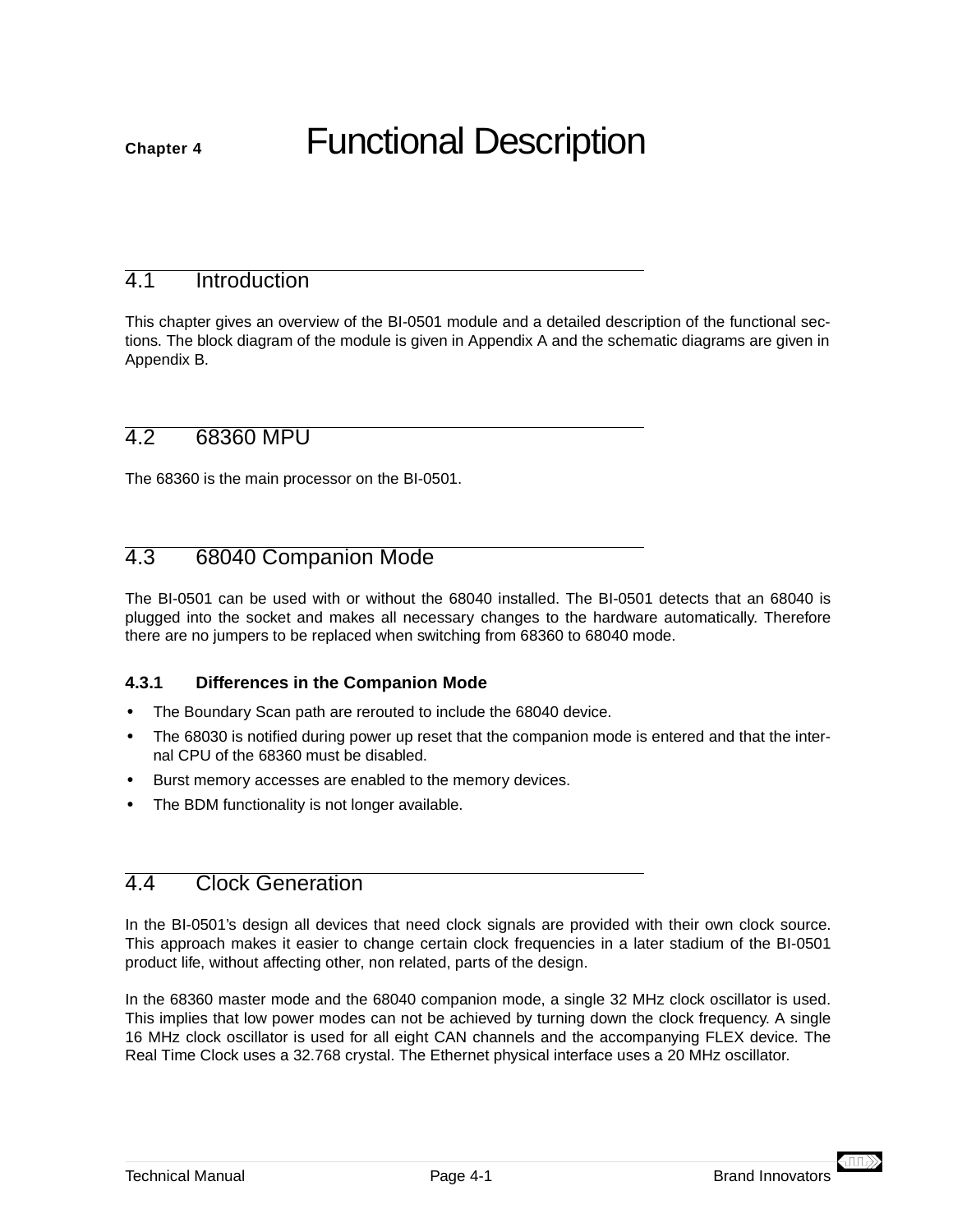## <span id="page-25-0"></span>4.5 Reset Circuits

The BI-0501 supports a variety of reset sources.

The DS1232 MicroMonitor Chip monitors three vital conditions: power supply, software execution and external override.

## **4.5.1 Power Supply Monitor Reset**

The DS1232 MicroMonitor Chip monitors the power supply value and will assert reset when the supply drops below 4.75 Vdc. The reset outputs of the DS1232 are also used for the power status indicator LED. When the power supply falls below 4.75 volts, the processor is stopped by asserting the reset input. On power up, reset is kept active for a minimum of 250 ms to allow the power supply and processor to stabilize.

## **4.5.2 Hardware Watchdog Circuit Reset**

The watchdog timer of the DS1232 must be stimulated on the ST input or it will reset the processor. The watchdog must be kicked every 1.2 seconds. When the hardware watchdog must be disabled, it can be connected to a continuous clock signal using the jumper. The watchdog is triggered using the output signal from the general I/O pin to the red processor status LED.

## **4.5.3 Manual Reset**

A jumper header is provided to reset the processor. This header can be connected to a separate external reset button when needed.

## 4.6 Serial Peripheral Interface

Serial Peripheral Interface (SPI) is a full-duplex, synchronous, character-orientated channel that supports a four-wire interface (receive, transmit, clock and slave select).

SPICLK is the clock output, SPIMISO is the receiver input, SPIMOSI is the transmitter output. SPISEL is not used as the SPI select to the 68360 and can be used as a general purpose I/O. Make sure to disable the SPISEL input in the master SPI mode.

#### **Table 4-1 Devices on the SPI**

| <b>Device</b>   | <b>Device Name</b> |
|-----------------|--------------------|
| Real Time Clock | DS1305             |
| Serial FFPROM   | AT25040            |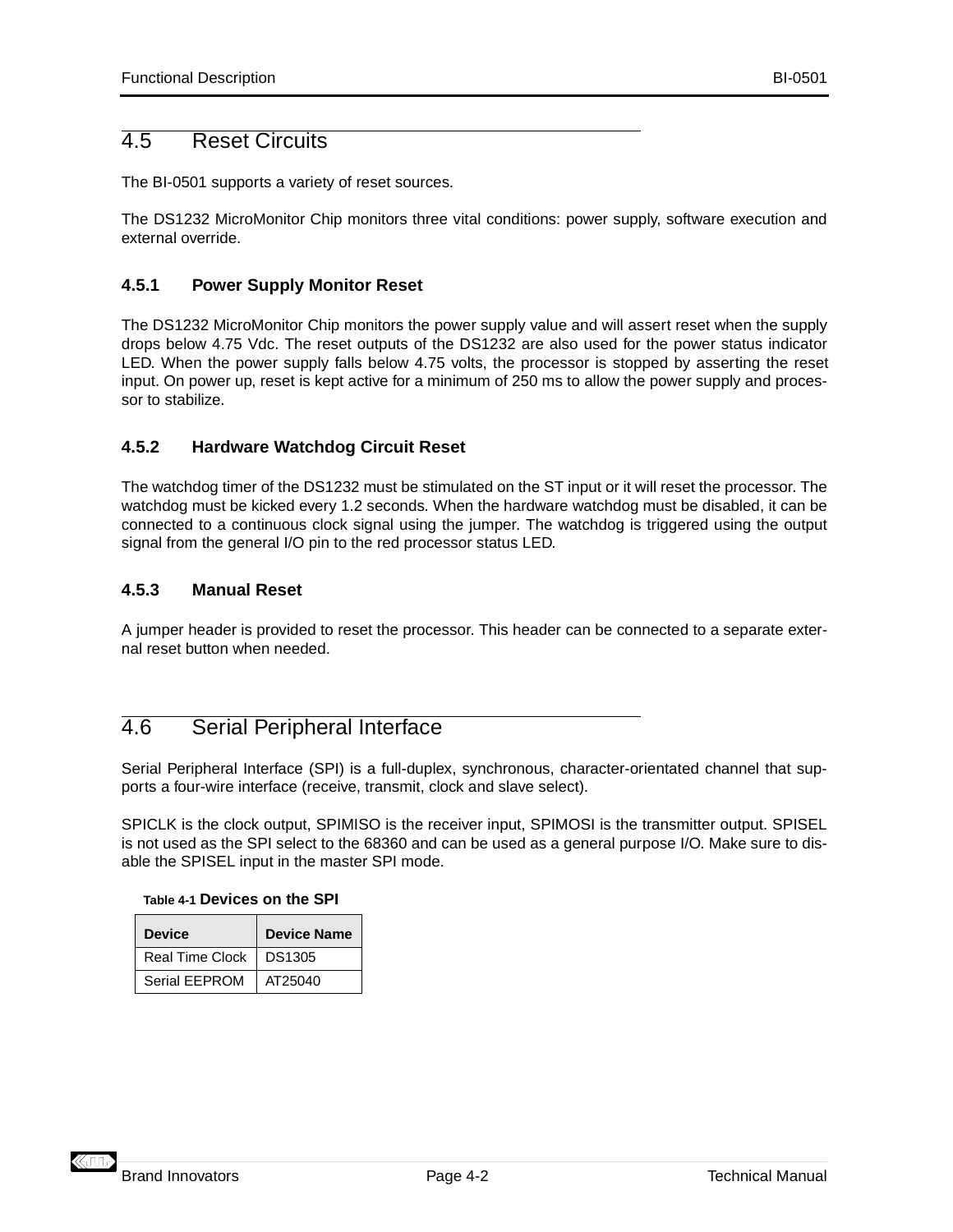## <span id="page-26-0"></span>4.7 Testability

The BI-0501 contains many Surface Mounted Devices (SMD). Therefore Boundary Scan Test (BST) methodology has been implemented to make production testing possible. This methodology is also used to program the In-System Programmable (ISP) logic and the Flash Memory.

## **4.7.1 JTAG Implementation**

The following table gives the Boundary Scan Test chain.

| <b>Device</b>                                              | <b>Device Name</b> | <b>TRST</b> | <b>TDI Net Name</b> | <b>TDO Net Name</b> |
|------------------------------------------------------------|--------------------|-------------|---------------------|---------------------|
| Microcontroller                                            | MC68360            | Yes         | TDI                 | TDO to 040          |
| <b>Companion Microcontroller</b>                           | MC68040            | Yes         | TDI to 040          | TDO from 040        |
| Companion Mode Glue Logic                                  | EPM7032            | <b>No</b>   | TDO_from_040        | TDI to CAN          |
| <b>CAN Interface FPGA</b>                                  | EPF8820            | Yes         | TDI to CAN          | TDI to FIFO         |
| FIFO Buffer                                                | ABT8652            | No.         | TDI to FIFO         | TDO from FLEX       |
| <b>Board Status Register</b><br>(Presence Detect and FLEX) | ABT8652            | <b>No</b>   | TDO from FLEX       | TDI to SUPPLY       |
| <b>Board Status Register</b><br>(CAN Status)               | ABT8652            | <b>No</b>   | TDI to SUPPLY       | TDO from SUPPLY     |
| <b>Board Status Register</b><br>(CAN LEDs 5 to 8)          | ABT8652            | <b>No</b>   | TDO from SUPPLY     | TDO between LEDS    |
| <b>Board Status Register</b><br>(CAN LEDs 1 to 4)          | ABT8652            | <b>No</b>   | TDO between LEDS    | TDO                 |

#### **Table 4-2 JTAG Devices**

## **4.7.2 BDM Connector**

The BDM connector is connected to the BDM interface signals of the 68360 microcontroller. When using these signals, total control can be taken over the microcontroller for debug, test and verification of the BI-0501's hardware and software. The BDM connector can also be used for the initial loading of the FLASH memory devices.

## 4.8 CAN Interfaces

The CAN supply monitoring circuit checks whether the transceiver section (the isolated section) has a power supply available. This is an indication whether the bus power supply from the CAN connector is present.

 $\langle \Pi \rangle$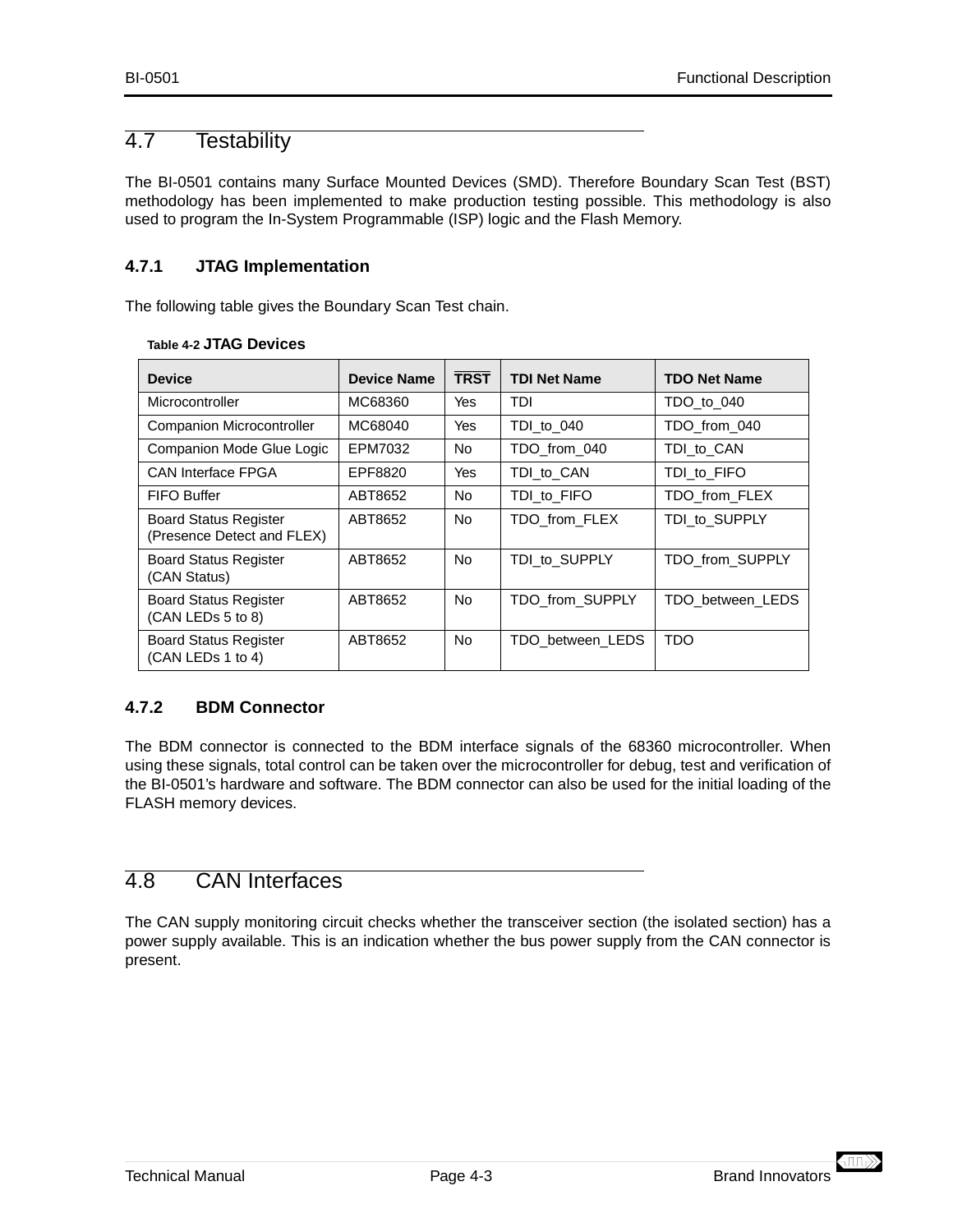## <span id="page-27-0"></span>4.9 Interrupts

The BI-0501 provides several internal and external interrupt sources. The internal interrupt sources are fully described in the 68360 users manual. The external interrupt sources are given in the following table.

| Interrupt Input     | <b>Usage</b>                                                            |
|---------------------|-------------------------------------------------------------------------|
| IR <sub>O</sub> 7   | $\blacksquare$                                                          |
| IRQ6                | lout[2] in companion mode, not available as interrupt input             |
| IR <sub>O5</sub>    | Power Failure Interrupt                                                 |
| IRQ4                | lout[1] in companion mode, not available as interrupt input             |
| IRQ3                | <b>CAN Controller Interrupt</b>                                         |
| IRQ <sub>2</sub>    |                                                                         |
| IR <sub>O</sub> 1   | lout <sup>[0]</sup> in companion mode, not available as interrupt input |
| PORTC <sub>11</sub> |                                                                         |
| PORTC <sub>10</sub> | ۰                                                                       |
| PORTC <sub>9</sub>  | Data Carrier Detect RS232                                               |
| PORTC <sub>8</sub>  | Clear to Send RS232                                                     |
| PORTC <sub>7</sub>  | Ring Indicator RS232                                                    |
| PORTC <sub>6</sub>  |                                                                         |
| PORTC <sub>5</sub>  | ۰                                                                       |
| PORTC <sub>4</sub>  | ۰                                                                       |
| PORTC <sub>3</sub>  | ٠                                                                       |
| PORTC <sub>2</sub>  |                                                                         |
| PORTC 1             | Temperature Interrupt                                                   |
| PORTC 0             | Real Time Clock Interrupt                                               |

#### **Table 4-3 External Interrupt Sources**

#### **4.9.1 Power Failure Interrupt**

The power supply input voltage is continuously monitored. The active low Power Failure interrupt input will be activated when the power supply input voltage drops below 11 Vdc. This early warning will give the microprocessor at least 5 milliseconds before the 5 Vdc will drop and the microprocessor is reset. In this time period it can save its register contents into battery backed up SRAM.

## **4.9.2 CAN Controller Interrupt**

This active low interrupt input will be active when at least one of the CAN controllers has its interrupt output active.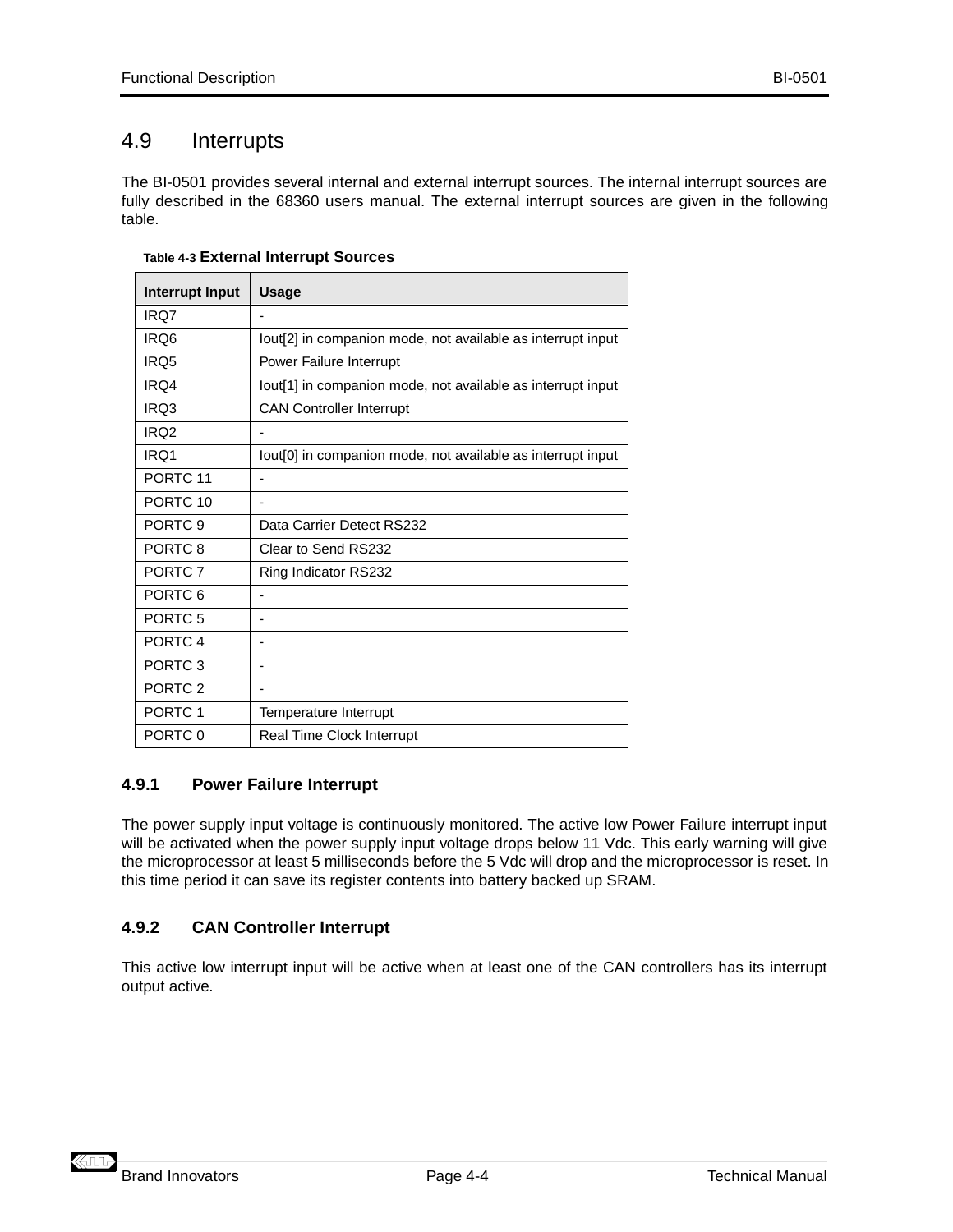# <span id="page-28-0"></span>**Chapter 5** Programming **Considerations**

## 5.1 Introduction

This section contains all necessary information for programmers to take full advantage of the features of the BI-0501 module. The descriptions will include implementation dependent information that cannot be found in the respective data sheets.

This chapter should be used in conjunction with the references given in ["Related Documents" on page](#page-12-0) [1-3.](#page-12-0) System programmers are expected to be fully conversant with all the material and have the relevant experience before writing their own system software.

Appendix F shows the Memory map and the I/O map of the BI-0501 module.

## 5.2 Register Settings for 68360 Master Mode

The QUICC internal registers must be programmed after hardware reset as described in the following paragraphs. The addresses and programming values are in hexadecimal base.

Please refer to the MC68360 QUICC User's Manual for more information.

The following register settings are used in 68360 master mode. The register settings used in companion mode are found in the section ["Register Settings for Companion Mode" on page 5-7](#page-34-0).

## **5.2.1 Module Base Address Register**

The QUICC's module base address register (MBAR) controls the location of its internal memory and registers and their access space. The QUICC MBAR resides at a fixed location in 0x0003FF00 in the CPU space. The MBAR must be initialized to 0xFFFFE001 to obtain the memory map as described in [Table F-2, "Chip Select Assignments" on page F-1](#page-58-0).

## **5.2.2 Module Configuration Register**

The MCR controls the SIM60 configuration in the QUICC. The BSTM bit in the MCR must be set to zero. This setting will enable using asynchronous timing on the bus signals.

#### **5.2.3 Auto Vector Register**

The auto vector register (AVR) contains 8 bits that correspond to external interrupt levels that require an auto vector response. The AVR must be initialized to 0x28 to generate auto vectors for interrupt levels 5 and 3.

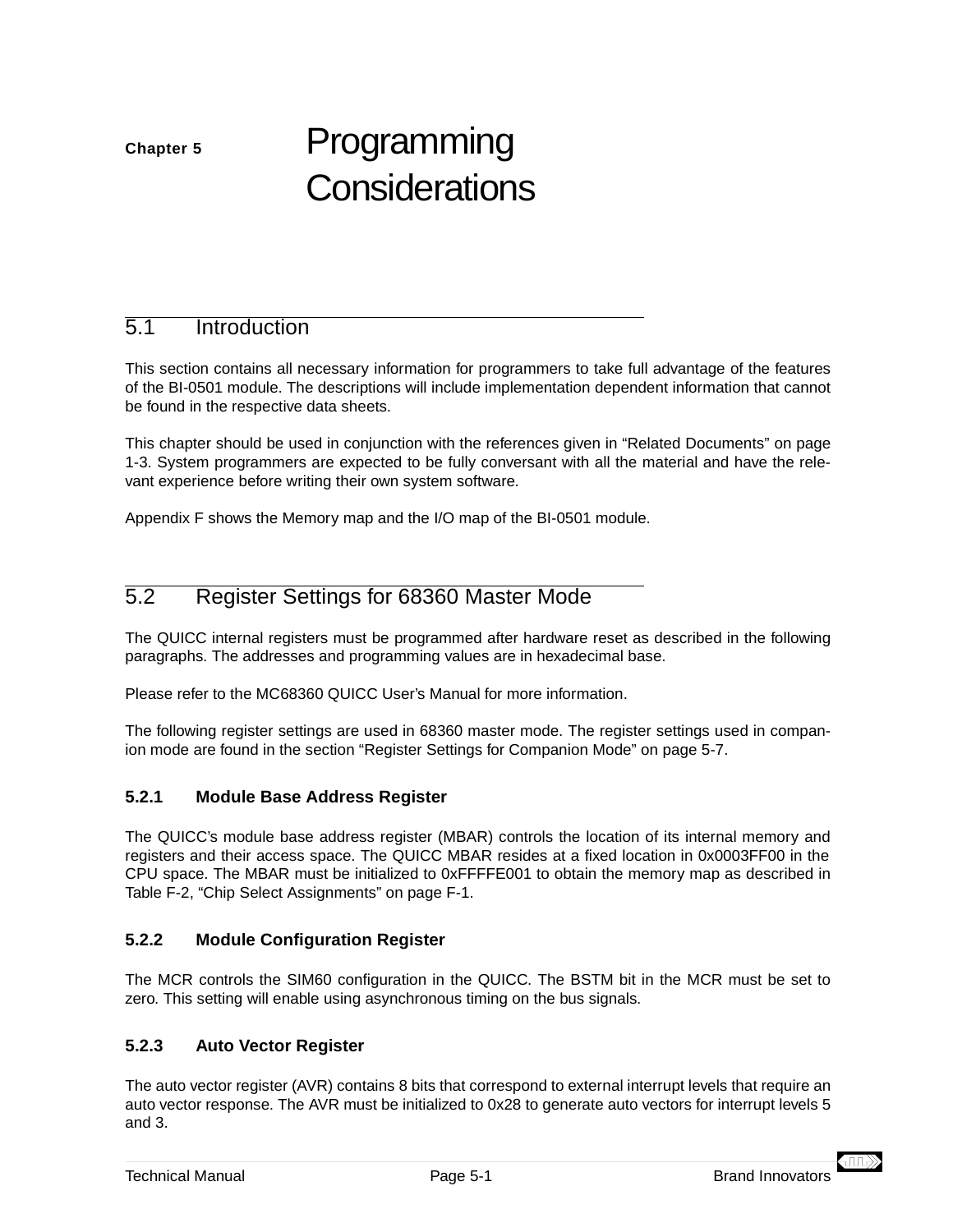#### <span id="page-29-0"></span>**5.2.4 Reset Status Register**

The reset status register (RSR) indicates the source of the last reset that occurred, when the relevant bit is set. This register must be cleared after every reset, so that when the next reset occurs, its source can be easily determined. The register is cleared by writing 0xFF.

#### **5.2.5 CLKO Control Register**

The CLKO control register (CLKOCR) controls the operation of the CLKO(0:1) pins. This register must be initialized to 0x0E. This enables CLKO1 with 1/3 strength to the EPM7032 and disables the CLKO2 to the 68040.

#### **5.2.6 PLL Control Register**

The PLL control register (PLLCR) controls the operation of the PLL. There is no need to program the PLLCR after hard reset, because the configuration of the MODCK(0:1) pins on the BI-0501 determines its value. It is recommended to set the PLLWR bit to prevent accidental writing.

#### **5.2.7 Port E Pin Assignment Register**

Port E pins can be programmed by the port E pin assignment register (PEPAR). The A(31:28) pins of the master QUICC can be programmed as address lines or as write enable  $\overline{W(0:3)}$  lines. Bit 7 in the PEPAR must be cleared to select address lines function, and it must be set to select the write enable function. Until this bit is written, the A(31:28) pins are three-stated.

Port E pins can be programmed by the port E pin assignment register (PEPAR). The PEPAR must be initialized to 0x07C0 to configure Port E of the QUICC as follows:

- **•** RAS1 and RAS2 double drive function is used to drive the DRAM.
- **•** The A(31:28) pins of the QUICC are configured as write enable lines.
- **•** The OE/AMUX pin is configured as AMUX to drive the external multiplexers of the DRAM.
- The  $\overline{CAS(0:3)}$  output function is used for the DRAM.
- **•** CS7 output function is enabled.

#### **5.2.8 System Protection Control**

The system protection register (SYPCR) controls the system monitors, the software watchdog, and the bus monitor timing. This register must be initialized to 0x3C to disable the software watchdog, and to enable the bus monitor function.

#### **5.2.9 Global Memory Register**

The global memory register (GMR) contains selections for the memory controller of the QUICC. The GMR must be initialized according to the size and the access time of the DRAM SIMM installed on the BI-0501. This register is initialized with 0x1FE00100.

The GMR defines the following parameters:

**•** The DRAM refresh period is 15.52 millisecond.

**KHIL**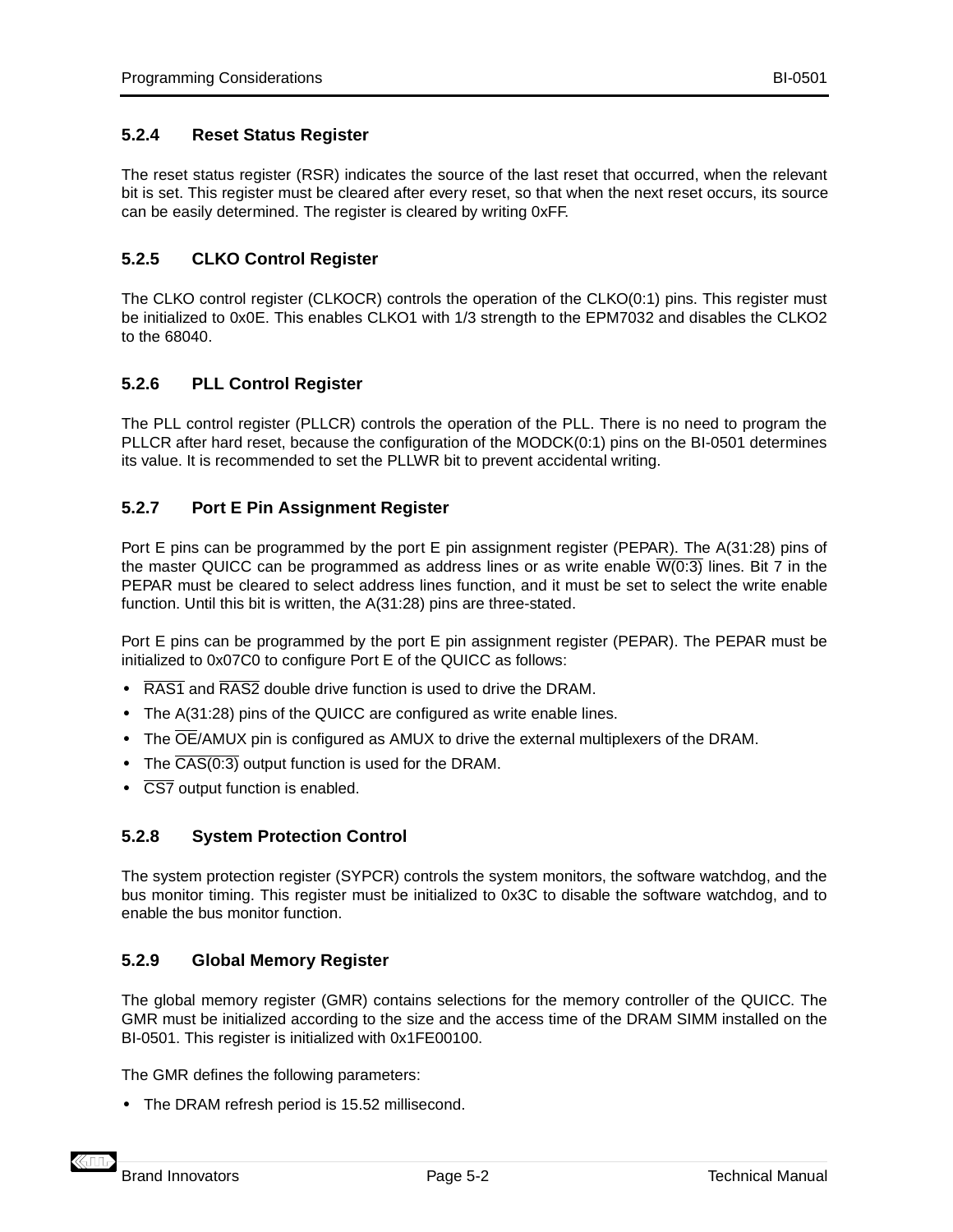<span id="page-30-0"></span>
$$
\mathsf{BI}\text{-}\mathsf{0501}
$$

Refresh Period = 
$$
\frac{\text{RFCNT} + 1}{\text{System clk} / 16} = \frac{31 + 1}{33 / 16} = 15.515152
$$
 (EQ 1)

- **•** The DRAM refresh cycle length depends on the DRAM access time and it is either 3 clocks or 4 clocks long.
- **•** The DRAM module port size is 32 bits.
- **•** The parity is enabled.
- **•** The CS/RAS lines of the QUICC will not assert when accessing the CPU space.
- **•** Internal address multiplexer for the DRAM is disabled.

## **5.2.10 Base Register 0 and Option Register 0**

Base register 0 (BR0) and Option register 0 (OR0) control the operation of CS0 pin of the master QUICC. The Flash Memory of the BI-0501 is connected to this pin. BR0 must be initialized to 0x00000051, and OR0 must be initialized to 0xFFE00000 to obtain the memory map as described in [Table F-2, "Chip Select Assignments" on page F-1](#page-58-0).

## **5.2.11 Base Register 1 and Option Register 1**

Base register 1 (BR1) and Option register 1 (OR1) control the operation of RAS1 pin of the QUICC. This pin is connected to the DRAM module. These registers must be initialized according to the type of the DRAM SIMM installed on the BI-0501.

BR1 must be initialized to 0x01000051, disregarding the type and the access time of the DRAM.

The software must perform 8 accesses to the RAS1 address space after initialization for proper operation of the DRAM.

## **5.2.12 Base Register 2 and Option Register 2**

Base register 2 (BR2) and Option register 2 (OR2) control the operation of RAS2 pin of the QUICC. This pin is connected to the DRAM module. These registers must be initialized when the type of the DRAM SIMM installed on the BI-0501 contains two DRAM banks.

The software must perform 8 accesses to the RAS2 address space after initialization for proper operation of the DRAM.

## **5.2.13 Base Register 3 and Option Register 3**

Base register 3 (BR3) and Option register 3 (OR3) control the operation of CS3 pin of the QUICC. The SRAM on the BI-0501 is connected to this pin. BR3 must be initialized to 0x03000051, and OR3 must be initialized to 0xFFF80000 to obtain the memory map as described in [Table F-2, "Chip Select Assign](#page-58-0)[ments" on page F-1](#page-58-0).

## **5.2.14 Base Register 4 and Option Register 4**

Base register 4 (BR4) and Option register 4 (OR4) control the operation of  $\overline{CS4}$  pin of the QUICC. The CAN Controllers are connected to this pin. BR4 must be initialized to 0x04000051, and OR4 must be

 $\left\langle \mathrm{m} \right\rangle$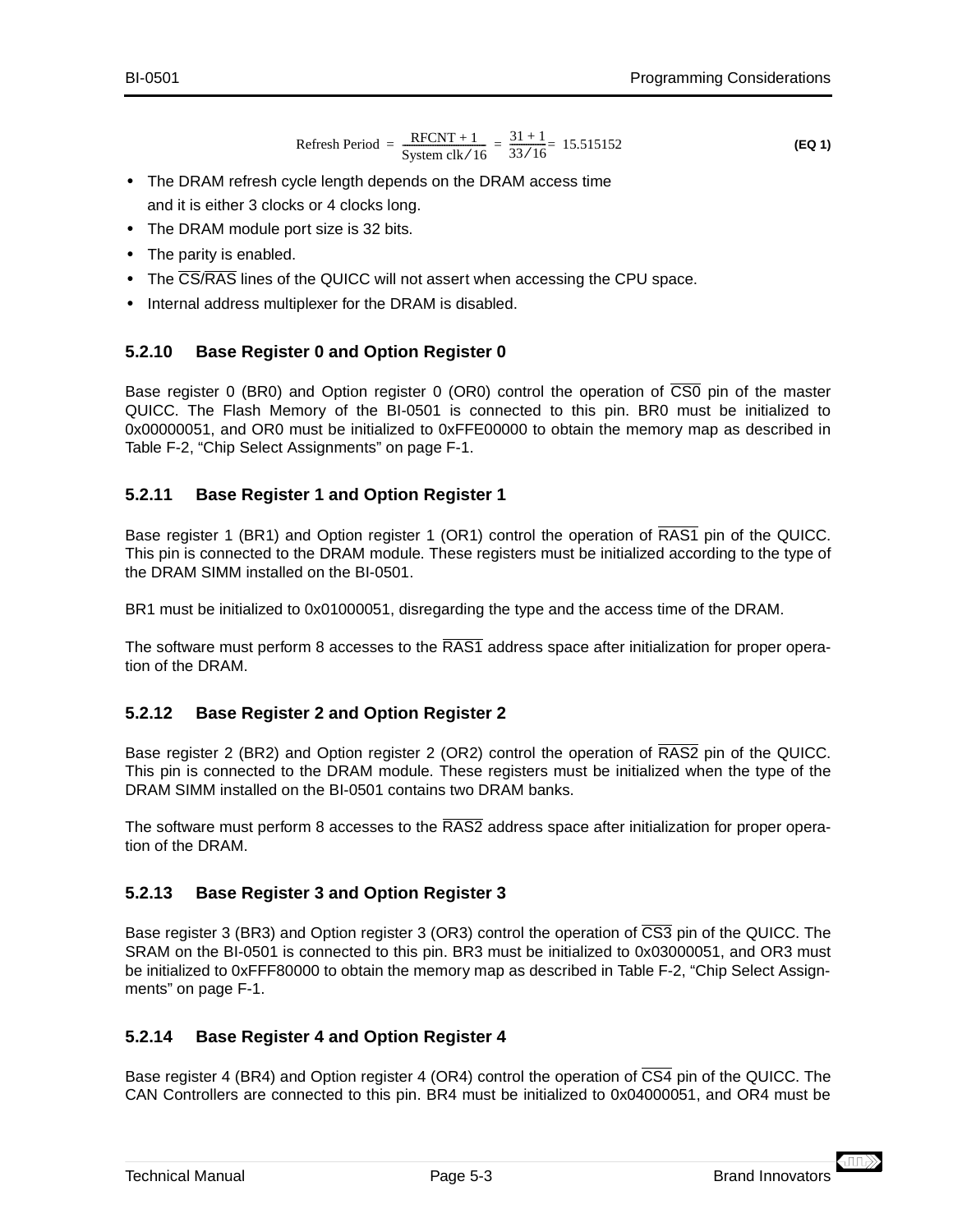<span id="page-31-0"></span>initialized to 0xFFFF8006 to obtain the memory map as described in [Table F-2, "Chip Select Assign](#page-58-0)[ments" on page F-1](#page-58-0).

## **5.2.15 Base Register 5 and Option Register 5**

Base register 5 (BR5) and Option register 5 (OR5) control the operation of CS5 pin of the QUICC. CS7 is not used on the BI-0501.

## **5.2.16 Base Register 6 and Option Register 6**

Base register 6 (BR6) and Option register 6 (OR6) control the operation of  $\overline{CS6}$  pin of the QUICC. The Board Status Register is connected to this pin. BR6 must be initialized to 0x06000051, and OR6 must be initialized to 0xFFFFF800 to obtain the memory map as described in [Table F-2, "Chip Select Assign](#page-58-0)[ments" on page F-1](#page-58-0).

## **5.2.17 Base Register 7 and Option Register 7**

Base register 7 (BR7) and Option register 7 (OR7) control the operation of CS7 pin of the QUICC. CS7 is not used on the BI-0501.

## **5.2.18 Port A Assignments**

Pins in **boldface** have open drain capability.

| Pin name       | <b>Pin Function</b> | <b>Direction</b> | <b>Board Function</b>                                |
|----------------|---------------------|------------------|------------------------------------------------------|
| A0             | RXD <sub>1</sub>    | In.              | Receive Data Ethernet                                |
| A <sub>1</sub> | TXD1                | Out              | Transmit Data Ethernet                               |
| A <sub>2</sub> | RXD <sub>2</sub>    |                  | $\overline{\phantom{a}}$                             |
| А3             | TXD2                |                  |                                                      |
| Α4             | RXD3                | In               | Receive Data RS232                                   |
| A5             | TXD3                | Out              | Transmit Data RS232                                  |
| A6             | RXD4                | In               | Receive Data RS485                                   |
| A7             | TXD4                | Out              | Transmit Data RS485                                  |
| A8             | CLK <sub>1</sub>    | <b>In</b>        | Receive Clock Ethernet                               |
| A9             | CLK <sub>2</sub>    | In.              | Transmit Clock Ethernet                              |
| A10            | CLK3/TIN2           |                  | $\overline{\phantom{0}}$                             |
| A11            | General Purpose IO  | Out              | Diagnostic Loopback                                  |
| A12            | General Purpose IO  | In/Out           | Twisted Pair Port Enable                             |
| A13            | General Purpose IO  | Out              | Auto Port Select                                     |
| A14            | General Purpose IO  | Out              | <b>Twisted Pair Signal Quality Error Test Enable</b> |
| A15            | General Purpose IO  |                  |                                                      |

| Table 5-1 MC68360 Port A Usage |  |
|--------------------------------|--|
|                                |  |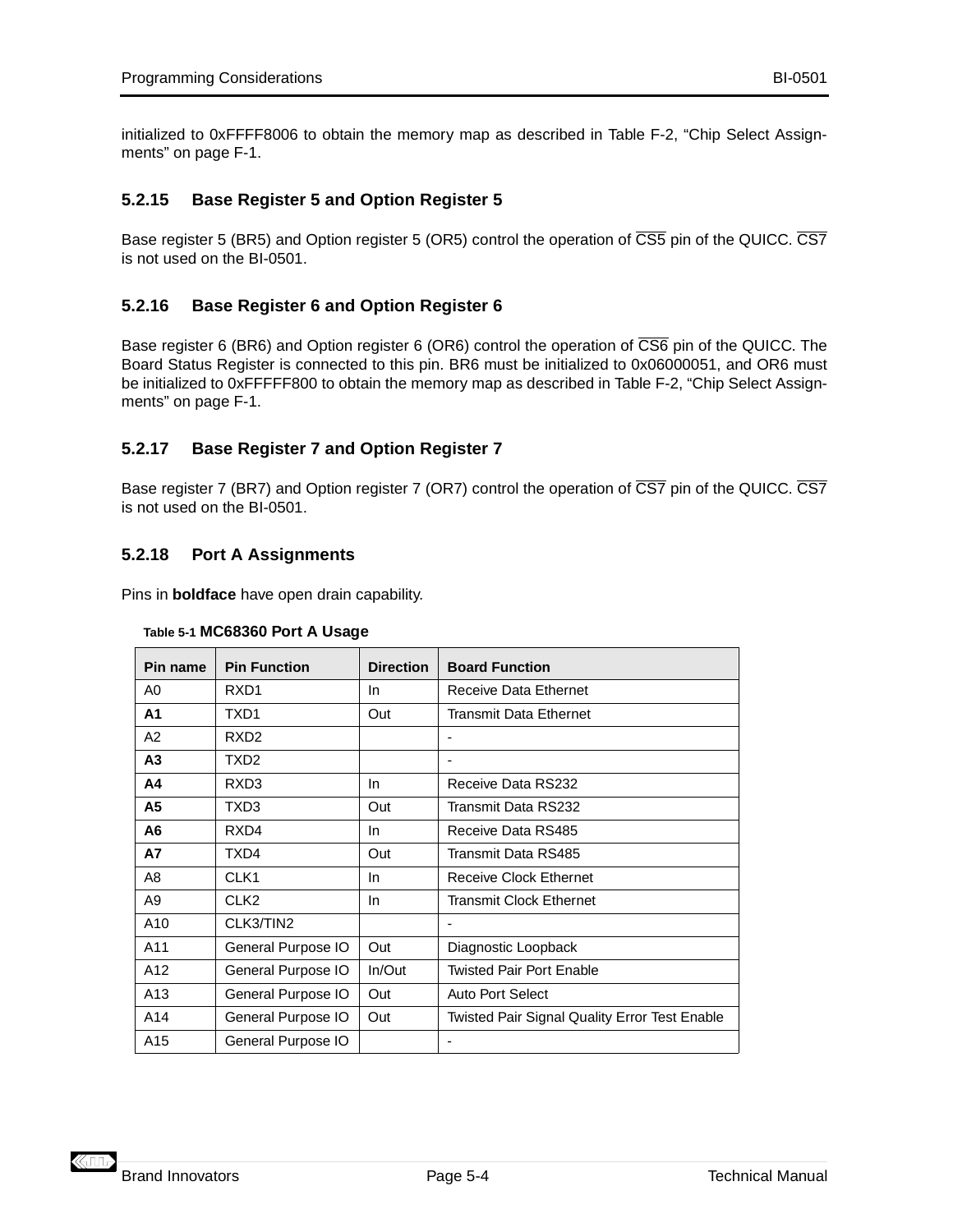## <span id="page-32-0"></span>**5.2.19 Port A Open Drain Register**

Port A of the QUICC is 16 pins port, and each pin may be configured as general purpose I/O pin or as dedicated peripheral interface pin. The port A open drain register (PAODR) configures the drivers of port A pins as open-drain or as active drivers.

## **5.2.20 Port A Data Register**

Port A data register (PADAT) can be read to check the data at the pin. If a port pin is configured as general purpose output pin, the value in the PADAT for that pin is driven onto the pin.

## **5.2.21 Port A Data Direction Register**

The port A data direction register (PADIR) has different functions according to the configuration of the port pins. If a pin is general purpose I/O pin, the value in the PADIR for that pin defines the direction of the pin. If a pin is dedicated peripheral interface pin, the value in the PADIR for that pin may select one of two dedicated functions of the pin.

## **5.2.22 Port A Pin Assignment Register**

The port A pin assignment register (PAPAR) configures the function of the port pins. If the value in the PAPAR for a pin is zero the pin is general purpose I/O, otherwise the pin is dedicated peripheral interface pin.

## **5.2.23 Port B Assignments**

Pins in **boldface** have open drain capability.

| Pin name   | <b>Pin Function</b> | <b>Direction</b> | <b>Board Function</b>                         |
|------------|---------------------|------------------|-----------------------------------------------|
| B0         | General Purpose IO  | Out              | AT25040 Chip select (SPI)                     |
| <b>B1</b>  | <b>SPICLK</b>       | Out              | RTC / AT25040 Serial Data Clock               |
| <b>B2</b>  | <b>SPIMOSI</b>      | Out              | RTC / AT25040 Serial Data In                  |
| <b>B3</b>  | <b>SPIMISO</b>      | In.              | RTC / AT25040 Serial Data Out                 |
| <b>B4</b>  | General Purpose IO  | Out              | Real Time Clock Chip Select (SPI)             |
| <b>B5</b>  | General Purpose IO  | In/Out           | Temperature Data (open collector) + FLEX data |
| <b>B6</b>  | General Purpose IO  | Out              | Temperature Clock + FLEX Clock                |
| <b>B7</b>  | General Purpose IO  | Out              | <b>Temperature RST</b>                        |
| <b>B8</b>  | General Purpose IO  | Out              | <b>Twisted Pair Full Duplex Mode Select</b>   |
| <b>B9</b>  | General Purpose IO  | Out              | <b>CONFIG to FLEX</b>                         |
| <b>B10</b> | General Purpose IO  | In.              | Low battery Warning                           |
| <b>B11</b> | General Purpose IO  | Out              | Data Terminal Ready RS232                     |
| <b>B12</b> | RTS <sub>1</sub>    | Out              | <b>Transmit Enable Ethernet</b>               |
| <b>B13</b> | RTS <sub>2</sub>    | <b>In</b>        | Data Set Ready RS232                          |
| <b>B14</b> | RTS3                | Out              | Request To Send RS232                         |
| <b>B15</b> | RTS4                | Out              | Direction RS485                               |

#### **Table 5-2 MC68360 Port B Usage**

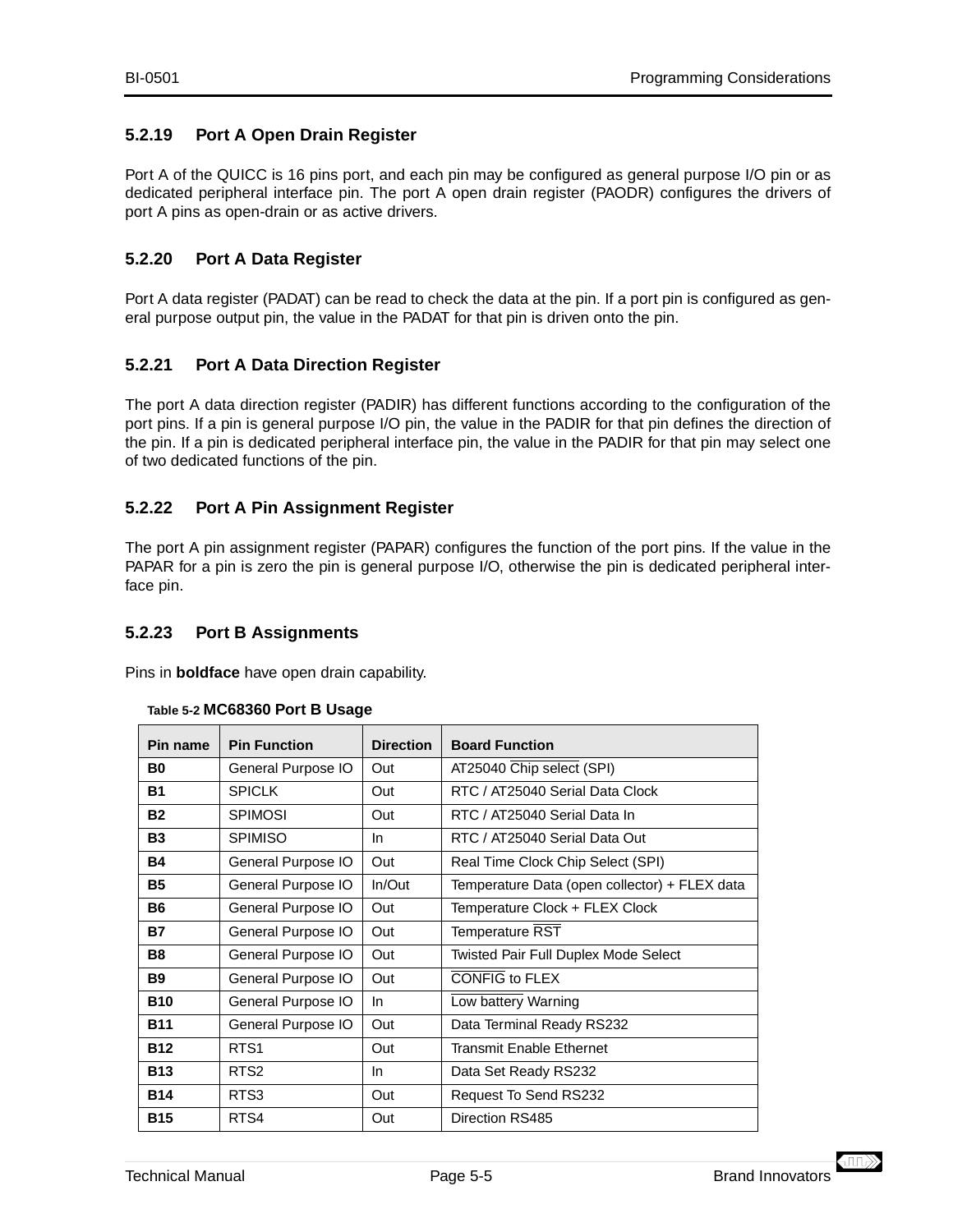<span id="page-33-0"></span>

| Table 5-2 MC68360 Port B Usage |  |  |  |
|--------------------------------|--|--|--|
|--------------------------------|--|--|--|

| Pin name   | <b>Pin Function</b> | <b>Direction</b> | <b>Board Function</b>                     |
|------------|---------------------|------------------|-------------------------------------------|
| <b>B16</b> | General Purpose IO  | Out              | Processor Status Green + Watchdog Trigger |
| <b>B17</b> | General Purpose IO  | Out              | <b>Processor Status Red</b>               |

## **5.2.24 Port B Open Drain Register**

Port B of the QUICC is 18 pins port, and each pin may be configured as general purpose I/O pin or as dedicated peripheral interface pin. The port B open drain register (PBODR) configures the drivers of port B pins as open-drain or as active drivers.

## **5.2.25 Port B Data Register**

Port B data register (PBDAT) can be read to check the data at the pin. If a port pin is configured as general purpose output pin, the value in the PBDAT for that pin is driven onto the pin.

## **5.2.26 Port B Data Direction Register**

The port B data direction register (PBDIR) has different functions according to the configuration of the port pins. If a pin is general purpose I/O pin, the value in the PBDIR for that pin defines the direction of the pin. If a pin is dedicated peripheral interface pin, the value in the PBDIR for that pin may select one of two dedicated functions of the pin.

#### **5.2.27 Port B Pin Assignment Register**

The port B pin assignment register (PBPAR) configures the function of the port pins. If the value in the PBPAR for a pin is zero the pin is general purpose I/O, otherwise the pin is dedicated peripheral interface pin.

## **5.2.28 Port C Assignments**

All Port C pins have interrupt capability.

| Pin name       | <b>Pin Function</b> | <b>Direction</b> | <b>Board Function</b>     |
|----------------|---------------------|------------------|---------------------------|
| C <sub>0</sub> | General Purpose IO  | In.              | Real Time Clock Interrupt |
| C1             | General Purpose IO  | In.              | Temperature Interrupt     |
| C <sub>2</sub> | RTS3                |                  |                           |
| C <sub>3</sub> | RTS4                |                  |                           |
| C <sub>4</sub> | CTS <sub>1</sub>    | In               | <b>Collision Ethernet</b> |
| C <sub>5</sub> | CD <sub>1</sub>     | In               | Receive Enable Ethernet   |
| C <sub>6</sub> | CTS <sub>2</sub>    |                  |                           |
| C <sub>7</sub> | CD <sub>2</sub>     | In               | Ring Indicator RS232      |
| C <sub>8</sub> | CTS3                | In               | Clear to Send RS232       |
| C9             | CD3                 | In               | Data Carrier Detect RS232 |

#### **Table 5-3 MC68360 Port C Usage**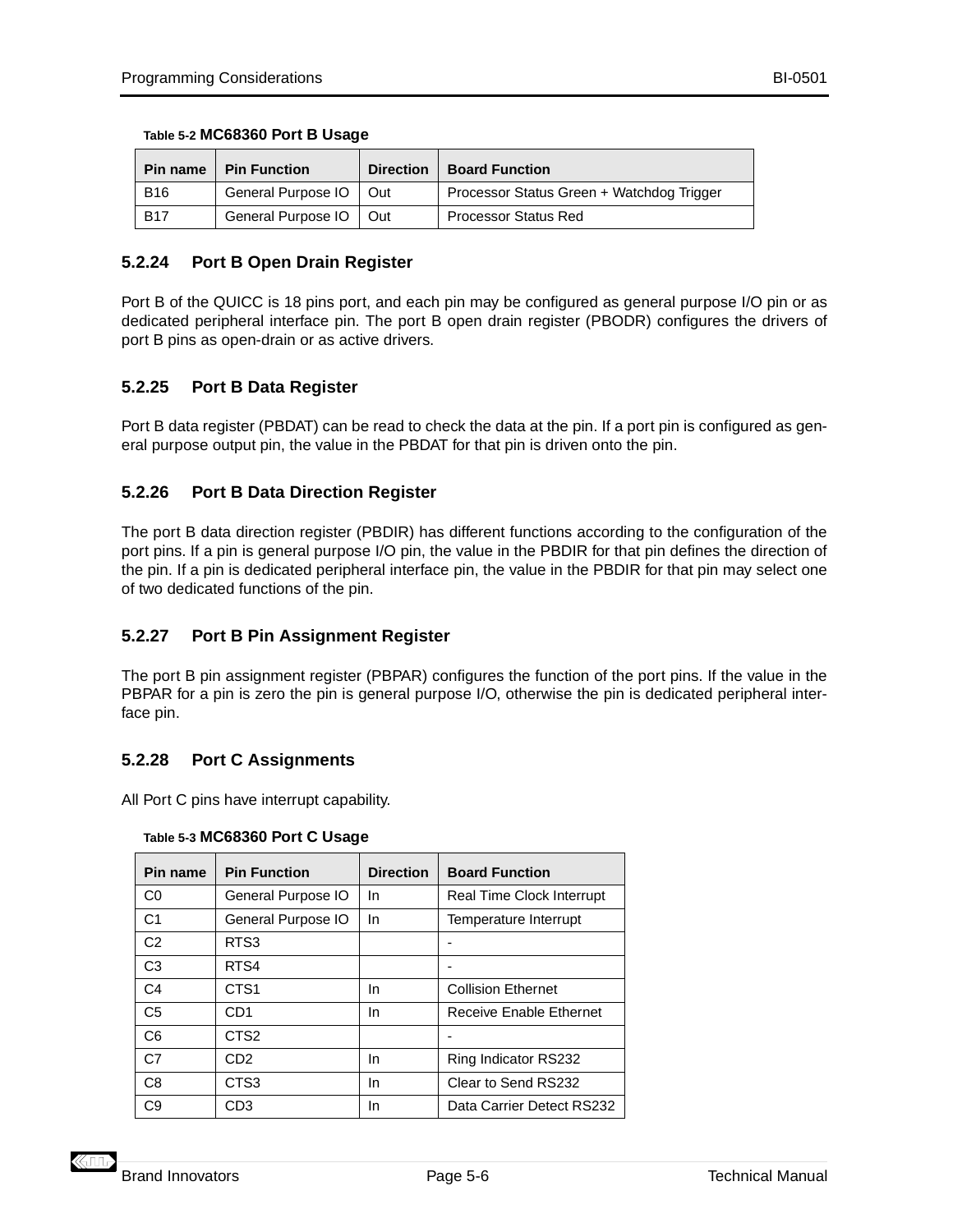|                 | <b>Pin name   Pin Function</b> | Direction   Board Function |
|-----------------|--------------------------------|----------------------------|
| C <sub>10</sub> | CTS4                           | -                          |
| C <sub>11</sub> | CD4                            | -                          |

#### <span id="page-34-0"></span>**Table 5-3 MC68360 Port C Usage**

## **5.2.29 Port C Data Register**

Port C of the QUICC is 12 pin port, and each pin may be configured as general purpose I/O pin or as dedicated peripheral interface pin, with interrupt capability. Port C data register (PCDAT) can be read to check the data at the pin. If a port pin is configured as general purpose output pin, the value in the PCDAT for that pin is driven onto the pin.

## **5.2.30 Port C Data Direction Register**

The port C data direction register (PCDIR) has different functions according to the configuration of the port pins. If a pin is general purpose I/O pin, the value in the PCDIR for that pin defines the direction of the pin. If a pin is dedicated peripheral interface pin, the value in the PCDIR for that pin may select one of three dedicated functions of the pin.

## **5.2.31 Port C Pin Assignment Register**

The port C pin assignment register (PCPAR) configures the function of the port pins, along with PCDIR and PCSO.

## **5.2.32 Port C Special Options Register**

The port C special options register (PCSO) configures the CDx and CTSx pins. Port C can detect changes on the CTS and CD lines, and assert the corresponding interrupt while the SCC simultaneously uses those lines.

## 5.3 Register Settings for Companion Mode

The QUICC internal registers must be programmed after hardware reset as described in the following paragraphs. The addresses and programming values are in hexadecimal base.

Please refer to the MC68360 QUICC User's Manual for more information.

## **5.3.1 Module Base Address Register**

See ["Module Base Address Register" on page 5-1](#page-28-0).

#### **5.3.2 Module Configuration Register**

See ["Module Configuration Register" on page 5-1](#page-28-0).

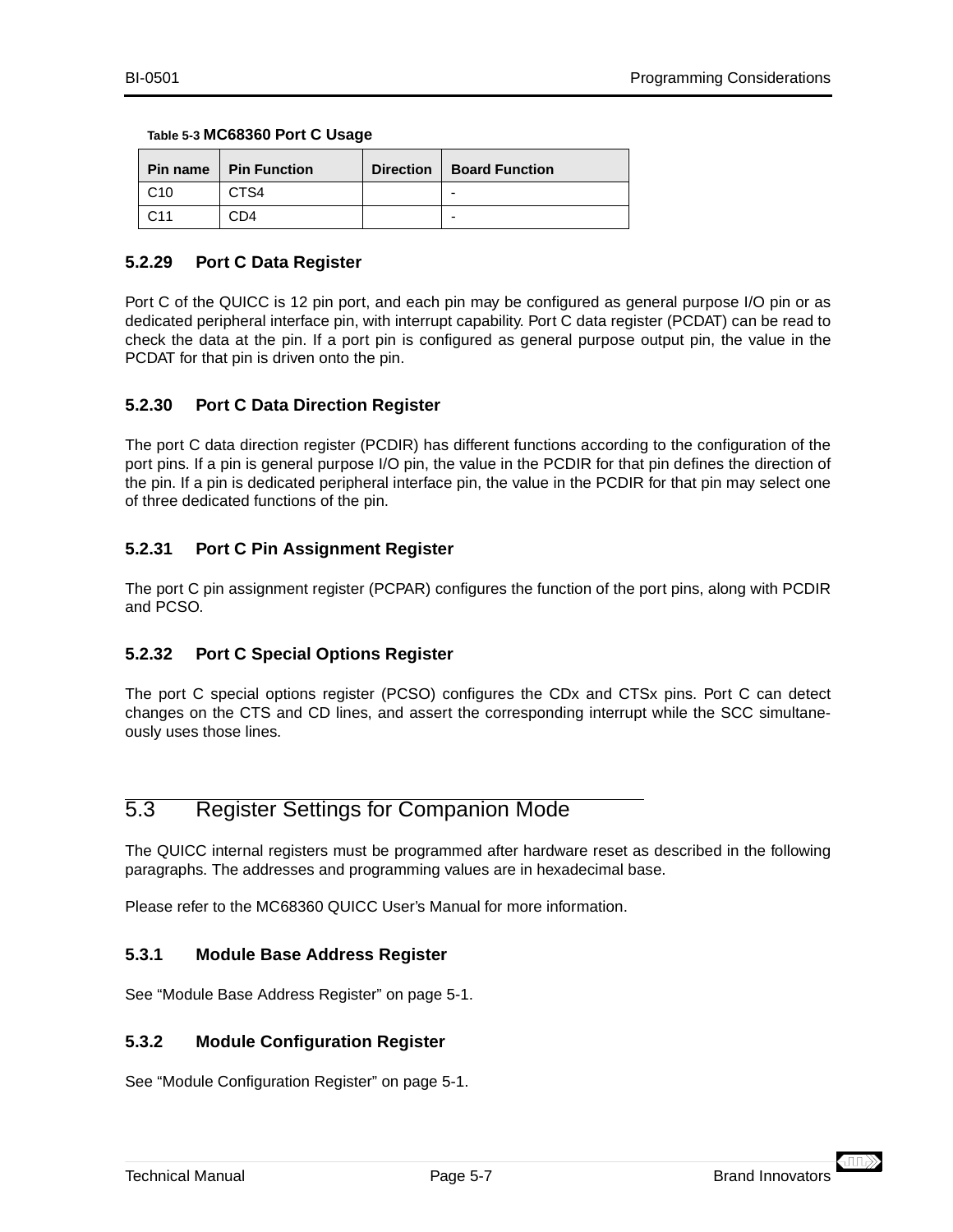## <span id="page-35-0"></span>**5.3.3 CLKO Control Register**

The CLKO control register (CLKOCR) controls the operation of the CLKO(1:2) pins. This register must be initialized to 0x06 after reset to enable CLKO2 and CLKO1.

## **5.3.4 PLL Control Register**

See ["PLL Control Register" on page 5-2](#page-29-0).

## **5.3.5 Port E Pin Assignment Register**

See ["Port E Pin Assignment Register" on page 5-2](#page-29-0).

## **5.3.6 System Protection Control**

See ["System Protection Control" on page 5-2](#page-29-0).

## **5.3.7 Global Memory Register**

See ["Global Memory Register" on page 5-2](#page-29-0).

## **5.3.8 Base Register 0 and Option Register 0**

See ["Base Register 0 and Option Register 0" on page 5-3](#page-30-0).

## **5.3.9 Base Register 1 and Option Register 1**

See ["Base Register 1 and Option Register 1" on page 5-3](#page-30-0).

## **5.3.10 Base Register 2 and Option Register 2**

See ["Base Register 2 and Option Register 2" on page 5-3](#page-30-0).

## **5.3.11 Base Register 3 and Option Register 3**

See ["Base Register 3 and Option Register 3" on page 5-3](#page-30-0).

## **5.3.12 Base Register 4 and Option Register 4**

See ["Base Register 4 and Option Register 4" on page 5-3](#page-30-0).

## **5.3.13 Base Register 5 and Option Register 5**

See ["Base Register 5 and Option Register 5" on page 5-4](#page-31-0).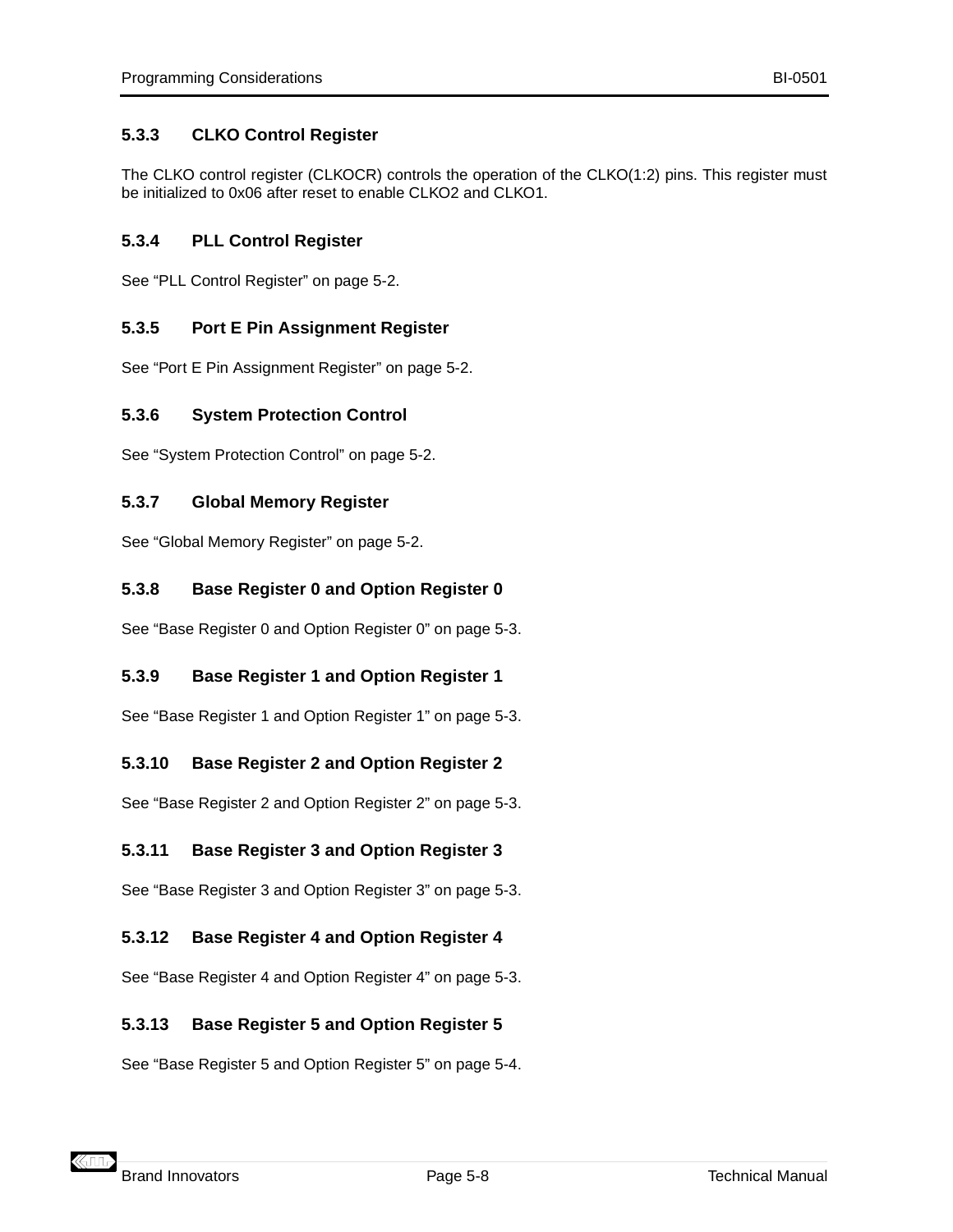## <span id="page-36-0"></span>**5.3.14 Base Register 6 and Option Register 6**

See ["Base Register 6 and Option Register 6" on page 5-4](#page-31-0).

## **5.3.15 Base Register 7 and Option Register 7**

See ["Base Register 7 and Option Register 7" on page 5-4](#page-31-0).

## **5.3.16 MC68EC040**

When using the MC68360 in companion mode with an MC68EC040 the cache on the MC68EC040 can slow down the serial channel performance of the system. The MC68040 does not have this problem because it can use it's MMU to specify memory cache behavior on a page by page basis.

To alleviate the cache problem with the MC68EC040 a trick can be used: reduce the system's memory space to 1GB by not using address line A31 and A30. This has the added "benefit" that now the four 1GB address ranges overlap. By reprogramming the MC68EC040's access control registers it becomes possible to specify for each 1GB address range what the caching behavior should be. Note that this scheme relies entirely on software: if one would access data using an inappropriate 1GB address range it would still be cached (or not, depending on your wishes).

Because the A31 and A30 address lines are not used for anything else, this scheme allows the use of an MC68EC040 on the BI-0501.

## 5.4 Peripherals

The following peripherals are available on the BI-0501:

#### **Table 5-4 Peripherals**

| <b>Name</b>                  | <b>Access</b>        | comment            |
|------------------------------|----------------------|--------------------|
| Flash EPROM                  | CS0                  |                    |
| <b>DRAM</b>                  | CS <sub>1</sub>      |                    |
| <b>DRAM</b>                  | CS <sub>2</sub>      |                    |
| <b>SRAM</b>                  | CS <sub>3</sub>      |                    |
| <b>CAN Ports</b>             | CS <sub>4</sub>      |                    |
|                              | CS <sub>5</sub>      | not used           |
| <b>Board Status Register</b> | CS <sub>6</sub>      |                    |
|                              | CS7                  | not used           |
| Ethernet                     | Internal serial port |                    |
| RS-232                       | Internal serial port |                    |
| <b>RS-485</b>                | Internal serial port |                    |
| Serial EEPROM                | <b>SPI</b>           | 4-wire serial port |
| <b>Real Time Clock</b>       | <b>SPI</b>           | 4-wire serial port |
| <b>Temperature Sensor</b>    | Port pins            | 3-wire serial port |
| <b>Flex Configuration</b>    | Port pins            | 5-wire serial port |

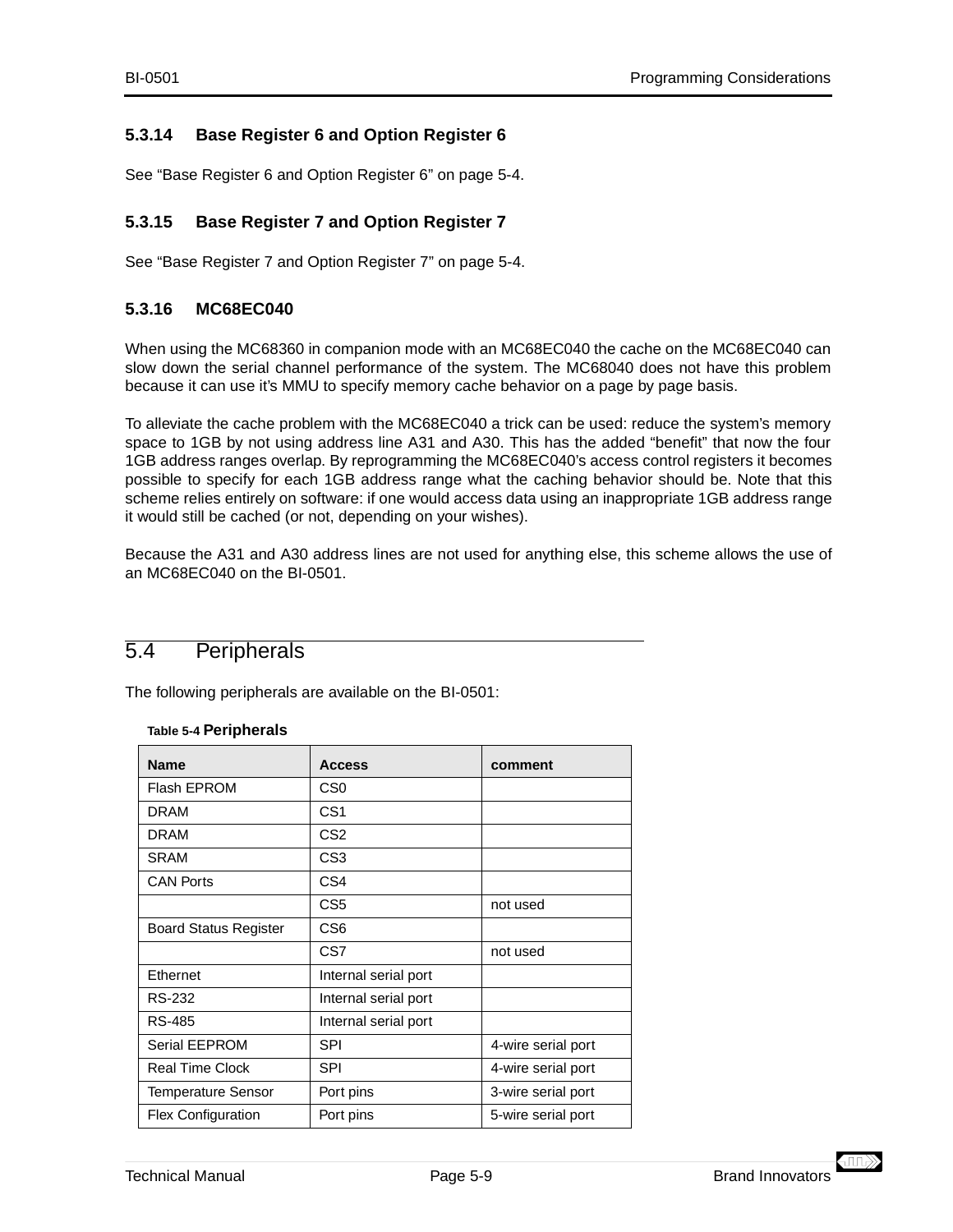## <span id="page-37-0"></span>**5.4.1 Flash EPROM**

Four devices of 1MBit or 4MBit are installed giving either 512 kByte or 2 MByte of FLASH EEPROM. The FLASH devices can be programmed from a single 5 volt supply. When four Am29F040 devices are installed, 8 equal size sectors of 256 kByte (4 devices times 64 kByte) can be erased independently.

While the devices are in programming/erase mode it is not possible to read from the device (page 15 of Am29040 data sheet, DQ7, DQ6, DQ5 and DQ3 description). It is feasible to transfer all needed information during programming/erasing to SRAM and or DRAM. Note that DRAM may not always be available and that SRAM is limited to 512 kByte. Also be aware that programming/erasing one sector inhibits reads from all other sectors also.

## **5.4.2 DRAM**

A SIMM socket is available for DRAM SIMM72 devices with capacities up to 8 MByte x 32 (or 36 with parity) giving 32 MByte of DRAM.

[DRAM Access Times](#page-20-0) signals are routed to 4 inputs of the [Board Status Register](#page-38-0).

## **5.4.3 SRAM**

Four devices of 1MBit each are used in an 32 bit data width. This gives 512 kByte of SRAM.

The DS1210 is used as battery back up for the SRAM devices and the Real Time Clock DS1302. The tolerance pin of the DS1210 is connected to Vcco so power fail is detected in the range of 4.50 to 4.25 volts. The TL7702BI senses the battery voltage and asserts the LOWBAT signal to the '360 when the battery voltage drops below 2.53 Volts (Typical).

Two circuits monitor the power supply voltage (the watchdog and the SRAM battery circuit), the reset circuit is active first, then the SRAM will be disabled.

## **5.4.4 CAN Ports**

Each CAN channel is build using three building blocks:

- **1.** A CAN controller with its physical interface.
- **2.** A First-In-First-Out (FIFO) memory device.
- **3.** A FPGA that connects the CAN controller to the FIFO and the 68360 microcontroller.

The CAN controller is accessible by the 68360 at the addresses as described in [Table F-4, "Memory](#page-59-0) [Map of Each CAN Channel" on page F-2.](#page-59-0) Two additional addresses are defined to access the FIFO and the CAN Channel Configuration Register, which is internal to the FPGA.

|  | Table 5-5 CAN Channel Configuration Register |
|--|----------------------------------------------|
|--|----------------------------------------------|

|                  |               | 5.1 | $4 \mid 3$    |  |                                                                        |
|------------------|---------------|-----|---------------|--|------------------------------------------------------------------------|
| Interrupt Active | $\sim$ $\sim$ |     | $\sim$ $\sim$ |  | DMA Enable   FIFO Empty   FIFO Half Full   Controller Interrupt Active |

**•** Interrupt Active: When this read-only bit is set, at least one of the CAN controllers has its interrupt active.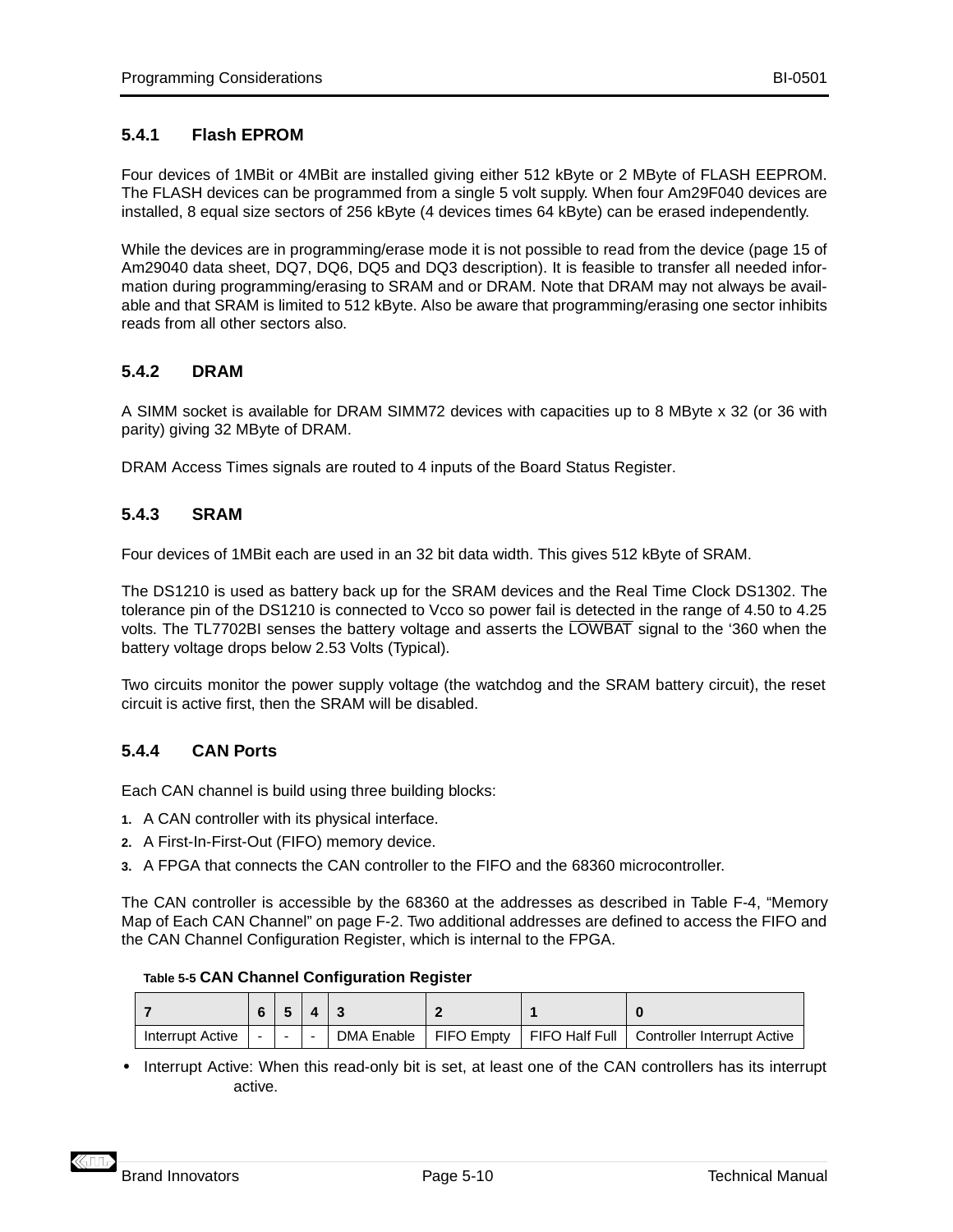- <span id="page-38-0"></span>**•** [DMA Enable](#page-37-0): This read/write bit enables the DMA Controller of the FPGA to respond to receive interrupts from the CAN controller. When this bit is set, the microcontroller should read the received CAN messages from the FIFO device. When this bit is cleared, the microcontroller should read received CAN messages from the receive buffer of the CAN controller.
- **•** [FIFO Empty:](#page-37-0) When this read-only bit is set, the FIFO device is empty.
- **•** [FIFO Half Full:](#page-37-0) When this read-only bit is set, the FIFO device is half full.
- **•** [Controller Interrupt Active:](#page-37-0) When this read-only bit is set, this CAN controller has its interrupt active.

## **5.4.5 Board Status Register**

The board status register is used to set and reset the CAN channel LEDs and to read back the FLEX status and the status of the CAN channels.

The board status register can be written and read back. Note that all bits are always written, so updating this register should always be a read-modify-write sequence. All written bits can be read back. The bits are used as follows:

| <b>Bit Number</b> | Write                    | Read                  | <b>Comment</b>                                        |
|-------------------|--------------------------|-----------------------|-------------------------------------------------------|
| $31 - 30$         | LED for channel 8        | <b>Written Value</b>  | See CAN Channel LEDs                                  |
| 29-28             | LED for channel 7        | <b>Written Value</b>  | See CAN Channel LEDs                                  |
| $27 - 26$         | LED for channel 6        | <b>Written Value</b>  | See CAN Channel LEDs                                  |
| $25 - 24$         | LED for channel 5        | <b>Written Value</b>  | See CAN Channel LEDs                                  |
| $23 - 22$         | LED for channel 4        | <b>Written Value</b>  | See CAN Channel LEDs                                  |
| $21 - 20$         | LED for channel 3        | <b>Written Value</b>  | See CAN Channel LEDs                                  |
| $19 - 18$         | LED for channel 2        | <b>Written Value</b>  | See CAN Channel LEDs                                  |
| $17 - 16$         | LED for channel 1        | <b>Written Value</b>  | See CAN Channel LEDs                                  |
| $15 - 14$         | $\blacksquare$           | Not used              | Reads always one                                      |
| 13                | $\blacksquare$           | STATUS from FLEX      | A zero means that configura-<br>tion was unsuccessful |
| 12                | $\overline{\phantom{a}}$ | CONFIG_DONE from FLEX | A one means that FLEX is<br>configured properly       |
| 11                | $\sim$                   | PRD4 from DRAM        | See DRAM Access Times                                 |
| 10                | $\overline{\phantom{a}}$ | PRD3 from DRAM        | See DRAM Access Times                                 |
| 9                 | $\blacksquare$           | PRD2 from DRAM        | See DRAM Access Times                                 |
| 8                 | $\overline{\phantom{a}}$ | PRD1 from DRAM        | See DRAM Access Times                                 |
| $\overline{7}$    | $\blacksquare$           | Status CAN channel 8  | See CAN Channel Status                                |
| 6                 | $\overline{\phantom{a}}$ | Status CAN channel 7  | See CAN Channel Status                                |
| 5                 | $\blacksquare$           | Status CAN channel 6  | See CAN Channel Status                                |
| 4                 | $\blacksquare$           | Status CAN channel 5  | See CAN Channel Status                                |
| 3                 | $\overline{a}$           | Status CAN channel 4  | See CAN Channel Status                                |
| $\overline{c}$    | $\blacksquare$           | Status CAN channel 3  | See CAN Channel Status                                |
| 1                 | $\blacksquare$           | Status CAN channel 2  | See CAN Channel Status                                |
| $\Omega$          | $\overline{\phantom{a}}$ | Status CAN channel 1  | See CAN Channel Status                                |

#### **Table 5-6 Board Status Register Usage**

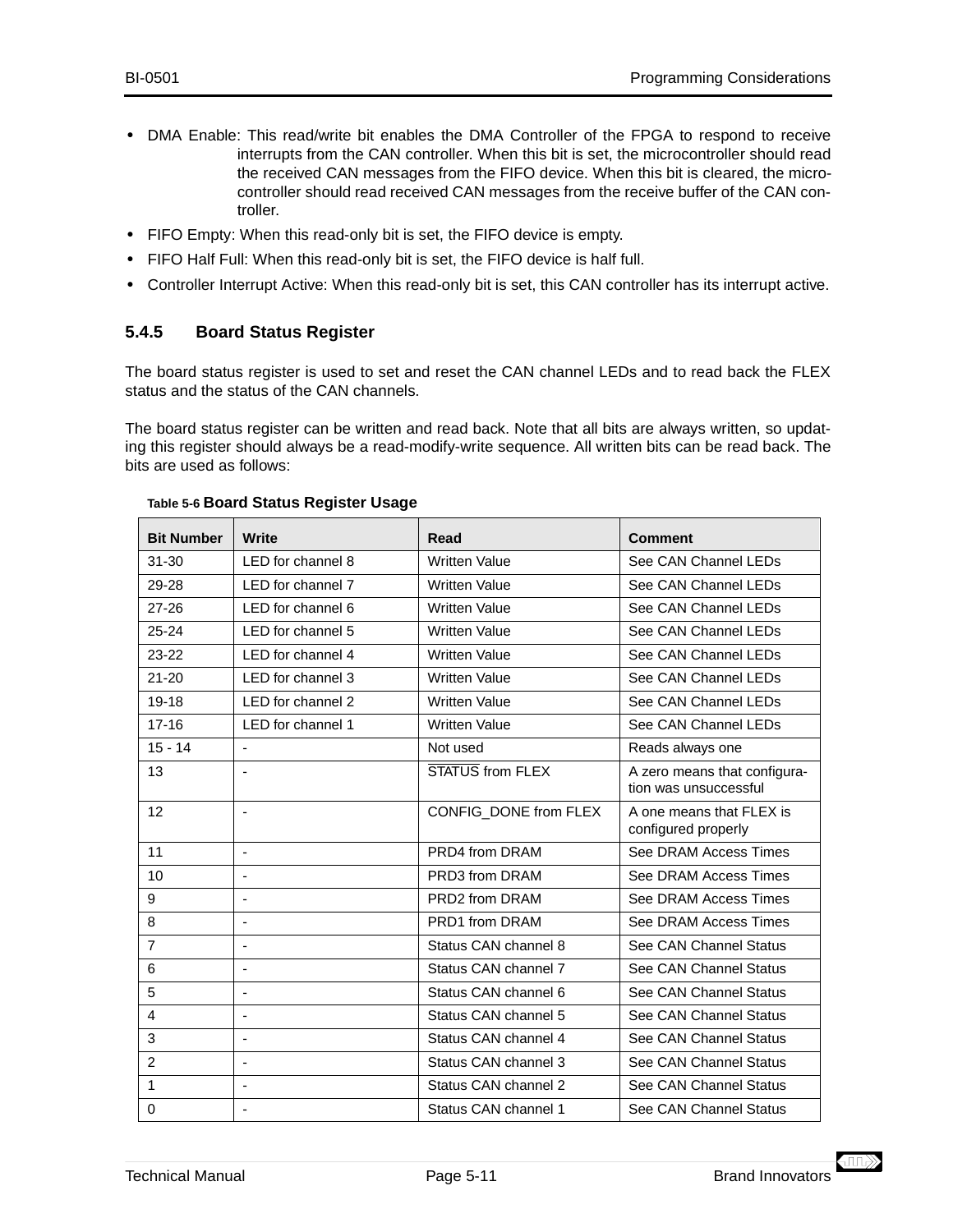<span id="page-39-0"></span>The LED registers are initialized to '1's during reset.

The CAN status bits have different meaning when different options for the physical interfaces are chosen.

#### **Table 5-7 CAN Channel Status**

| <b>Physical Interface</b><br><b>Option</b> | <b>Power</b><br><b>Option</b> | <b>Signal source</b>   | Status is '0'        | Status is '1'       |
|--------------------------------------------|-------------------------------|------------------------|----------------------|---------------------|
| Standard                                   | Power from bus                | Bus power              | Bus power is present | Bus power is absent |
| Standard                                   | Power from system             | Jumper                 | Channel is present   | Channel is absent   |
| Fault-tolerant                             |                               | Error from transceiver | Error is active      | Error is not active |

#### **5.4.6 Ethernet**

Although most of the functionality of the ethernet interface is managed by the communication processor of the 68360, some ethernet options can be set with the following bits.

#### **Table 5-8 Ethernet Control Signals**

| <b>Name</b>                                                    | <b>Direction</b>               | <b>Port Bit</b> | High                                                                    | Low                                                                        |
|----------------------------------------------------------------|--------------------------------|-----------------|-------------------------------------------------------------------------|----------------------------------------------------------------------------|
| Diagnostic Loopback                                            | Out                            | <b>PA11</b>     | Loopback mode                                                           | Normal operation                                                           |
| <b>Twisted Pair Port Enable</b>                                | In/Out<br>See Auto Port Select | <b>PA12</b>     | <b>Twisted Pair Port selected</b>                                       | Thin Coax Port selected                                                    |
| Auto Port Select                                               | Out                            | <b>PA13</b>     | Auto Port Select Mode<br><b>Twisted Pair Port Enable</b><br>is an input | Manual Port Select Mode<br><b>Twisted Pair Port Enable</b><br>is an output |
| <b>Twisted Pair Signal Quality</b><br><b>Error Test Enable</b> | Out                            | <b>PA14</b>     | Disabled                                                                | Enabled                                                                    |
| <b>Twisted Pair Full Duplex</b><br>Mode Select                 | Out                            | PB <sub>8</sub> | Full Duplex disabled                                                    | <b>Full Duplex enabled</b>                                                 |

## **5.4.7 RS-232**

The RS232 port has modem control lines which must be handled separately.

#### **Table 5-9 RS-232 Modem Control Signals**

| <b>Name</b>         | <b>Direction</b> | <b>Port Bit</b> |
|---------------------|------------------|-----------------|
| Data Carrier Detect | In               | PC <sub>9</sub> |
| Data Set Ready      | In               | <b>PB13</b>     |
| Ring Indicator      | In               | PC7             |
| Data Terminal Ready | Out              | <b>PB11</b>     |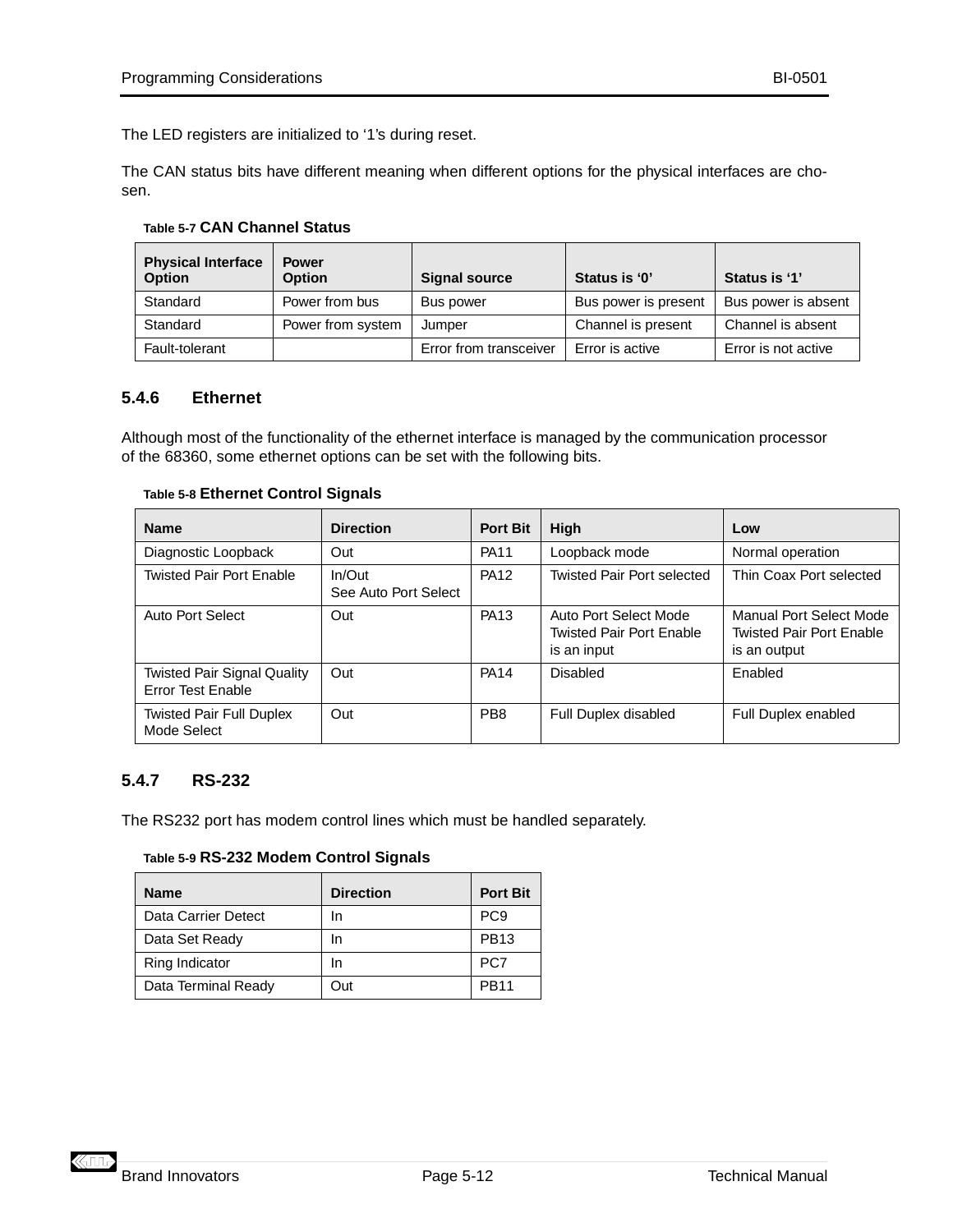#### <span id="page-40-0"></span>**5.4.8 RS-485**

The RS-485 port has a separate direction signal.

**Table 5-10 RS-485 Direction Control Signal**

| <b>Name</b> | Direction   Port Bit   High |             |                              | Low                           |
|-------------|-----------------------------|-------------|------------------------------|-------------------------------|
| Direction   | ∣ Out                       | <b>PB15</b> | Driver to RS-485 bus enabled | Driver to RS-485 bus disabled |

## **5.4.9 Serial EEPROM**

The AT25040 is a SPI compatible CMOS serial  $E^2$ PROM. It can contain 4k (512 x 8) bit of information and provides write protection in software.

The SPI manager of the 68360 is used in the master mode providing clock and enable signals. The SPIMISO pin is then an input and is connected to the AT25040 serial data out pin.

| <b>Name</b>     | <b>Direction</b> | <b>Port Bit</b> | <b>Usage</b>               |
|-----------------|------------------|-----------------|----------------------------|
| $\overline{CE}$ | Out              | PB <sub>0</sub> | Select the Serial EEPROM   |
| <b>SDI</b>      | Out              | PB <sub>2</sub> | Data to Serial EEPROM      |
| <b>SDO</b>      | In               | PB <sub>3</sub> | Data from Serial EEPROM    |
| <b>SCLK</b>     | Out              | PB <sub>1</sub> | Clock to the Serial EEPROM |

**Table 5-11 Serial EEPROM Control Signals**

## **5.4.10 Real Time Clock**

The DS1305 RTC has an SPI interface and two additional interrupt outputs (open drain with external pull-up). The SPI will speed up the rate that the real time can be updated what can be an advantage when time stamping is needed for incoming CAN messages. The SPI is combined with the EEPROM SPI interface signals.

| Table 5-12 Real Time Clock Control Signals |  |  |  |
|--------------------------------------------|--|--|--|
| Name Direction Port Rit Lleage             |  |  |  |

| <b>Name</b>         | <b>Direction</b> | <b>Port Bit</b> | <b>Usage</b>                              |
|---------------------|------------------|-----------------|-------------------------------------------|
| CE.                 | Out              | PB4             | Select the Real Time Clock                |
| <b>SDI</b>          | Out              | PB <sub>2</sub> | Data to Real Time Clock                   |
| <b>SDO</b>          | In               | PB <sub>3</sub> | Data from Real Time Clock                 |
| <b>SCLK</b>         | Out              | PB <sub>1</sub> | Clock to the Real Time Clock              |
| INT <sub>0</sub> /1 | In               | PC <sub>0</sub> | Interrupt output from the Real Time Clock |

 $\langle \text{III} \rangle$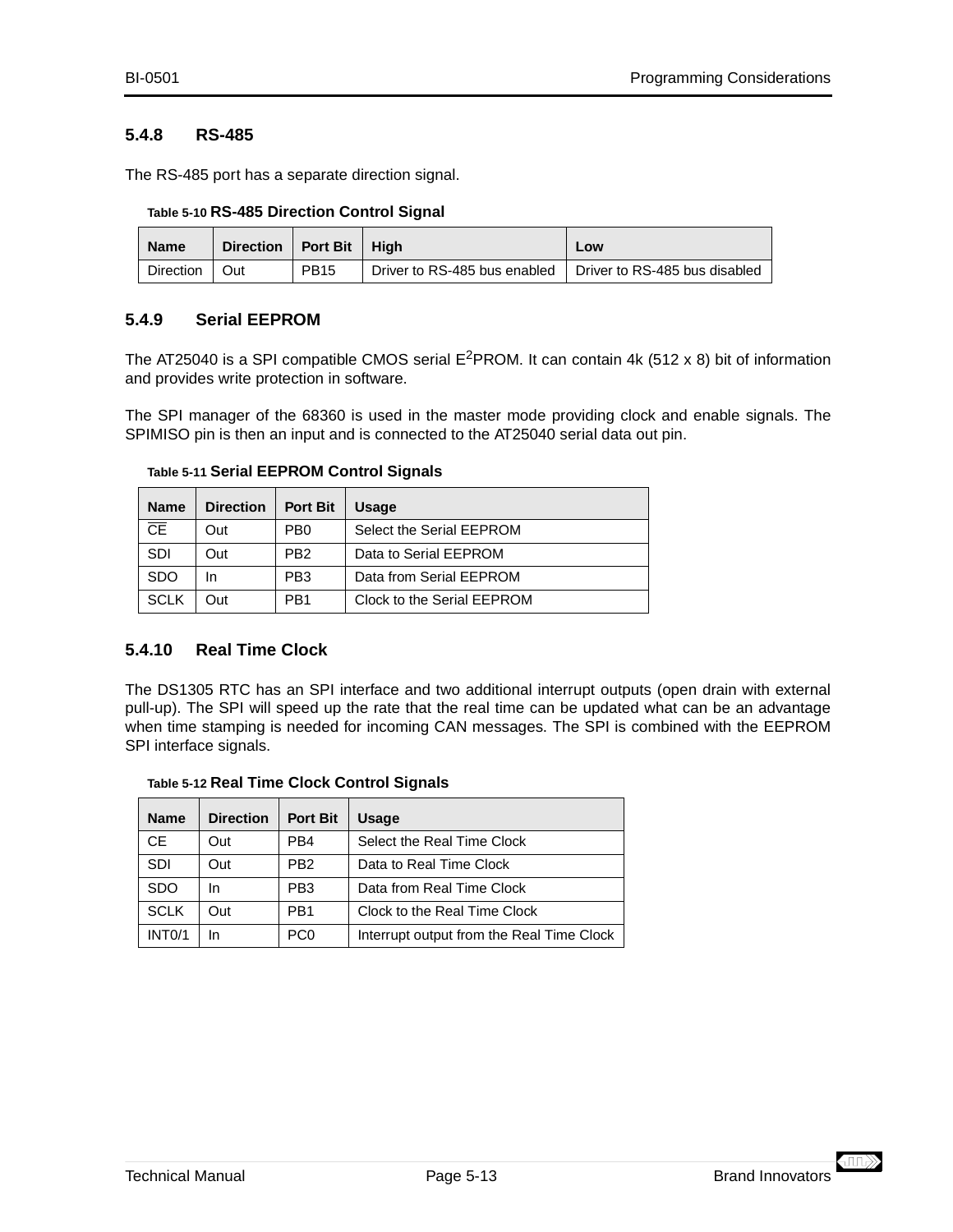## <span id="page-41-0"></span>**5.4.11 Temperature Sensor**

The Dallas DS1620 uses a three wire data transmission protocol. The RST and CLK inputs are connected to general purpose outputs, the DQ input/output pin of the DS1620 is connected to a three-state port pin and has a pull-up resistor.

| <b>Name</b>             | <b>Direction</b> | <b>Port Bit</b> | <b>Usage</b>                                 |
|-------------------------|------------------|-----------------|----------------------------------------------|
| $\overline{\text{RST}}$ | Out              | PB7             | <b>Reset the Temperature Sensor</b>          |
| DQ                      | In/Out           | PB <sub>5</sub> | Data to and from the Temperature Sensor      |
| <b>CLK</b>              | Out              | PB <sub>6</sub> | Clock to the Temperature Sensor              |
| TCOM                    | In               | PC <sub>1</sub> | Interrupt output from the Temperature Sensor |

**Table 5-13 Temperature Sensor Control Signals**

The DS1620 has a temperature range of -55 to +125 degrees C in steps of 0.5 degrees C (9 bit value).

The Tcom signal (TTL output) is connected to a port C input. Port C inputs can generate interrupts on any change (low-to-high or high-to-low). The Tcom output changes when either Tlow or Thigh is exceeded. This gives an amount of hysteresis.

## **5.4.12 Flex Configuration**

The Flex device is a SRAM based FPGA, which will loose its configuration during power down periods. After power up or when the Flex configuration needs to be updated during operation of the BI-0501, the in-circuit reconfiguration has to be executed.



**Figure 5-1 Flex Configuration Timing**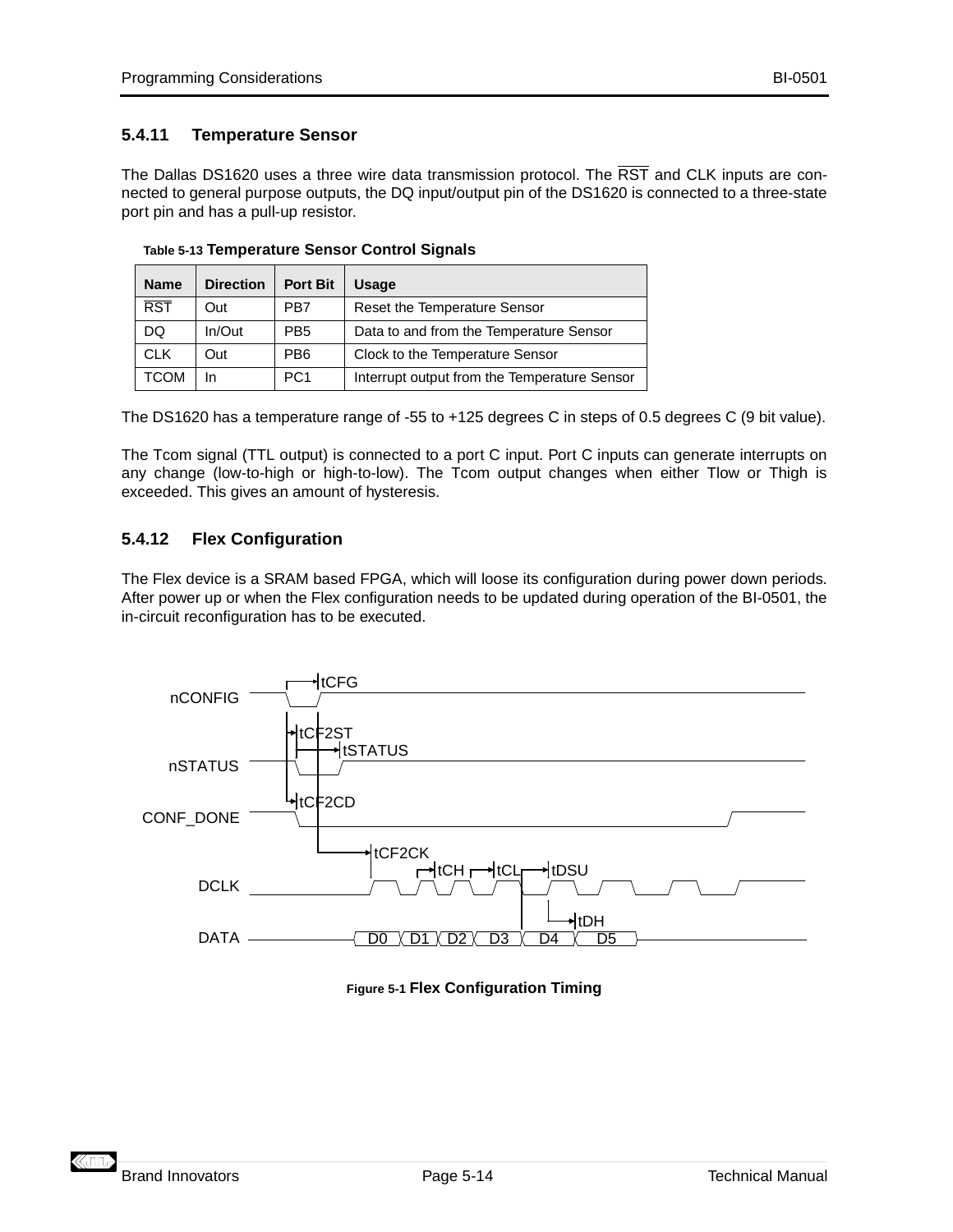| <b>Symbol</b>                      | <b>Parameter</b>                           | <b>Minimum</b> | <b>Maximum</b> | Unit       |
|------------------------------------|--------------------------------------------|----------------|----------------|------------|
| $t$ CF <sub>2</sub> C <sub>D</sub> | nCONFIG low to CONF DONE low               |                | 1              | μs         |
| <sup>t</sup> CF2ST                 | nCONFIG low to nSTATUS low                 |                | 1              | μs         |
| $t_{CFG}$                          | nCONFIG low pulse width                    | 2              |                | μs         |
| <sup>t</sup> status                | nSTATUS low pulse width                    | 2.5            |                | μs         |
| t <sub>CF2CK</sub>                 | nCONFIG high to first rising edge on DCLK  | 5              |                | μs         |
| t <sub>DSU</sub>                   | Data setup time before rising edge on DCLK | 50             |                | ns         |
| $t_{DH}$                           | Data hold time after rising edge on DCLK   | $\Omega$       |                | ns         |
| $t_{CH}$                           | DCLK high time                             | 80             |                | ns         |
| $t_{CL}$                           | DCLK low time                              | 80             |                | ns         |
| $t_{CLK}$                          | DCLK period                                | 160            |                | ns         |
| $f_{MAX}$                          | DCLK maximum frequency                     |                | 6              | <b>MHz</b> |

## <span id="page-42-0"></span>**Table 5-14 Flex Configuration Timing**

#### **Table 5-15 Flex Configuration Control Signals**

| <b>Name</b>    | <b>Direction</b> | <b>Port Bit</b> | <b>Usage</b>                                         |
|----------------|------------------|-----------------|------------------------------------------------------|
| <b>DCLK</b>    | Out              | PB <sub>6</sub> | A Low-to-High clocks data in to the Flex device      |
| <b>DATA</b>    | In/Out           | PB <sub>5</sub> | Configuration data to the Flex                       |
| <b>nCONFIG</b> | Out.             | PB <sub>9</sub> | A Low-to-High will restart configuration of the Flex |

## 5.5 LED Indicators

A variety of indicator LEDs are available on the BI-0501.

## **5.5.1 CAN Channel LEDs**

Per CAN channel a bicolour LED is available. Each LED can be activated by writing two bits in the [Board Status Register](#page-38-0).

#### **Table 5-16 CAN Channel LEDs**

| LED    | Value |
|--------|-------|
| off    | "00"  |
| green  | "10"  |
| red    | "01"  |
| orange | "11"  |

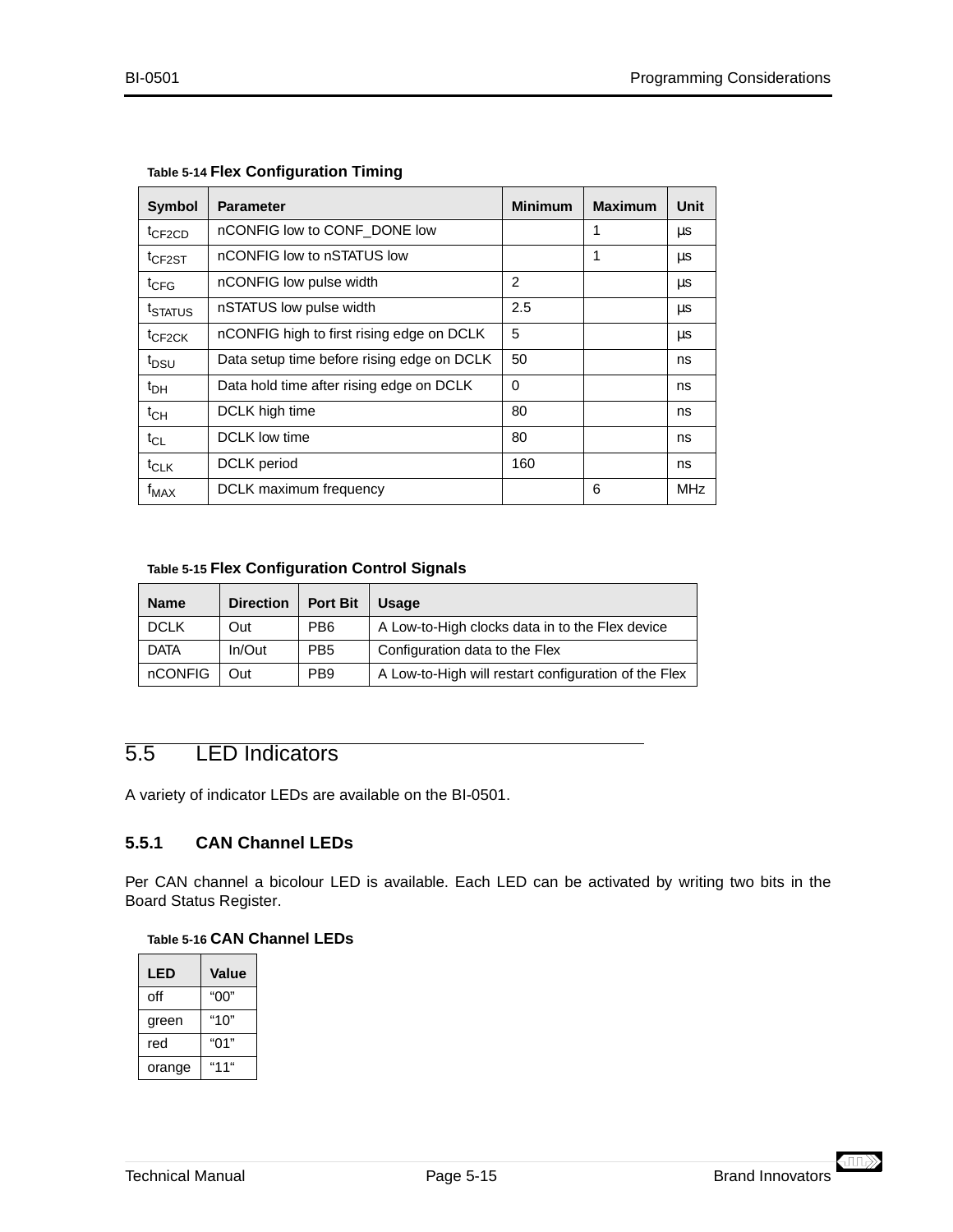#### <span id="page-43-0"></span>**5.5.2 Ethernet status LEDs**

The ethernet interface has four LED indicators.

| <b>Name</b> | Colour | <b>Meaning</b>                                                            |  |
|-------------|--------|---------------------------------------------------------------------------|--|
| Link Pass   | Green  | The interface indicates a good link integrity on<br>the twisted pair port |  |
| Transmit    | Red    | The interface is transmitting data                                        |  |
| Receive     | Red    | The interface is receiving data                                           |  |
| Collision   | Red    | The interface detects a collision or jabber condi-<br>tion                |  |

**Table 5-17 Ethernet LED Indicators**

#### **5.5.3 Processor Status LED**

This is a bicolour LED for the processor status. The green LED is connected to general purpose I/O pin [B16](#page-33-0) with pull-up of the 68360 using an inverter-driver. After reset this pin will tri-state and the green LED will be turned off. The green LED will be lit when a zero is written to [B16](#page-33-0). The RED led is connected via two inverter-drivers (the output of the first inverter goes to watch-dog circuit) to general purpose I/O pin [B17](#page-33-0) with pull-up to be sure that the red LED will be lit when a reset occurs. The red LED will be lit when a one is written to [B17](#page-33-0).

#### **Table 5-18 Processor Status**

| LED    | Value B17-B16 |
|--------|---------------|
| off    | "በ1"          |
| red    | "11"          |
| green  | "00"          |
| orange | "1 በ"         |

#### **5.5.4 Power Indication LED**

A bicolour LED to verify whether 5Vdc is available. The green LED is connected to the high active RESET output of the power monitor DS1232, the red LED to the low active RESETN output of the DS1232. When power is applied the red LED will be active until the reset time-out of 250ms is passed. Then the green LED will be on. When power supply is below 4.75 V the red LED will be on.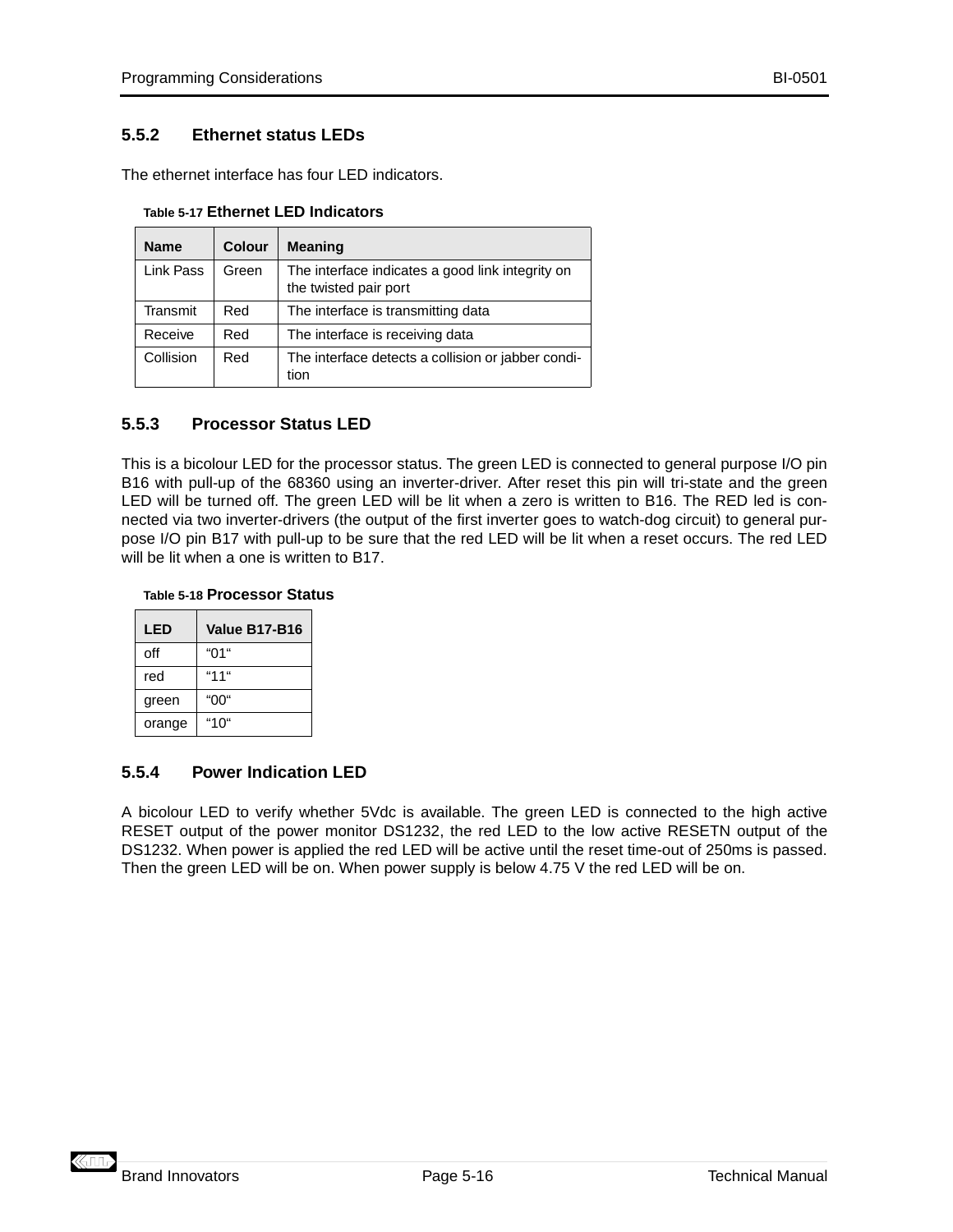## <span id="page-44-0"></span>Appendix A Block Diagram



**Figure A-1 Block Diagram**

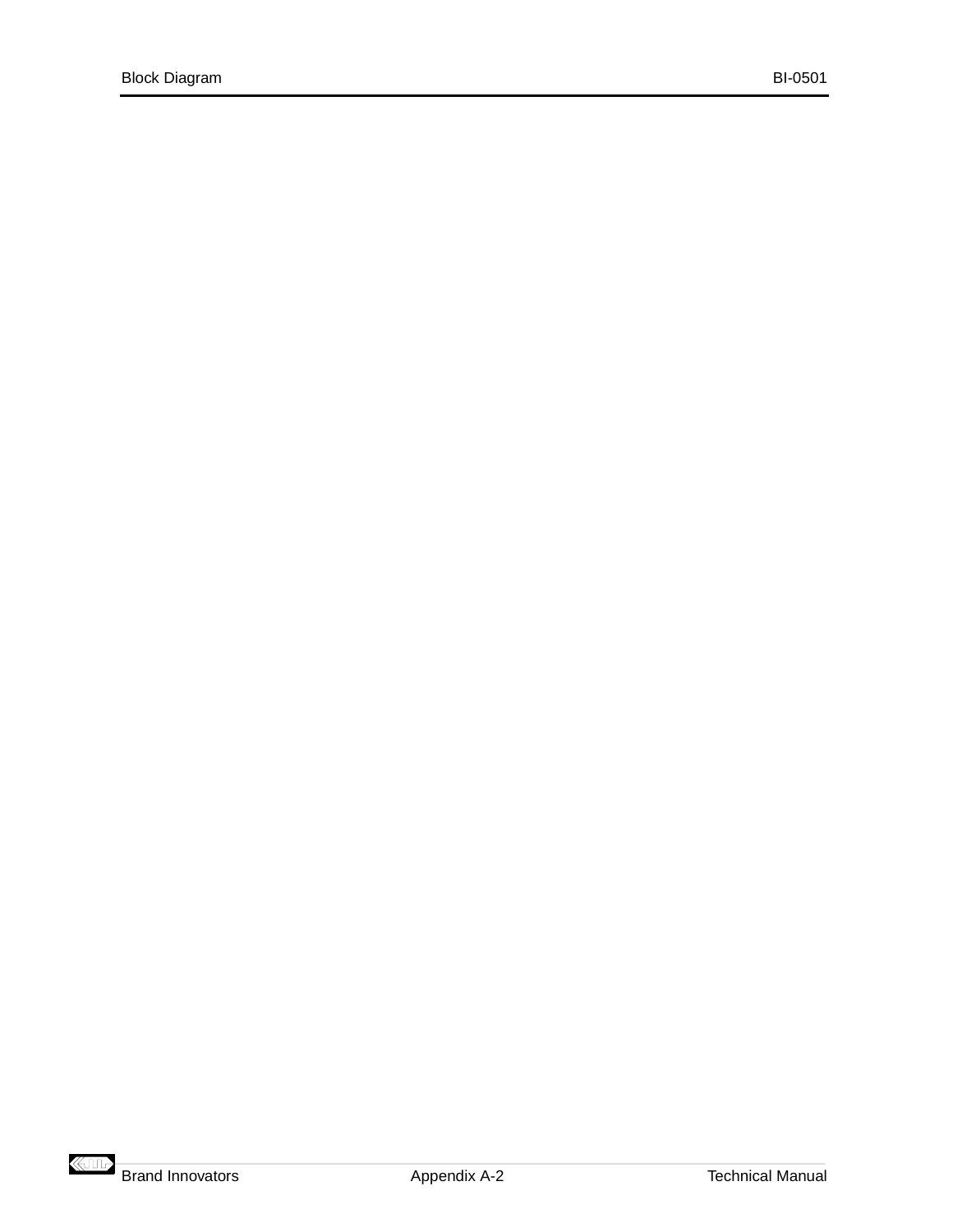## <span id="page-46-0"></span>Appendix B<br>
Schematic Diagrams

- **1.** Top Schematics
- **2.** MC68EN360 Microcontroller
- **3.** MC68040 Microcontroller
- **4.** Various Functions
- **5.** 68360 Microcontroller
- **6.** 68040 Microcontroller
- **7.** 512KB SRAM
- **8.** 512K-2MByte FLASH Memory
- **9.** DRAM Controller
- **10.** CAN Interfaces
- **11.** Board Status Registers
- **12.** Board Status Registers
- **13.** CAN Interface FPGA
- **14.** CAN Channels 1 to 4
- **15.** CAN Channels 5 to 8
- **16.** Fifo Data buffer
- **17.** Fifo Can Controller #1
- **18.** Fifo Can Controller #2
- **19.** Fifo Can Controller #3
- **20.** Fifo Can Controller #4
- **21.** Fifo Can Controller #5
- **22.** Fifo Can Controller #6
- **23.** Fifo Can Controller #7
- **24.** Fifo Can Controller #8
- **25.** Ethernet Interface
- **26.** RS-232 Interface
- **27.** RS-485/Profibus Interface
- **28.** Boudary Scan Interface
- **29.** Power Supply and Decoupling
- **30.** Miscellaneous

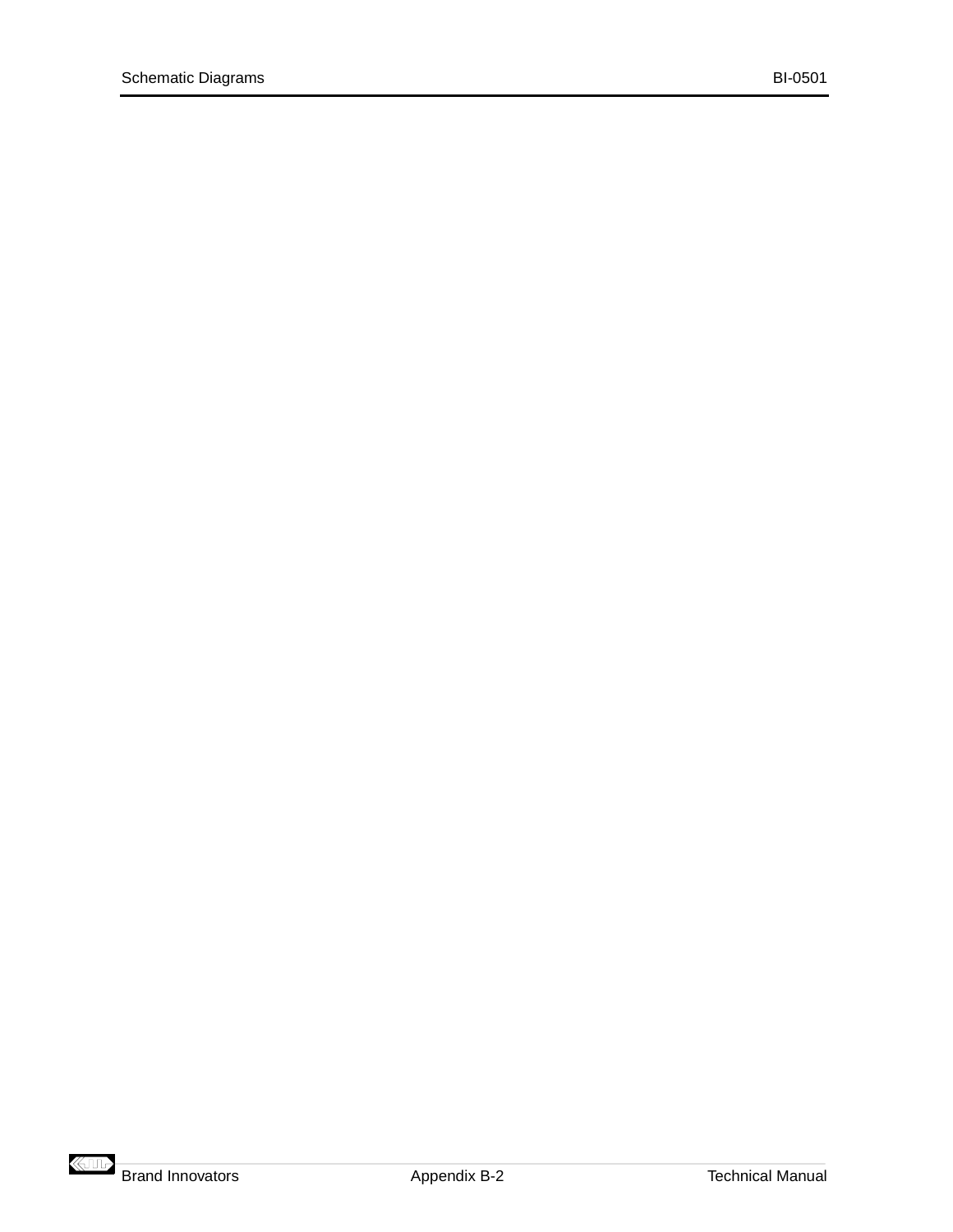<span id="page-48-0"></span>

**Figure C-1 Component Layout**

 $\left\langle \Pi \Pi \right\rangle$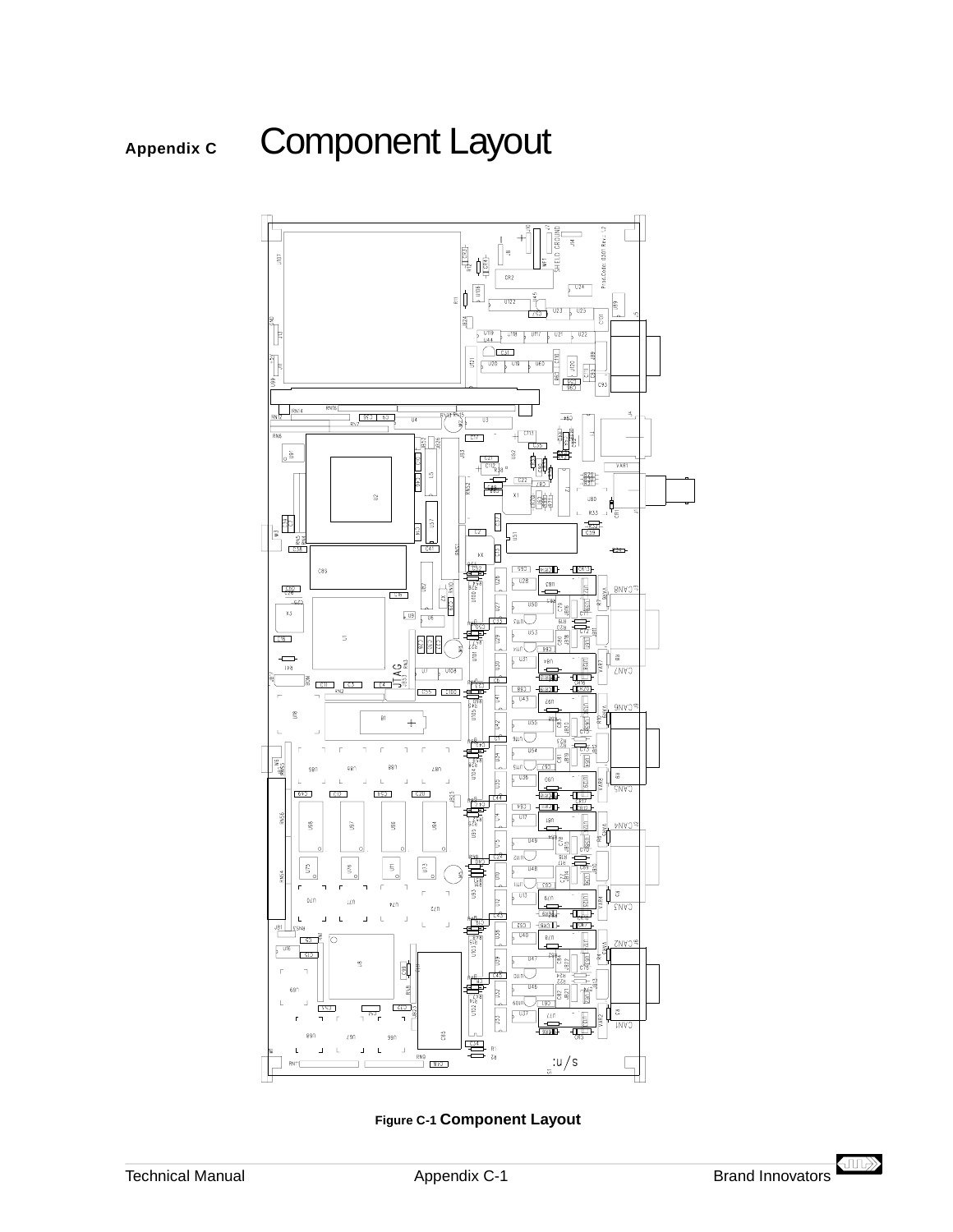<span id="page-49-0"></span>

**Figure C-2 Jumper Locations**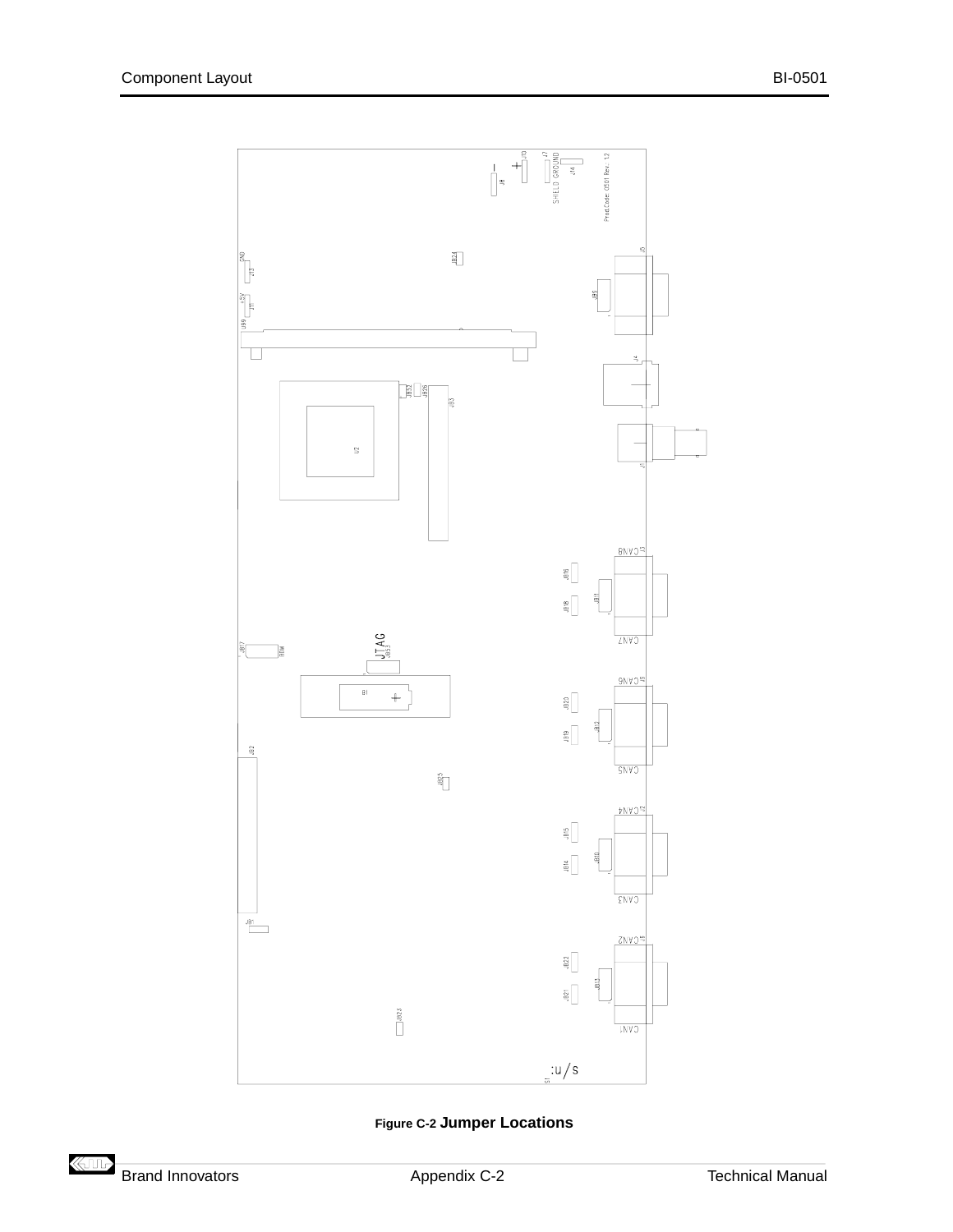# <span id="page-50-0"></span>Appendix D List of Components

| Quantity       | <b>Reference Designator</b>                           | <b>Device</b> | Value     |
|----------------|-------------------------------------------------------|---------------|-----------|
| 76             | C1-24, C27-68, C87, C90-91, C95-96, C98-100, C110-111 | VP41BY104KBT  | $0.1$ UF  |
|                | C <sub>25</sub>                                       | 222268358391  | 390PF     |
| 3              | C <sub>26</sub> , C <sub>92</sub> , C <sub>94</sub>   | 222262919103  | $0.01$ UF |
| 8              | C69-76                                                | 222262919102  | 1000PF    |
| 10             | C77-84, C93, C101                                     | 222237111105  | 1UF       |
| $\mathfrak{p}$ | C85-86                                                | 222202114103  | 10000UF   |
|                | C88                                                   | CK05BX393K    | 0.039UF   |
|                | C89                                                   | CK05BX392K    | 3900PF    |
| $\mathfrak{p}$ | C <sub>112</sub> -113                                 | 222212255109  | 10UF      |

## **Table D-1 List of Capacitors**

#### **Table D-2 List of Resistors**

| Quantity       | <b>Reference Designator</b> | <b>Device</b> | Value |
|----------------|-----------------------------|---------------|-------|
| 2              | R1-2                        | 232218143562  | 5K6   |
| 8              | R <sub>3</sub> -10          | 232215621005  | 1M    |
| $\mathfrak{p}$ | R <sub>11</sub> -12         | 232218143272  | 2K7   |
| 1              | R <sub>13</sub>             | 232215621201  | 120   |
| 25             | R14-16, R25-28, R41, R45-61 | 232218143392  | 3K9   |
| 8              | R <sub>17</sub> -24         | 232218143473  | 47K   |
| 4              | R <sub>29</sub> -32         | 232218143152  | 1K5   |
| 1              | R33                         | 232215621002  | 1K 1% |
| 1              | R34                         | 232218143105  | 1M    |
| 8              | R35-37, R42-43, R69-71      | 232215623909  | 39    |
| 1              | R38                         | 232215622941  | 294   |
| $\overline{2}$ | R39-40                      | 232215624999  | 50    |
| 8              | R44, R62-68                 | 232218190018  | 0     |
| 16             | RN1-16                      | 4610X-101-392 | 3K9   |
| 6              | <b>RNS1-6</b>               | 4608X-102-271 | 270   |

## **Table D-3 List of Connectors and Jumpers**

| Quantity | <b>Reference Designator</b> | <b>Device</b> |
|----------|-----------------------------|---------------|
|          | J1                          | 1-0227161-3   |
|          | $J2-3, J6, J9$              | 9-0215593-1   |

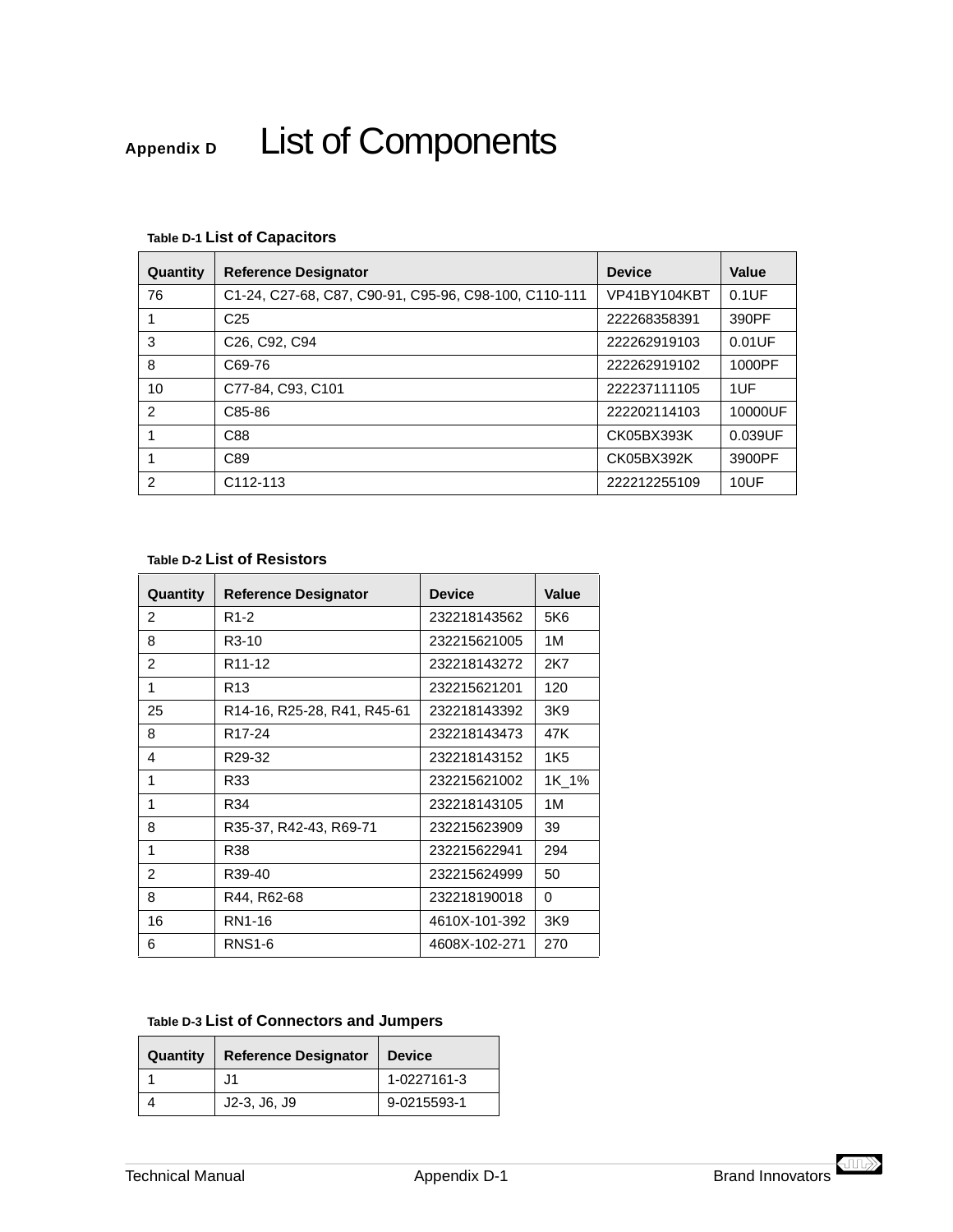| Quantity | <b>Reference Designator</b> | <b>Device</b> |
|----------|-----------------------------|---------------|
| 1        | 14.                         | SS6488SAFLS   |
| 1        | J5                          | 1-0106505-2   |
| 6        | J7-8, J10-11, J13-14        | 0-0216926-1   |
| 9        | JB1, JB14-16, JB18-22       | SIP-3P        |
| 1        | $JB2-3$                     | TSF-24DS-0000 |
| 7        | JB9-13, JB17, JB53          | HEADER10      |
| 4        | JB23-26                     | SIP\2P        |
| 1        | JB52                        | SIP-2P        |

## <span id="page-51-0"></span>**Table D-3 List of Connectors and Jumpers**

## **Table D-4 List of Integrated Circuits**

| Quantity     | <b>Reference Designator</b>             | <b>Device</b>      |
|--------------|-----------------------------------------|--------------------|
| 1            | U <sub>1</sub>                          | MC68EN360FE33      |
| 1            | U <sub>2</sub>                          | MC68040RC33        |
| 3            | $U3-5$                                  | 74F157             |
| 1            | U <sub>6</sub>                          | DS1210             |
| 1            | U7                                      | AT25040-10PC       |
| 1            | U <sub>8</sub>                          | EPF8820AQC-4       |
| 1            | U9                                      | <b>DS1620S</b>     |
| 35           | U10, U12-15, U17, U19-43, U60, U117-119 | <b>HCPL-7101</b>   |
| 5            | U11, U73, U75-76, U91                   | SN74ABT8652DL      |
| $\mathbf{1}$ | U <sub>16</sub>                         | <b>DS1232</b>      |
| $\mathbf{1}$ | U18                                     | EPM7032LC44-15     |
| 10           | U44-45, U109-116                        | LT1121CZ-5         |
| 10           | U46-50, U53-55, U121-122                | DCP010505          |
| $\mathbf{1}$ | U <sub>51</sub>                         | 2VP5U9             |
| $\mathbf{1}$ | U <sub>52</sub>                         | MC68160BFB         |
| 8            | U56, U58-59, U61-65                     | PCA82C251T         |
| $\mathbf{1}$ | U57                                     | 74F04              |
| 8            | U66-72, U74                             | AM7204A-50-JC      |
| 8            | U77-79, U81, U83-84, U90, U92           | <b>UA78M05C</b>    |
| 1            | U80                                     | <b>DP8392CV</b>    |
| 1            | U82                                     | <b>DS1305</b>      |
| 4            | U85-88                                  | AM29F040-90-JC     |
| 1            | U89                                     | <b>SN75176BP</b>   |
| 8            | U93, U95, U100-105                      | SJA1000T           |
| 4            | U94, U96-98                             | <b>TC551001AFL</b> |
| 1            | U99                                     | SIMM72             |
| 1            | U106                                    | 4N46               |
| 1            | U107                                    | <b>EC6E01</b>      |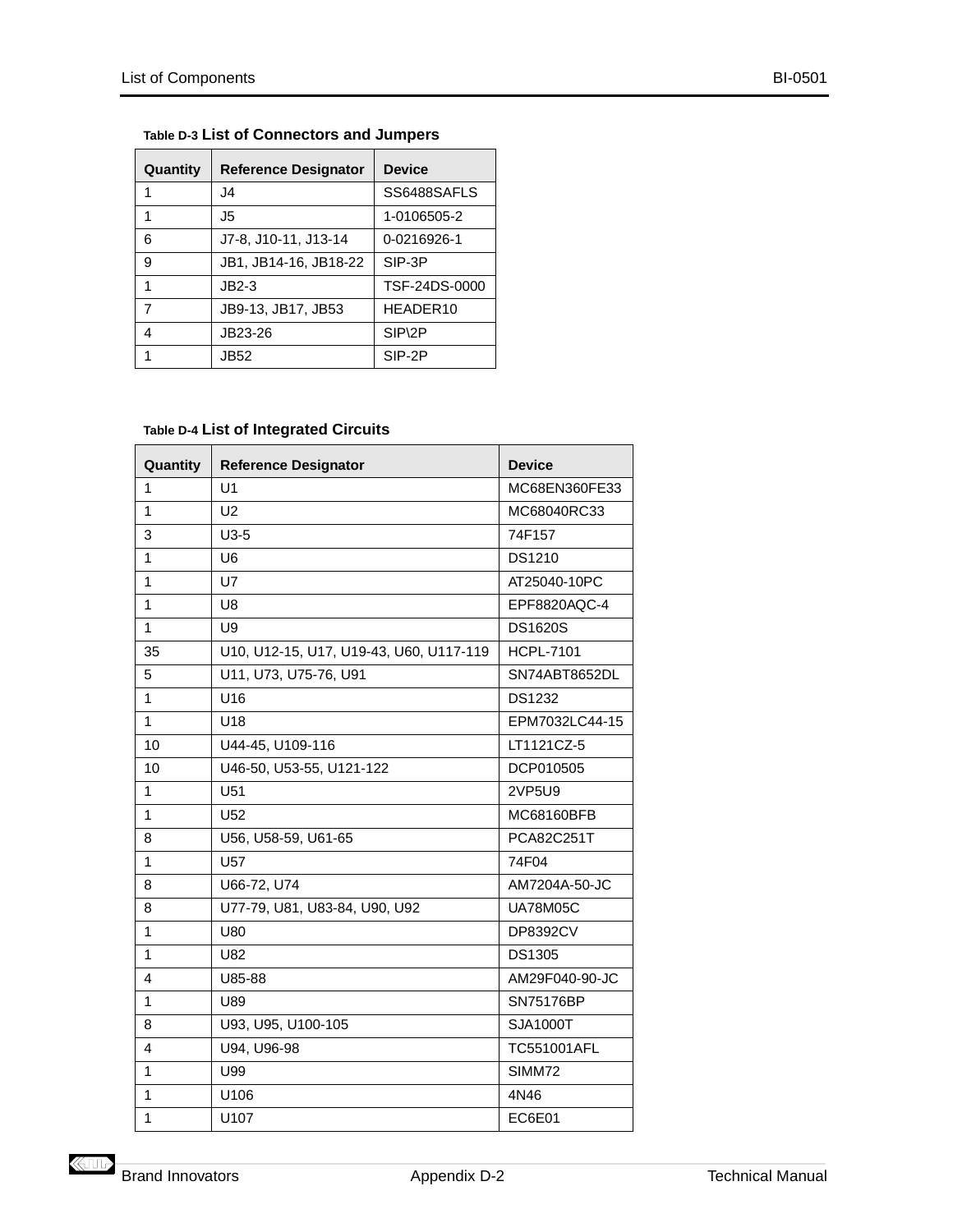## <span id="page-52-0"></span>**Table D-4 List of Integrated Circuits**

| Quantity | <b>Reference Designator</b> | <b>Device</b>     |
|----------|-----------------------------|-------------------|
|          | U <sub>108</sub>            | <b>TL7702BIP</b>  |
|          | U120                        | LT1137ACG         |
|          | U123-130                    | <b>PCA82C252T</b> |

#### **Table D-5 List of Discrete Semiconductors**

| Quantity | <b>Reference Designator</b> | <b>Device</b>   | Value       |
|----------|-----------------------------|-----------------|-------------|
|          | CR1                         | 1N916           |             |
|          | CR <sub>2</sub>             | <b>PBYR1645</b> |             |
| 17       | CR3, CR5-20                 | 1N5819          |             |
|          | CR4                         | 1N4738A         | 8.2V        |
|          | VAR1                        | 5SS410MBKCA     | 0.01UF/2KV  |
| 8        | <b>VAR2-9</b>               | RIE103SAQCF0K   | 0.01UF/500V |

#### **Table D-6 List of Oscillators**

| Quantity | <b>Reference Designator</b> | <b>Device</b> | Value     |
|----------|-----------------------------|---------------|-----------|
|          | X <sub>1</sub>              | X356H         | 20MHZ     |
|          | X2                          |               | 32.768KHz |
|          | X3                          | X360H         | 32MHz     |
|          | X4                          | X355H         | 16Mhz     |

#### **Table D-7 List of Miscellaneous Components**

| Quantity | <b>Reference Designator</b> | <b>Device</b>     | <b>Value</b> |
|----------|-----------------------------|-------------------|--------------|
|          | B1                          | <b>CELLHOLDER</b> | 3.6V         |
|          | MF1                         | MF-R400-PTC       | 4Α           |
|          |                             | FL1012/1066       |              |
|          | то                          | LT6032            |              |

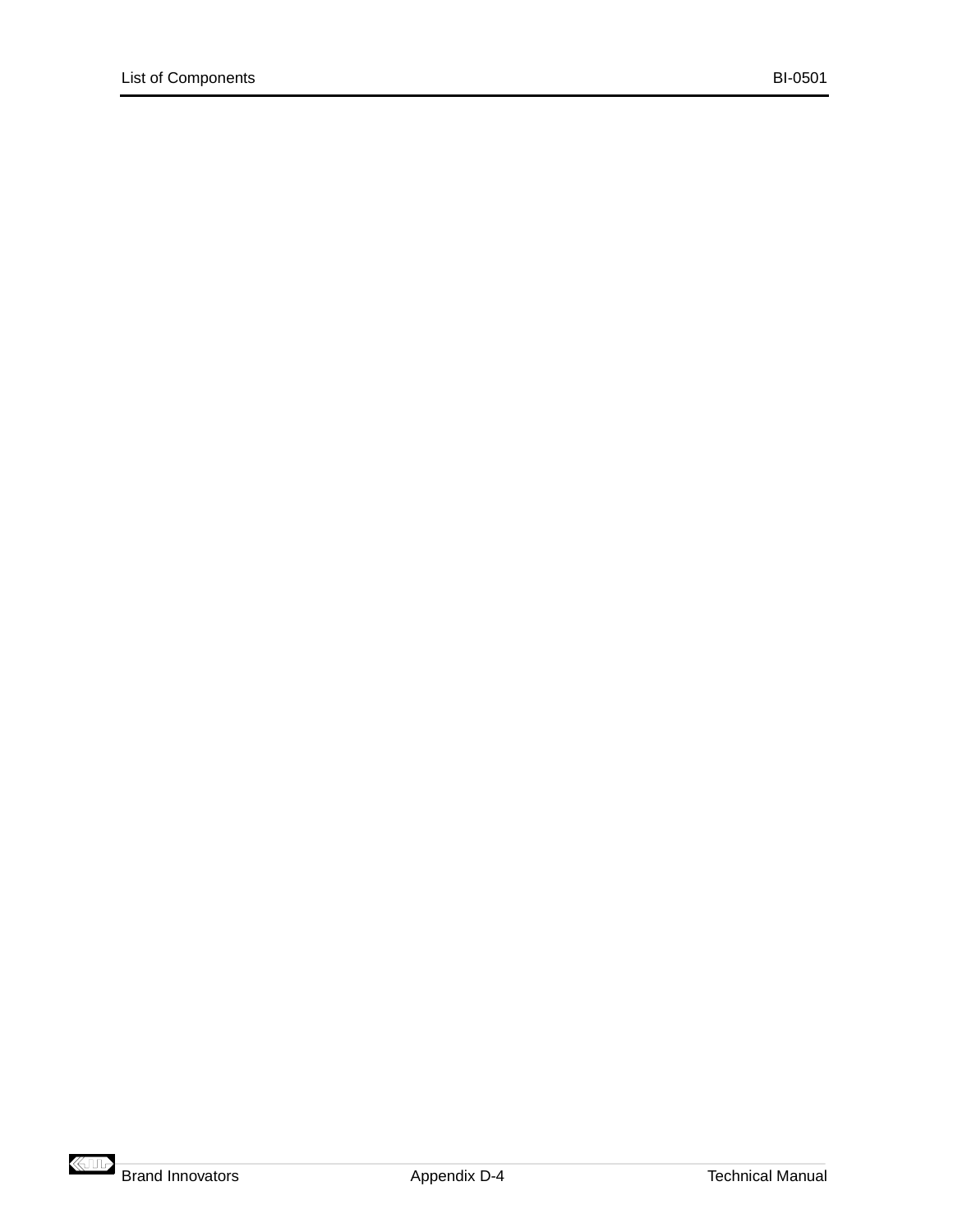## <span id="page-54-0"></span>Appendix E Connector Assignments

In this appendix the pinning is given of the CAN Connector, the 10Base-T Connector, the Thin Coax Connector, the [RS-485 Connector](#page-55-0), the [RS-232 Connector](#page-55-0) and the [Power Supply Connector](#page-55-0).

The CAN connector is a 9 pin, male D type connector. This is the CAN interface port of the QUICC.

| <b>Pin number</b> | <b>Name</b>       | <b>Direction</b> |
|-------------------|-------------------|------------------|
| 1                 |                   |                  |
| $\overline{2}$    | CAN_L             | In/Out           |
| 3                 | Ground            |                  |
| 4                 |                   |                  |
| 5                 | <b>Bus Shield</b> |                  |
| 6                 | Ground            |                  |
| 7                 | CAN H             | In/Out           |
| 8                 |                   |                  |
| 9                 | <b>Bus Power</b>  | In               |

#### **Table E-1 CAN Connector**

The 10Base-T connector is a 8 pin, RJ-45 connector. This is the twisted-pair Ethernet port of the QUICC.

#### **Table E-2 10Base-T Connector**

| <b>Pin number</b> | <b>Name</b> | <b>Direction</b> |
|-------------------|-------------|------------------|
| 1                 | $TD+$       | Out              |
| $\overline{2}$    | TD-         | Out              |
| 3                 | $RD+$       | In               |
| 4                 |             |                  |
| 5                 |             |                  |
| 6                 | RD-         | In               |
| $\overline{7}$    |             |                  |
| R                 |             |                  |

The Thin Coax connector is a coax connector. It is the Thin Coax Ethernet port of the QUICC.

#### **Table E-3 Thin Coax Connector**

| <b>Pin number</b> | <b>Name</b>     | <b>Direction</b> |
|-------------------|-----------------|------------------|
|                   | <b>TXO/RXI</b>  | In/Out           |
|                   | Ground (Shield) |                  |

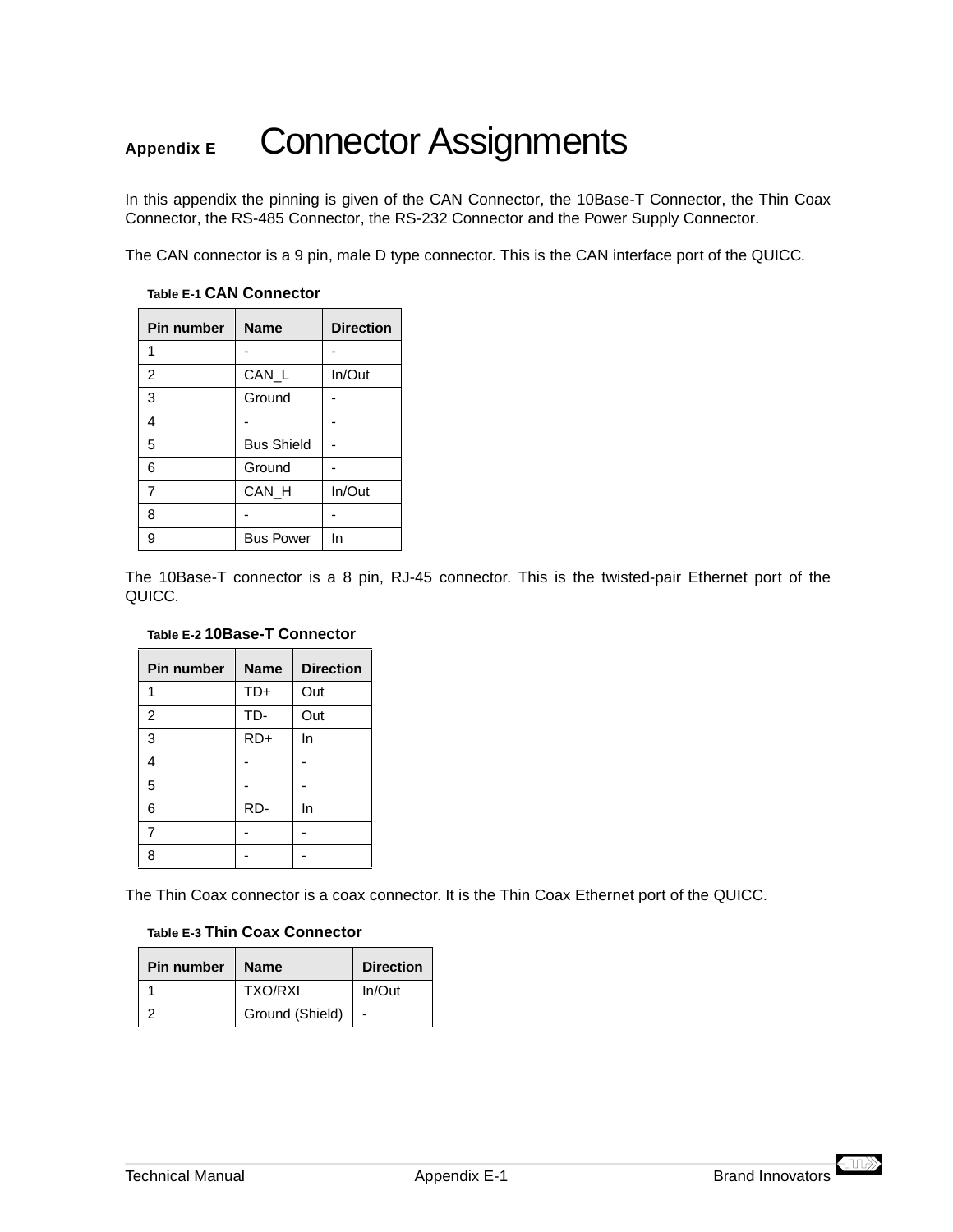<span id="page-55-0"></span>The RS-232 connector is a 9 pin, male D type connector. It is the RS-232 serial port of the QUICC.

|  |  | Table E-4 RS-232 Connector |
|--|--|----------------------------|
|--|--|----------------------------|

| <b>Pin number</b> | <b>Name</b>         | <b>Direction</b> | <b>JB8 Pins</b> |
|-------------------|---------------------|------------------|-----------------|
|                   | Data Carrier Detect | In               | 1               |
| $\overline{2}$    | Receive Data        | In.              | 3               |
| 3                 | Transmit Data       | Out              | 5               |
| 4                 | Data Terminal Ready | Out              | 7               |
| 5                 | Signal Ground       |                  | 9               |
| 6                 | Data Set Ready      | In               | 2               |
| 7                 | Request to Send     | Out              | 4               |
| 8                 | Clear to Send       | In               | 6               |
| 9                 | Ring Indicator      | In               | 8               |

The RS-485 connector is a 9 pin, female D type connector. It is the RS-485 serial port of the QUICC.

| Table E-5 RS-485 Connector |
|----------------------------|
|                            |

| <b>Pin number</b> | <b>Name</b>   | <b>Direction</b> |
|-------------------|---------------|------------------|
|                   |               |                  |
| 2                 |               |                  |
| 3                 | Data Negative | In/Out           |
| 4                 |               |                  |
| 5                 | Signal Ground |                  |
| 6                 | $+5$ Vdc      | Out              |
| 7                 |               |                  |
| 8                 | Data Positive | In/Out           |
| g                 |               |                  |

The Power Supply connector is a 3 pin connector. It is the Power Supply connector for the QUICC.

| Table E-6 Power Supply Connector |  |  |  |  |
|----------------------------------|--|--|--|--|
|----------------------------------|--|--|--|--|

| <b>Pin Number</b> | <b>Pin Name</b> | <b>Description</b>          | <b>Specification</b> |
|-------------------|-----------------|-----------------------------|----------------------|
|                   | Power           | Power supply to all devices | 9 - 36 Vdc, 36 Watts |
|                   | Ground          | Power return path           |                      |
|                   | Shield          | Shielding protection        |                      |

The Boundary Scan connector is a double-row, 10 pin, male connector. It provides access to the Boundary Scan signals of the BI-0501 for testing and programming purposes.

| <b>Pin Number</b> | <b>Name</b> | <b>Description</b>   |
|-------------------|-------------|----------------------|
|                   | <b>TRST</b> | <b>Test Reset</b>    |
|                   | Ground      |                      |
|                   | TDO         | <b>Test Data Out</b> |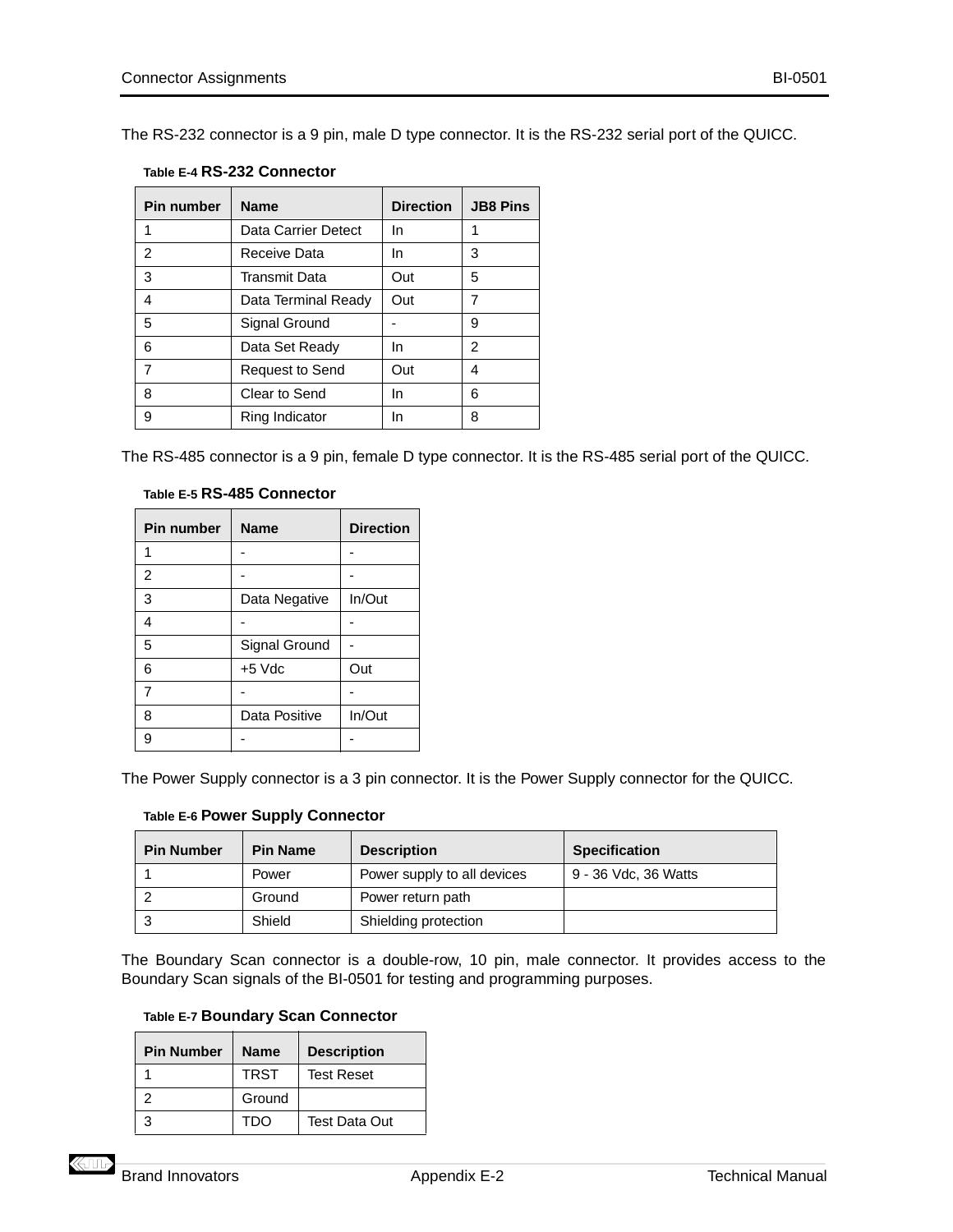#### <span id="page-56-0"></span>**Table E-7 Boundary Scan Connector**

| <b>Pin Number</b> | <b>Name</b> | <b>Description</b>      |
|-------------------|-------------|-------------------------|
| 4                 | Ground      |                         |
| 5                 | TDI         | Test Data In            |
| 6                 | Ground      |                         |
| 7                 | TMS         | <b>Test Mode Select</b> |
| 8                 | Ground      |                         |
| 9                 | <b>TCK</b>  | <b>Test Clock</b>       |
| 10                | Ground      |                         |

The BDM connector is a double-row, 10 pin, male connector. It provides the BDM signals of the QUICC, so that it can be controlled by an external BDM controller. Note that the BDM mode is not supported in the 68040 companion mode.

| <b>Pin number</b> | <b>Description</b>    | 68360 Signal           |
|-------------------|-----------------------|------------------------|
| 1                 | Data Strobe           | $\overline{\text{DS}}$ |
| $\mathfrak{p}$    | <b>Bus Error</b>      | <b>BERR</b>            |
| 3                 | Ground                |                        |
| 4                 | <b>DSCLK</b>          | <b>BKPT</b>            |
| 5                 | Ground                |                        |
| 6                 | <b>FREEZE</b>         | <b>FREEZE</b>          |
| 7                 | Microcontroller Reset | <b>MPURST</b>          |
| 8                 | DSI                   | <b>IFETCH</b>          |
| 9                 | $+5$ Vdc              |                        |
| 10                | DSO                   | <b>IPIPE0</b>          |

#### **Table E-8 Background Debug Mode Connector**

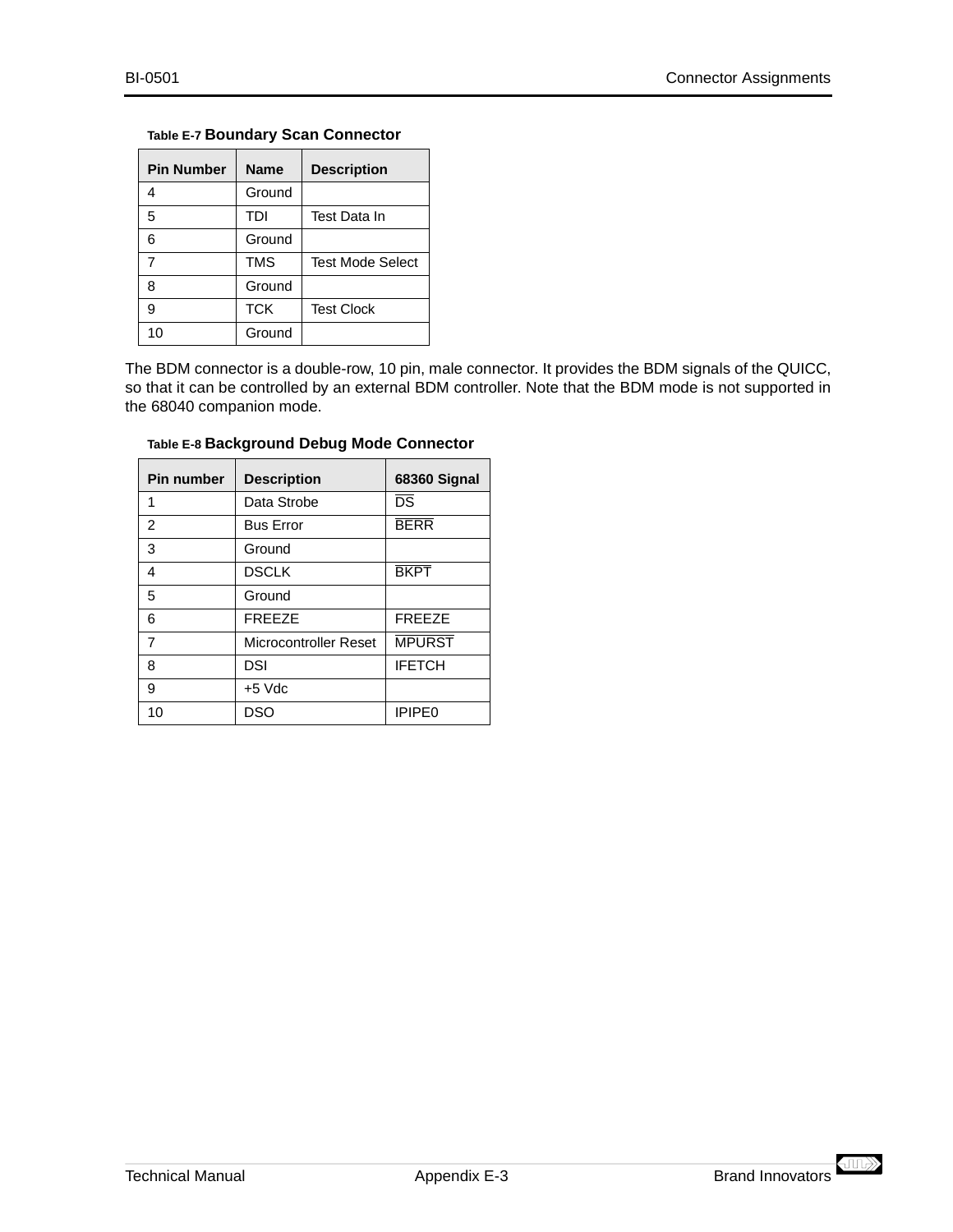<span id="page-57-0"></span>The following table gives the connection of the SIMM pins to the board signals.

| Pin number              | <b>Name</b>     | <b>Pin number</b> | <b>Name</b>      | Pin number | <b>Name</b>     | Pin number | <b>Name</b>      |
|-------------------------|-----------------|-------------------|------------------|------------|-----------------|------------|------------------|
| $\mathbf{1}$            | <b>GND</b>      | 21                | D <sub>20</sub>  | 41         | CAS2            | 61         | D <sub>13</sub>  |
| $\overline{2}$          | D <sub>0</sub>  | 22                | D <sub>5</sub>   | 42         | CAS3            | 62         | D <sub>30</sub>  |
| 3                       | D <sub>16</sub> | 23                | D <sub>21</sub>  | 43         | CAS1            | 63         | D14              |
| $\overline{\mathbf{4}}$ | D <sub>1</sub>  | 24                | D <sub>6</sub>   | 44         | RAS0            | 64         | D31              |
| 5                       | D <sub>17</sub> | 25                | D <sub>22</sub>  | 45         | RAS1            | 65         | D <sub>15</sub>  |
| 6                       | D <sub>2</sub>  | 26                | D7               | 46         | <b>NC</b>       | 66         | <b>NC</b>        |
| $\overline{7}$          | D <sub>18</sub> | 27                | D <sub>23</sub>  | 47         | WE              | 67         | PRD1             |
| 8                       | D <sub>3</sub>  | 28                | MA7              | 48         | <b>NC</b>       | 68         | PRD <sub>2</sub> |
| 9                       | D <sub>19</sub> | 29                | NC               | 49         | D <sub>8</sub>  | 69         | PRD <sub>3</sub> |
| 10                      | <b>VCC</b>      | 30                | <b>VCC</b>       | 50         | D <sub>24</sub> | 70         | PRD4             |
| 11                      | NC              | 31                | MA8              | 51         | D <sub>9</sub>  | 71         | NC               |
| 12                      | MA0             | 32                | MA9              | 52         | D <sub>25</sub> | 72         | <b>GND</b>       |
| 13                      | MA <sub>1</sub> | 33                | RAS3             | 53         | D <sub>10</sub> |            |                  |
| 14                      | MA <sub>2</sub> | 34                | RAS <sub>2</sub> | 54         | D <sub>26</sub> |            |                  |
| 15                      | MA3             | 35                | Parity1          | 55         | D11             |            |                  |
| 16                      | MA4             | 36                | Parity3          | 56         | D <sub>27</sub> |            |                  |
| 17                      | MA <sub>5</sub> | 37                | Parity2          | 57         | D12             |            |                  |
| 18                      | MA6             | 38                | Parity0          | 58         | D <sub>28</sub> |            |                  |
| 19                      | <b>MA10</b>     | 39                | <b>GND</b>       | 59         | <b>VCC</b>      |            |                  |
| 20                      | D <sub>4</sub>  | 40                | CAS <sub>0</sub> | 60         | D <sub>29</sub> |            |                  |

## **Table E-9 DRAM SIMM-72 Pinning**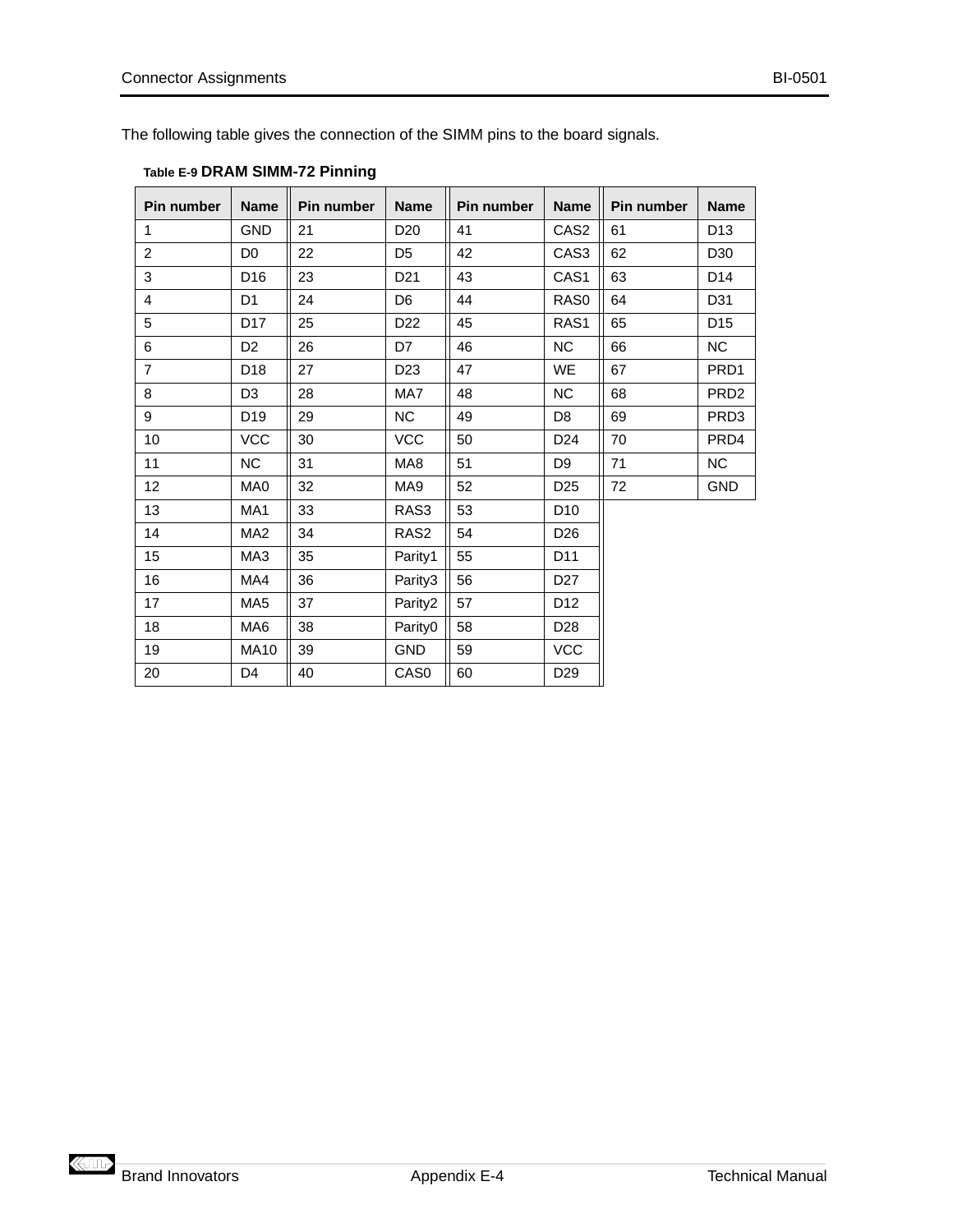## <span id="page-58-0"></span>Appendix F Memory Map

| $FC3 - FC0$ | <b>Address Space</b> | <b>Responding Devices</b>                                                      |
|-------------|----------------------|--------------------------------------------------------------------------------|
| 0000        | Reserved             | <b>None</b>                                                                    |
| 0001        | User Data            | All                                                                            |
| 0010        | User Program         | All                                                                            |
| 0011        | Reserved             | None                                                                           |
| 0100        | Reserved             | <b>None</b>                                                                    |
| 0101        | Supervisor Data      | All                                                                            |
| 0110        | Supervisor Program   | All                                                                            |
| 0111        | Supervisor CPU       | MBAR registers in QUICC device and<br>QUICC during interrupt acknowledge cycle |
| 1000        | <b>DMA</b>           | All                                                                            |

|  |  |  |  | Table F-1 Cycle Types and Responding Devices |  |
|--|--|--|--|----------------------------------------------|--|
|--|--|--|--|----------------------------------------------|--|

The following table gives the preferred address map for the BI-0501 chip select setup. Note that this preferred map is in no way dictated by the hardware and therefore a different address map may be selected. The upper two address bits should be zero, as described in ["MC68EC040" on page 9](#page-36-0).

#### **Table F-2 Chip Select Assignments**

| Chip<br><b>Select</b> | Accessed<br><b>Device</b>    | <b>Start</b><br><b>Address</b> | End<br><b>Address</b> | Data<br><b>Size</b> |
|-----------------------|------------------------------|--------------------------------|-----------------------|---------------------|
| C <sub>S0</sub>       | 2M Flash EPROM               | 0x00000000                     | 0x001FFFFF            | 32                  |
| CS <sub>1</sub>       | 16M DRAM                     | 0x01000000                     | 0x01FFFFFF            | 32                  |
| CS <sub>2</sub>       | 16M DRAM                     | 0x02000000                     | 0x02FFFFFF            | 32                  |
| CS <sub>3</sub>       | 512K SRAM                    | 0x03000000                     | 0x0307FFFF            | 32                  |
| CS4                   | CAN 0 to 7                   | 0x04000000                     | 0x04007FFF            | 8                   |
| CS <sub>5</sub>       |                              |                                |                       |                     |
| CS <sub>6</sub>       | <b>Board Status Register</b> | 0x06000000                     | 0x060007FF            | 32                  |
| CS7                   |                              |                                |                       |                     |
|                       | <b>QUICC Internal Memory</b> | 0xFFFFE000                     | 0xFFFFFFFFF           | 32                  |

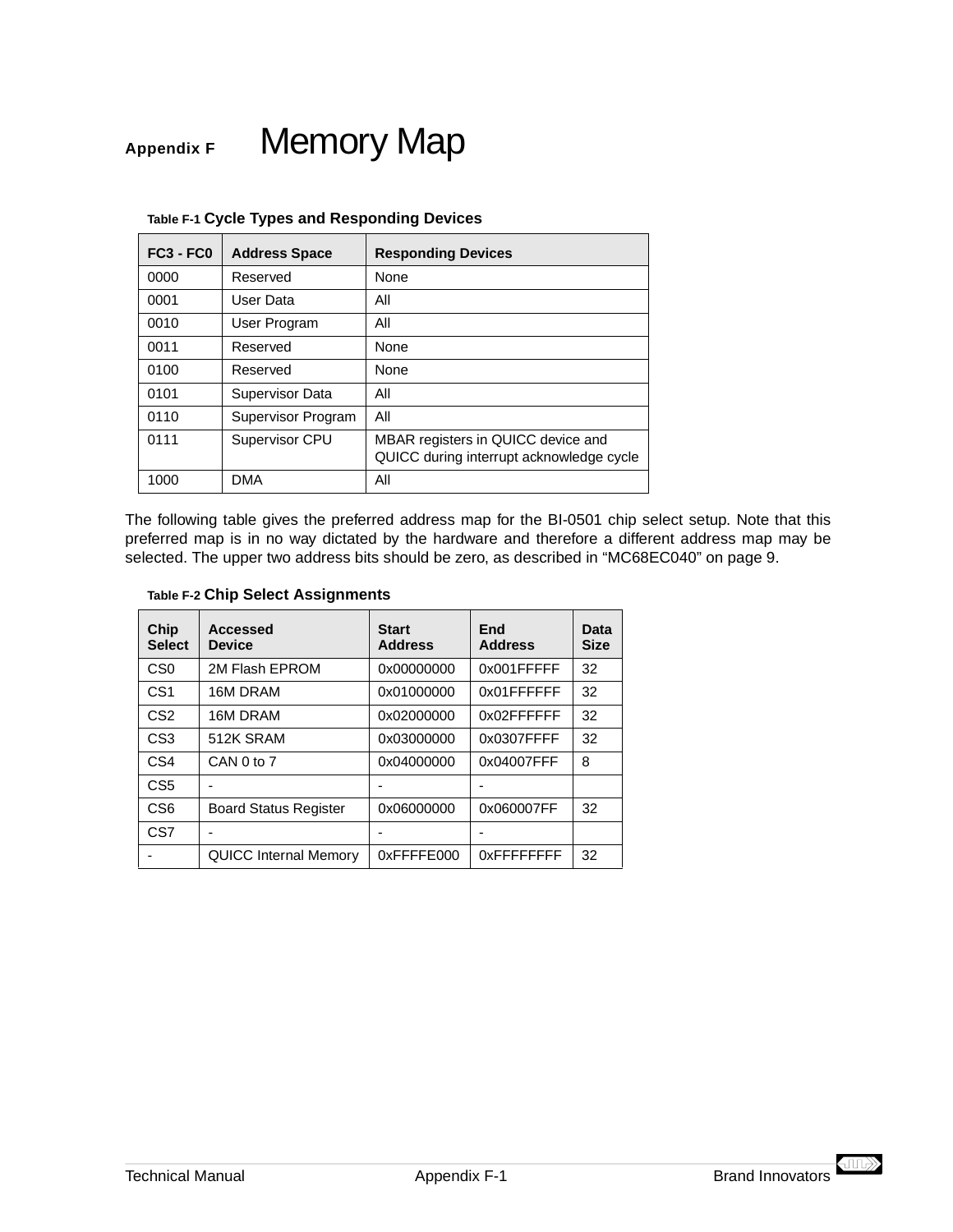<span id="page-59-0"></span>The eight CAN controllers occupy addresses that are 0x1000 apart.

| Channel | <b>Start Address</b> | <b>End Address</b> |
|---------|----------------------|--------------------|
| ი       | 0x04000000           | 0x04000FFF         |
| 1       | 0x04001000           | 0x04001FFF         |
| 2       | 0x04002000           | 0x04002FFF         |
| 3       | 0x04003000           | 0x04003FFF         |
| 4       | 0x04004000           | 0x04004FFF         |
| 5       | 0x04005000           | 0x04005FFF         |
| 6       | 0x04006000           | 0x04006FFF         |
|         | 0x04007000           | 0x04007FFF         |

The memory map of each CAN channel is identical. All registers are internal to the CAN controller except for the last two registers.

| <b>Address Offset</b> | <b>Name</b>                      | <b>Direction</b> |
|-----------------------|----------------------------------|------------------|
| 0x003                 | <b>CAN Controller Address 0</b>  | Read/<br>Write   |
|                       |                                  |                  |
| 0x07F                 | <b>CAN Controller Address 31</b> | Read/<br>Write   |
| 0x100                 | Fifo Data                        | Read Only        |
| 0x113                 | <b>Channel Configuration</b>     | Read/<br>Write   |

**Table F-4 Memory Map of Each CAN Channel**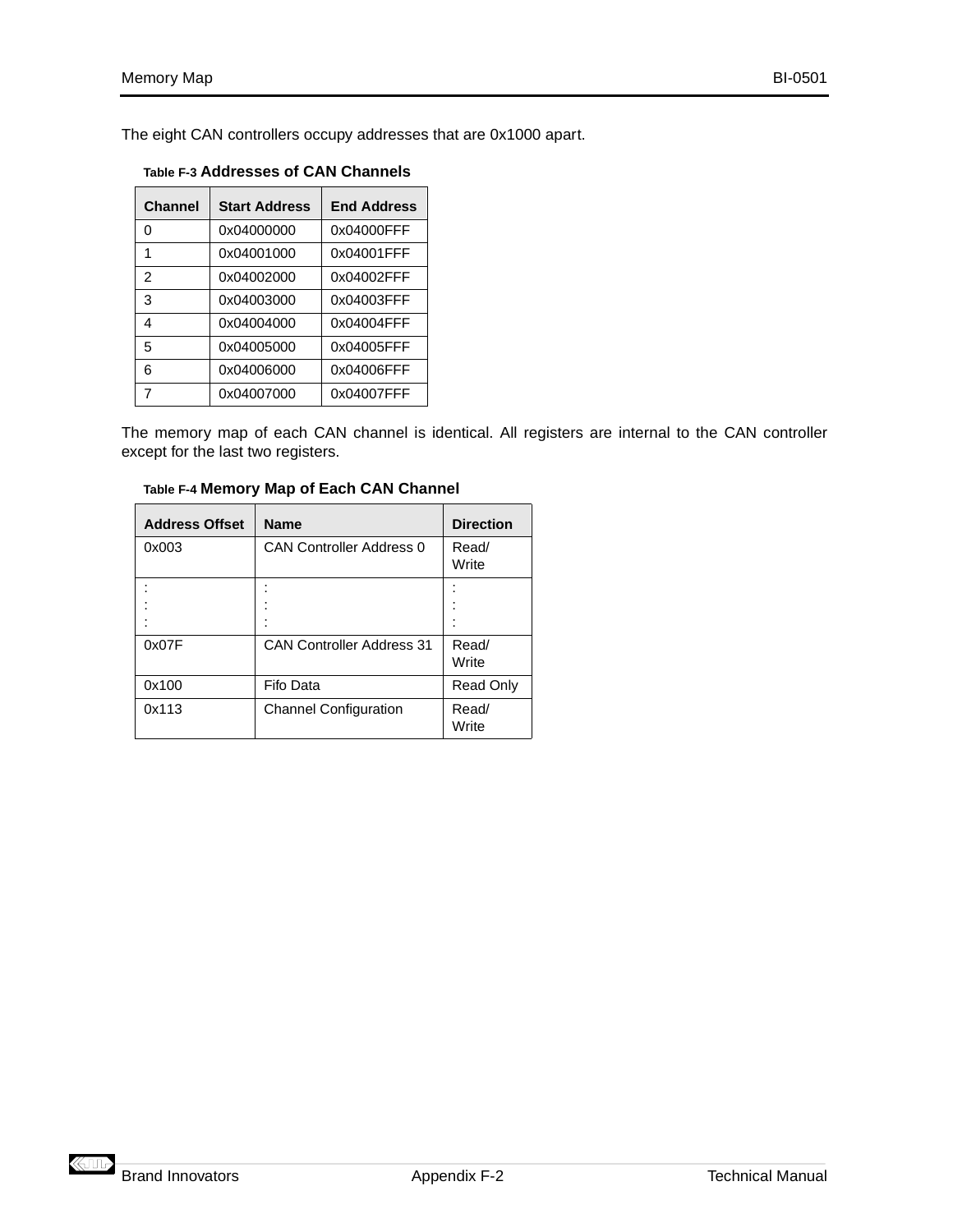<span id="page-60-0"></span>





 $\left\langle \text{III} \right\rangle$